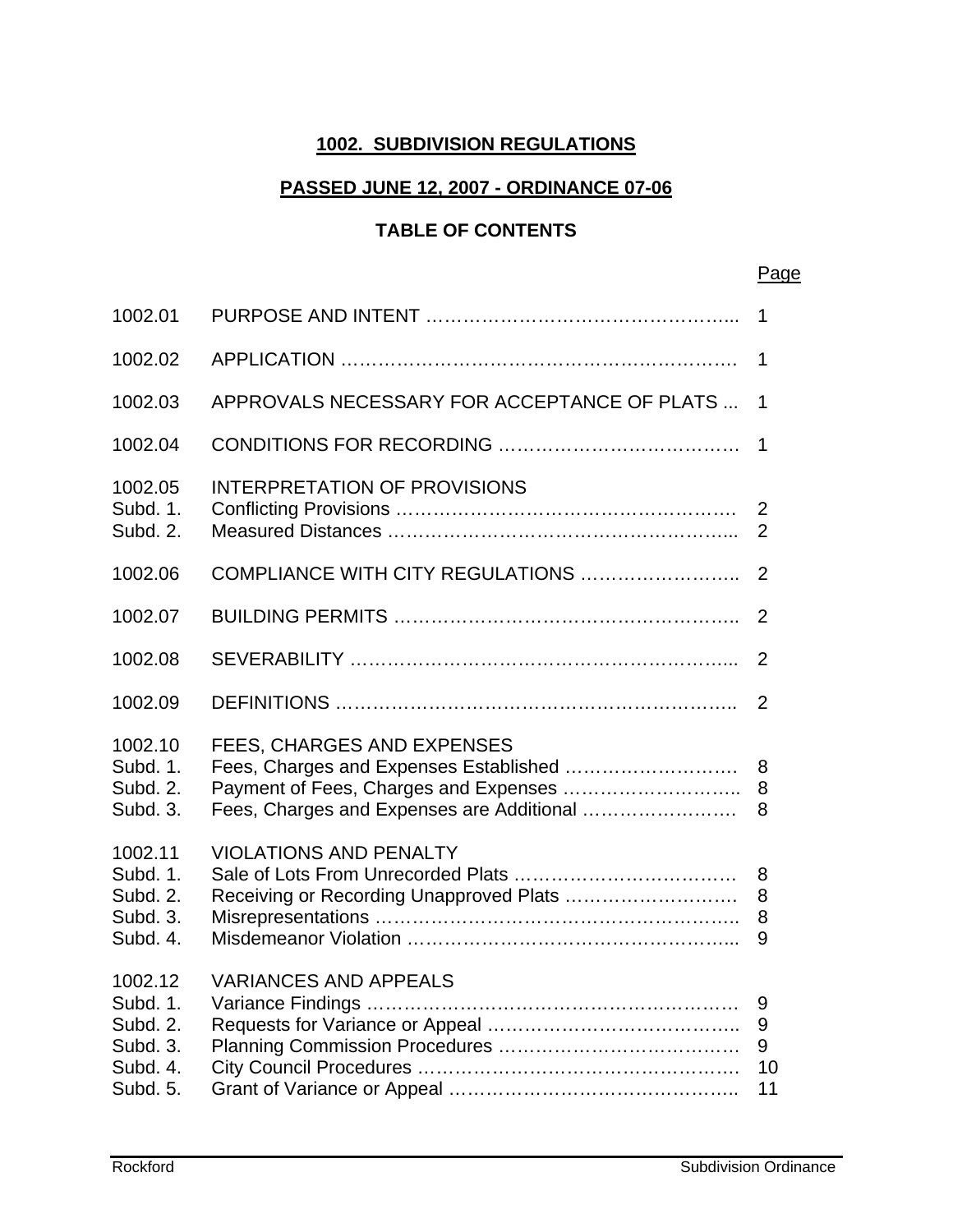| 1002.13<br>Subd. 1.<br>Subd. 2.<br>Subd. 3.<br>Subd. 4.                                                                                                                                           | <b>ADMINISTRATIVE SUBDIVISIONS</b>                                                                                      | 11<br>11<br>11<br>12                                                                   |
|---------------------------------------------------------------------------------------------------------------------------------------------------------------------------------------------------|-------------------------------------------------------------------------------------------------------------------------|----------------------------------------------------------------------------------------|
| 1002.14<br>Subd. 1.<br>Subd. 2.<br>Subd. 3.                                                                                                                                                       | SUBDIVISION PLATTING PROCEDURES                                                                                         | 12<br>12 <sup>2</sup><br>15                                                            |
| 1002.15<br>Subd. 1.<br>Subd. 2.<br>Subd. 3.                                                                                                                                                       | PREMATURE SUBDIVISIONS<br>Conditions Establishing Premature Subdivision<br>Burden of Establishing Premature Subdivision | 16<br>16<br>18                                                                         |
| 1002.16<br>Subd. 1.<br>Subd. 2.<br>Subd. 3.<br>Subd. 4.                                                                                                                                           | PLAT AND DATA REQUIREMENTS                                                                                              | 18<br>18<br>21<br>22                                                                   |
| 1002.17<br>Subd. 1.<br>Subd. 2.<br>Subd. 3.<br>Subd. 4.<br>Subd. 5.<br>Subd. 6.<br>Subd. 7.<br>Subd. 8.<br>Subd. 9.<br>Subd. 10.<br>Subd. 11.<br>Subd. 12.<br>Subd. 13.<br>Subd. 14.<br>Subd. 15. | <b>DESIGN STANDARDS</b><br>Compliance with Comprehensive Plan and Zoning Ordinance                                      | 23<br>23<br>23<br>24<br>24<br>26<br>29<br>29<br>30<br>31<br>31<br>32<br>33<br>33<br>36 |
| 1002.18<br>Subd. 1.<br>Subd. 2.                                                                                                                                                                   | <b>CONSTRUCTION STANDARDS</b>                                                                                           | 39<br>40                                                                               |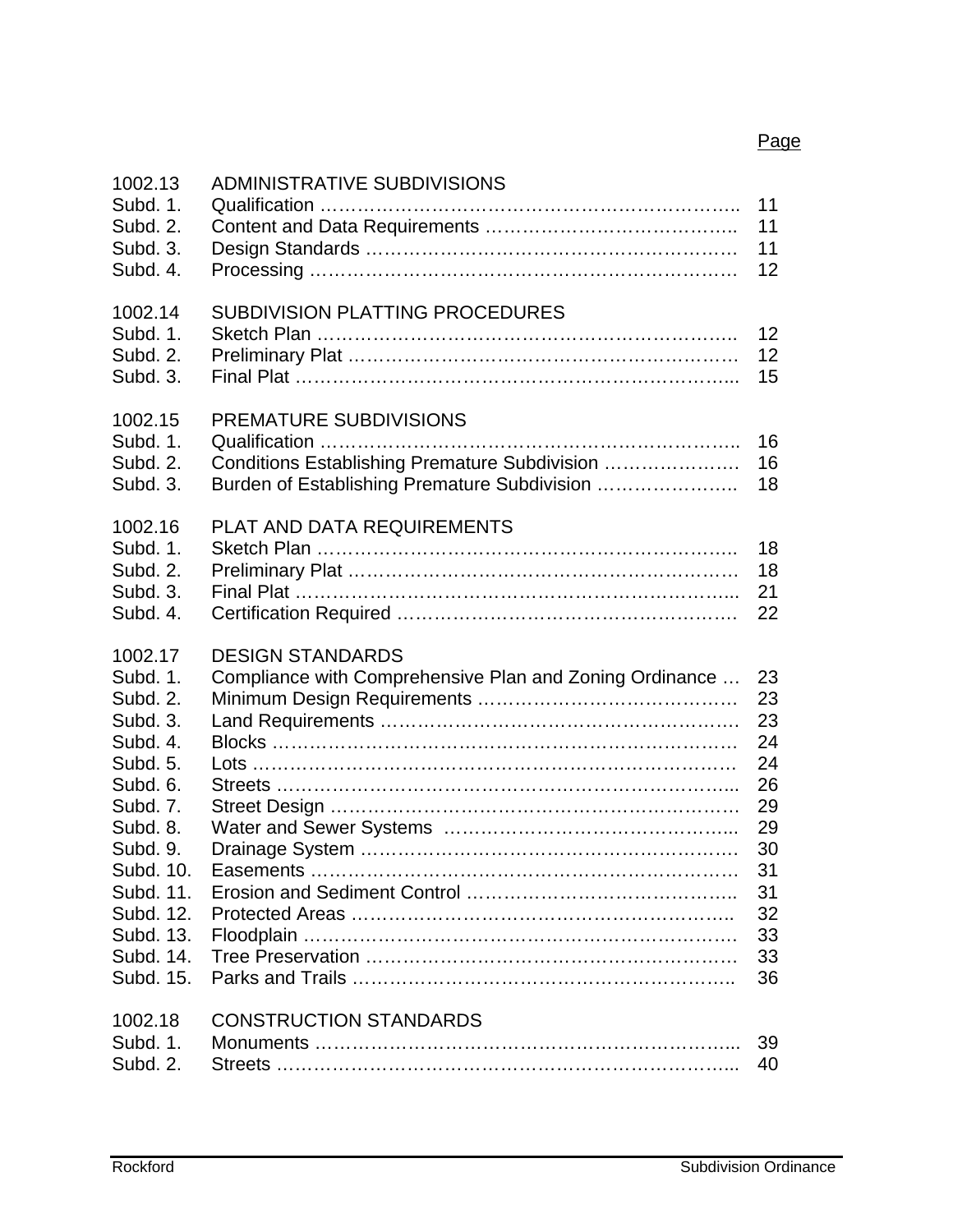#### Page

| Subd. 3.<br>Subd. 4.<br>Subd. 5.<br>Subd. 6.<br>Subd. 7.<br>Subd. 8.<br>Subd. 9.                                                 |                                                                                                                                                                                                        | 40<br>40<br>40<br>41<br>42<br>42<br>42                   |
|----------------------------------------------------------------------------------------------------------------------------------|--------------------------------------------------------------------------------------------------------------------------------------------------------------------------------------------------------|----------------------------------------------------------|
| Subd. 10.                                                                                                                        |                                                                                                                                                                                                        | 42                                                       |
| 1002.19<br>Subd. 1.<br>Subd. 2.<br>Subd. 3.<br>Subd. 4.<br>Subd. 5.<br>Subd. 6.<br>Subd. 7.<br>Subd. 8.<br>Subd. 9.<br>Subd. 10. | <b>IMPROVEMENT REQUIREMENTS</b><br>Agreement for Private Installation of Improvements<br>Agreement for Installation of Improvements by City<br>Completion of Improvements Prior to Final Plat Approval | 42<br>43<br>44<br>44<br>45<br>45<br>46<br>46<br>46<br>46 |
| 1002.20                                                                                                                          | CONVEYANCE BY METES AND BOUNDS                                                                                                                                                                         | 46                                                       |
| 1002.21                                                                                                                          |                                                                                                                                                                                                        | 47                                                       |

## **LIST OF AMENDMENTS**

|        | Ordinance     |              |
|--------|---------------|--------------|
| Symbol | <b>Number</b> | Dated Passed |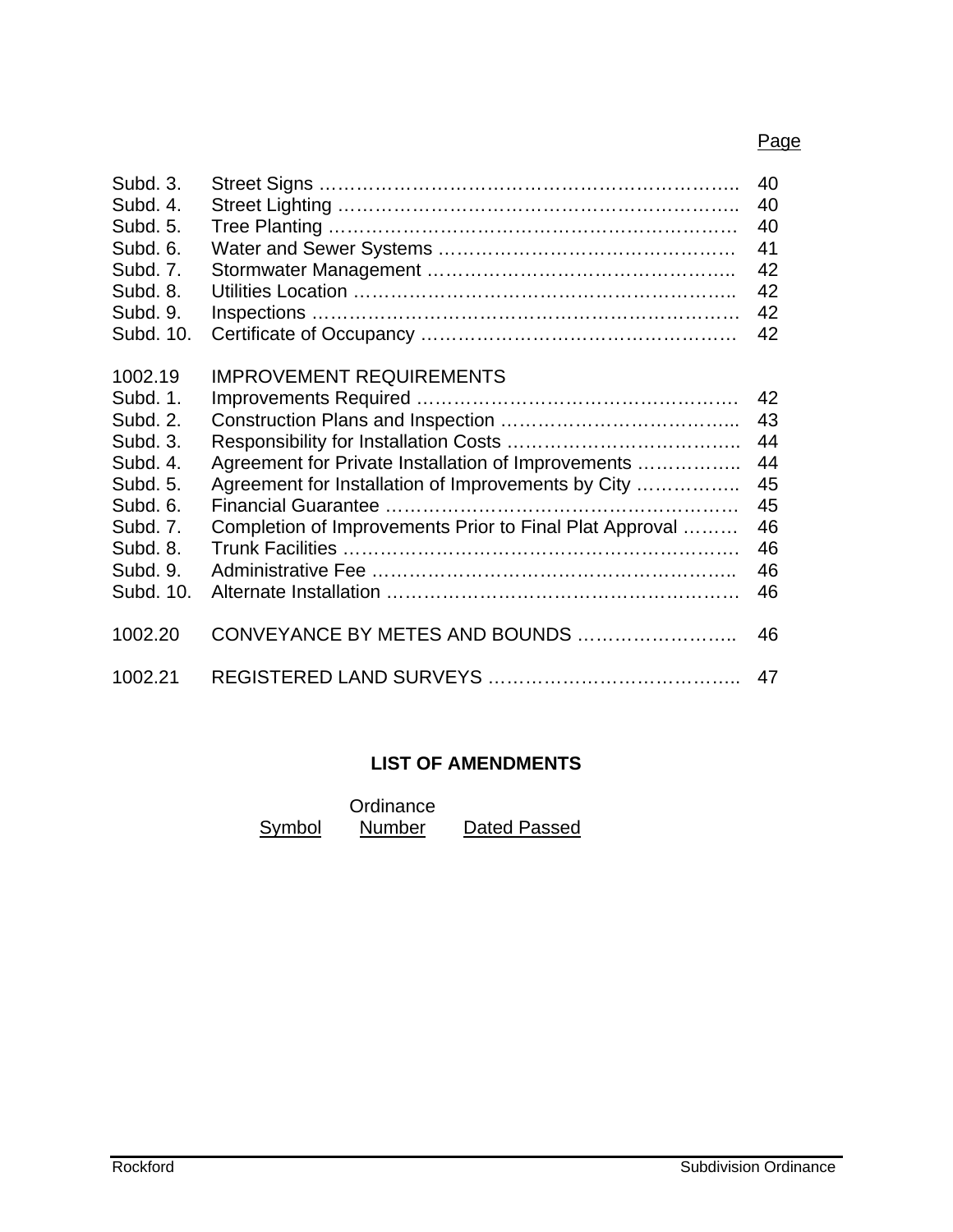## **1002.01 PURPOSE AND INTENT**

This Chapter is enacted for the following purposes: to safeguard the best interests of the City of Rockford; to assist the subdivider in harmonizing their interests with those of the City at large; to correlate land subdivision with the comprehensive plan; to encourage well planned, efficient and attractive subdivisions by establishing adequate and impartial standards for design and construction; to provide for the health and safety of residents by requiring properly designed streets and adequate sewer and water service; to place the cost of improvements against those benefiting from their construction; to secure the rights of the public with respect to public lands and waters; to improve land records by establishing standards for surveys and plats; to discourage inferior development which might adversely affect property values; to establish subdivision development standards; and to set the minimum requirements necessary to protect the public health, safety, comfort, convenience and general welfare.

#### **1002.02 APPLICATION**

Any plat, hereafter made, for each subdivision or each part thereof lying within the City, shall be prepared, presented for approval and recorded as herein prescribed. The regulations contained herein shall apply to the subdivision of a lot, tract or parcel of land into two or more lots, tracts or other division of land for the purpose of sale, building development, whether immediate or future, or any other purpose, including the resubdivision or re-platting of land or lots.

## **1002.03 APPROVALS NECESSARY FOR ACCEPTANCE OF PLATS:**

Before any plat shall be recorded or be of any validity, it shall be referred to the City planning commission and approved by the City Council as having fulfilled the requirements of this Chapter.

## **1002.04 CONDITIONS FOR RECORDING:**

No plat or any subdivision shall be entitled to record in the Hennepin or Wright County recorder's office or have any validity until the plat or subdivision has been prepared, approved and acknowledged in the manner prescribed by this Chapter.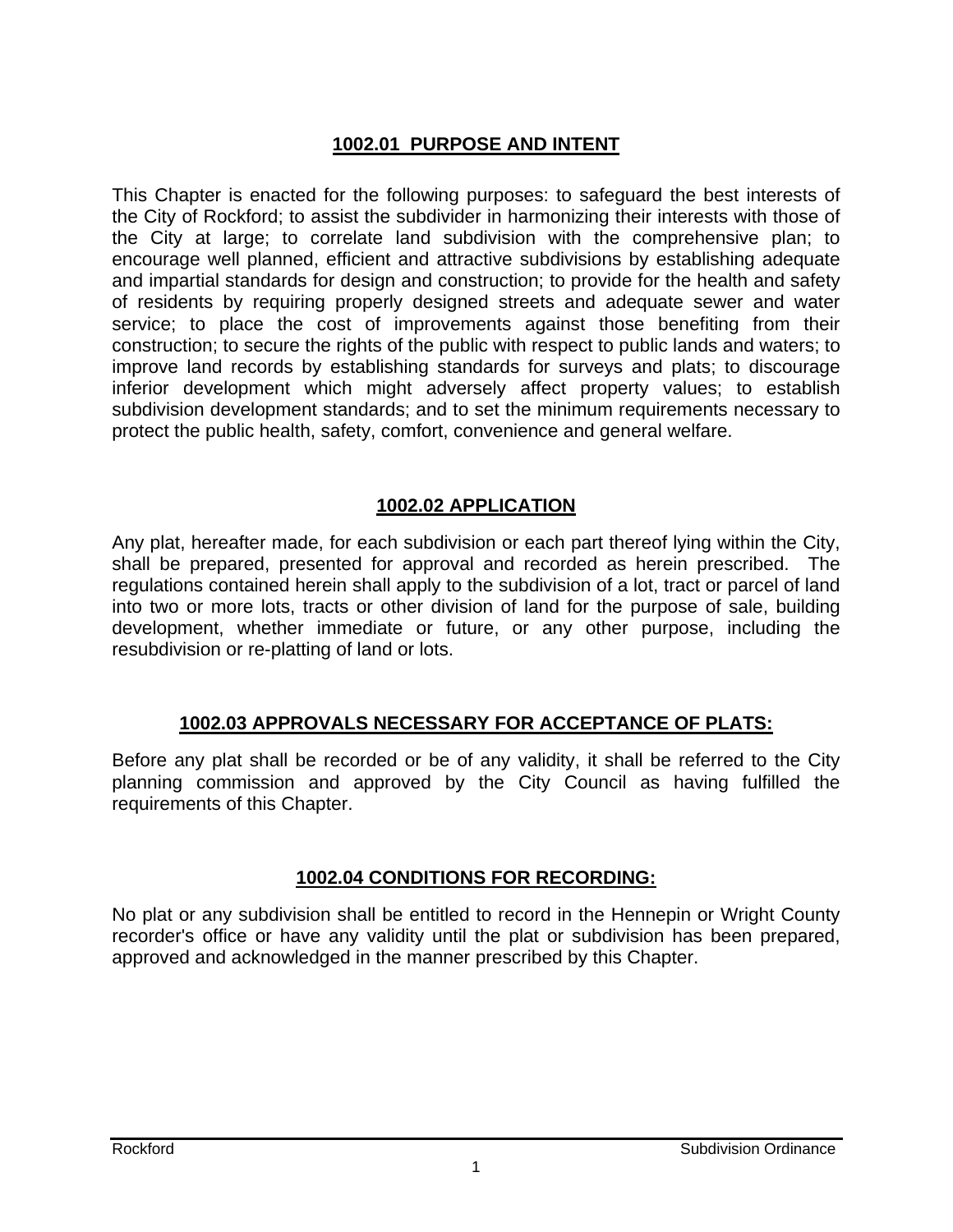## **1002.05 INTERPRETATION OF PROVISIONS**

**Subd. 1. Conflicting Provisions.** Whenever there is a difference between minimum standards or dimensions specified herein and those contained in other official regulations, resolutions or City Code provisions, the most restrictive standards shall apply.

**Subd. 2. Measured Distances.** All measured distances expressed in feet shall be the nearest tenth of a foot.

## **1002.06 COMPLIANCE WITH CITY REGULATIONS**

No plat of any subdivision shall be entitled to record in the county recorders office, or have any validity until the plat thereof has been prepared, approved, and acknowledged in the manner prescribed by this Chapter.

#### **1002.07 BUILDING PERMITS**

No building permit shall be issued for the construction of any building, structure or improvement upon any land or to any lot in a subdivision unless and until all requirements of this Chapter have been complied with relative to the property for which a permit is sought.

## **1002.08 SEVERABILITY**

If any section, subsection, sentence, clause or phrase of this Chapter is for any reason held to be invalid or unenforceable as to any person or circumstance, the application of such section, subsection, clause or phrase to persons or circumstances, other than those as to which it shall be held invalid or unenforceable, shall be affected thereby, and all provisions hereof, in all other respects, shall remain valid and enforceable.

## **1002.09 DEFINITIONS**

Except for those words and phrases defined in this section, the words and phrases used in this Chapter shall be interpreted to be given the meanings in common usage, and as may be commonly defined in dictionaries so as to give this Chapter its most reasonable application.

**Alley**: A public or private right of way primarily designed to serve as secondary access to the side or rear of those properties whose principal frontage is on a street.

**Applicant**: The owner, their agent or person having legal control and/or an interest in the land proposed to be subdivided.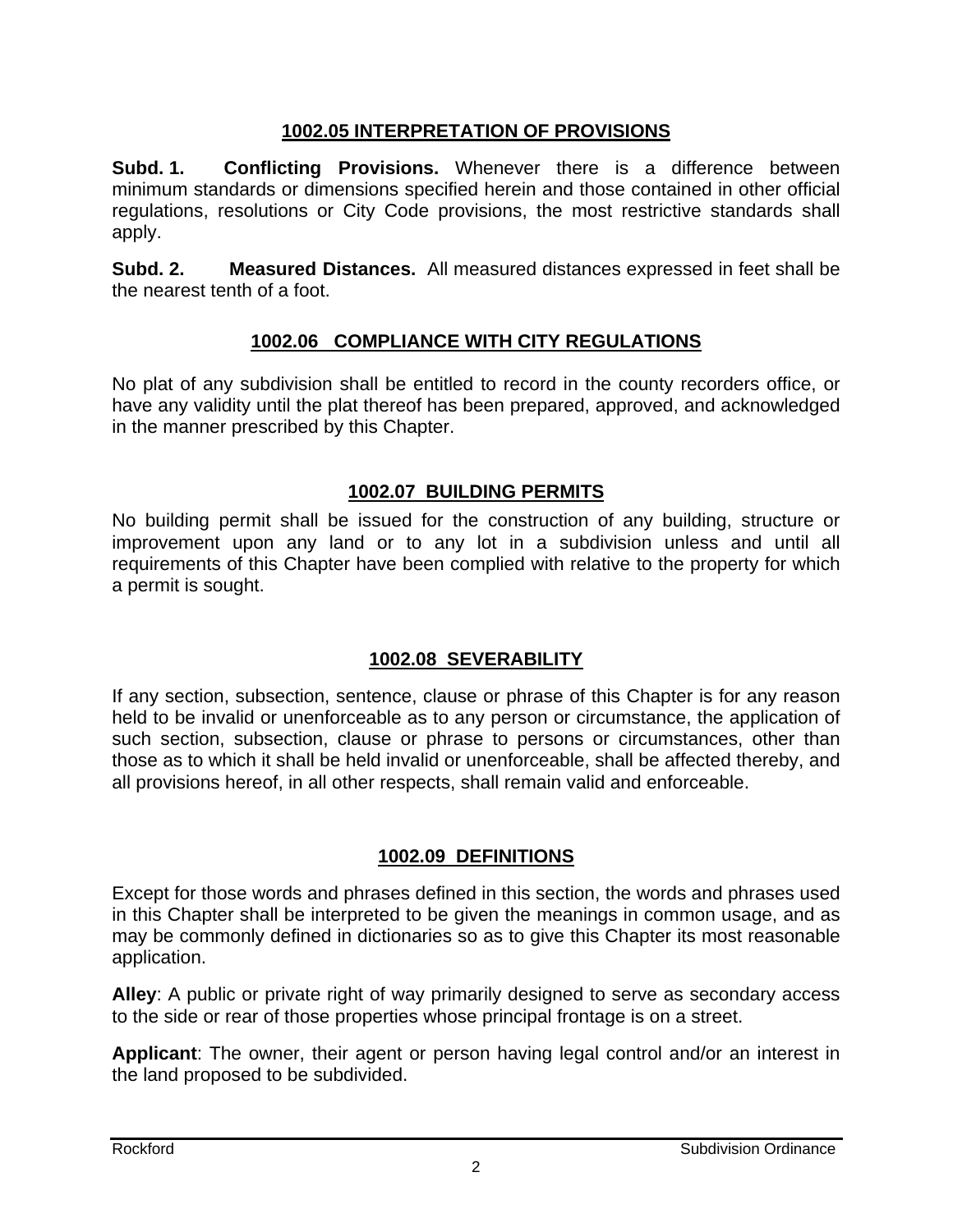**Base Lot**: A lot meeting all the specifications within its zoning district prior to being divided into a subdivision of single-family attached units.

**Block**: An area of land within a subdivision that is entirely bounded by streets, or by streets and the entire boundary or boundaries of the subdivision, or a combination of the above, with a river, lake, railroad, or unsubdivided acreage.

**Boulevard**: The portion of the street right of way between the curb line and the property line.

**Building**: Any structure built for the support, shelter or enclosure of persons, animals, chattels or moveable property of any kind.

**Butt Lot**: A lot at the end of a block, located between two (2) corner lots.

**City**: The City of Rockford.

**City Attorney**: The attorney appointed by the City, unless otherwise stated.

**City Council:** The Rockford City Council

**City Engineer**: The registered engineer appointed by the City, unless otherwise stated.

**City Planner.** The planner appointed by the City unless otherwise stated.

**Comprehensive Plan**: A comprehensive plan prepared by the City, including a compilation of policy statement goals, standards and maps, indicating the general locations recommended for the various functional classes of land use, places and structures, and for the general physical development of the City, including any unit or part of such plan separately adopted and any amendment to such plan or parts thereof.

**Contour Map**: A map on which irregularities of land surface are shown by lines connecting points of equal elevations. "Contour interval" shall mean the vertical height between contour lines.

**Copy**: A print or reproduction made from a tracing.

**County**: are the counties of Hennepin and Wright as applicable.

**Dedication:** The contribution of property or of money to the governing body. Said property is forever vacated by the dedicators or their successors.

**Design Standards**: The specifications to landowners or those proposing to subdivide land for the preparation of plats, both preliminary and final, indicating, among other things, the optimum, minimum or maximum dimensions of such items as rights of way, blocks, easements and lots.

**Developments**: The act of building structures and installing site improvements.

**Double Frontage Lots**: A lot which has a property line abutting on one street and an opposite property line abutting on another nonintersecting street.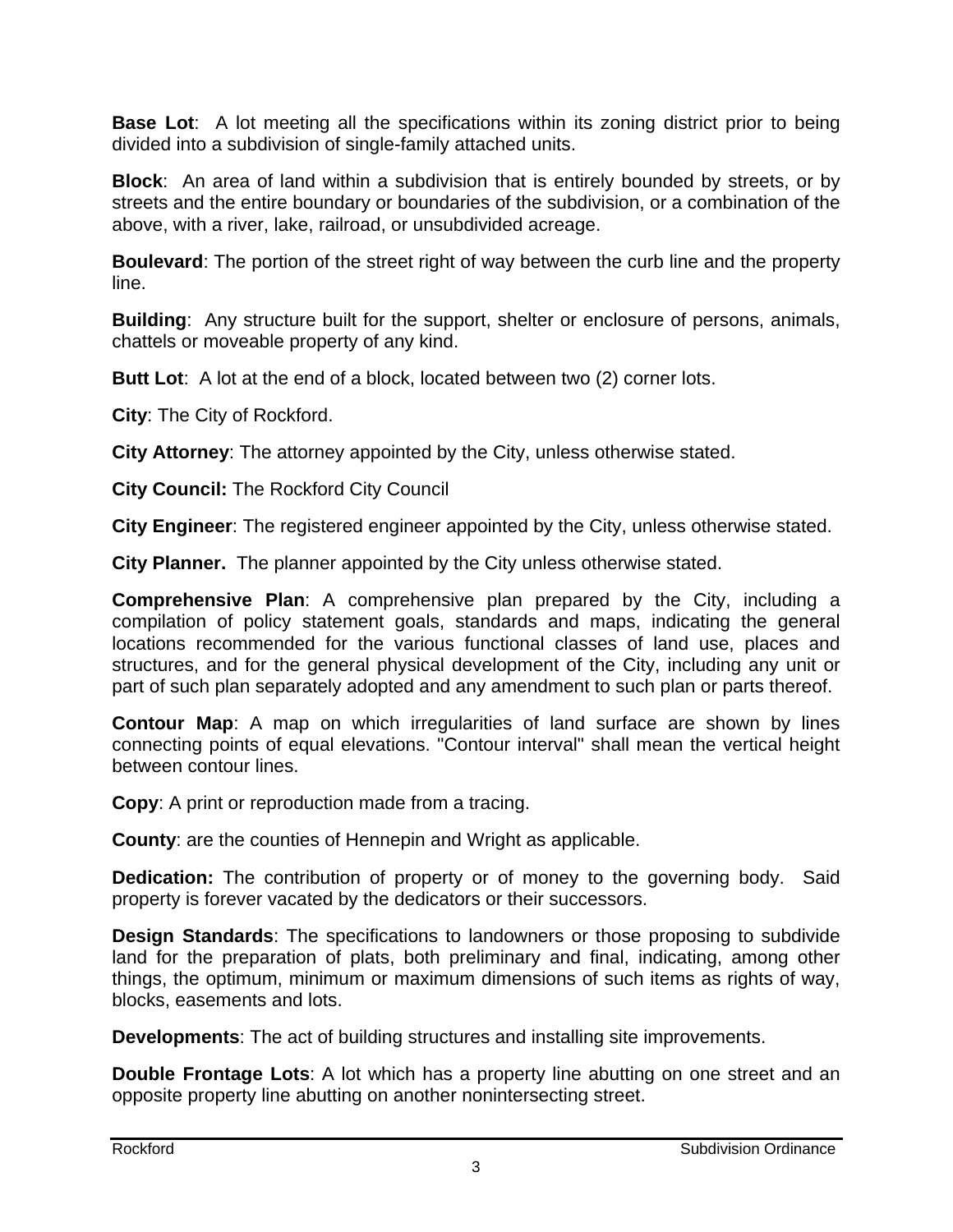**Drainage Course**: A watercourse or indentation for the drainage of surface water.

**Easement**: A grant by a property owner for the use of a strip of land and for the purpose of constructing and maintaining drives, sidewalks, trails and utilities, including, but not limited to, wetlands, ponding areas, sanitary sewers, water mains, electric lines, telephone lines, storm sewer or storm drainageways and gas lines.

**Final Plat**: A drawing or map of a subdivision, meeting all of the requirements of the city and the Minnesota State Statutes regarding the platting of land and in such form as required for the purposes of recording.

**Key Map**: A map drawn to comparatively small scale which definitively shows the area proposed to be platted in relation to known geographical features (e.g., town centers, lakes and roads).

**Lot**: A parcel or portion of land in a subdivision or plat of land separated from other parcels or portions by description, as on a subdivision or record of survey map, for the purpose of sale or lease or separate use thereof and having its principal frontage on a public street.

**Lot, Corner**: A lot situated at the intersection of two (2) streets, the interior angle of such intersection not exceeding one hundred thirty five degrees (135°).

**Lot Improvements**: Any building, structure, place, work of art, or other object, or improvement of the land on which they are situated, constituting a physical betterment of real property, or any part of such betterment. Certain proposed "lot improvements" shall be properly bonded for as provided in this Chapter.

**Lot of Record**: A parcel of land whether subdivided and/or otherwise legally described and recorded under a single parcel identification number prior to the effective date of the City's subdivision regulations or approved by the City as a lot and which is occupied by or intended for occupancy by one principal building or principal use, together with any accessory buildings and such open spaces as required by the Rockford Zoning Ordinance and having its principal frontage upon a public street.

**Metes and Bounds Description**: A description of real property which is not described by reference to a lot or block shown on a map, but is described by starting at a known point and describing the bearings and distances of the lines forming the boundaries of the property or delineating a fractional portion of a section, lot or area by described lines or portions thereof.

**Natural Waterways**: A natural passageway in the surface of the earth, so situated and having such a topographical nature that surface water flows through it from other areas before reaching a final ponding area. The term also shall include all drainage structures that have been constructed or placed for the purpose of conducting water from one place to another.

**Outlot**: A lot remnant or parcel of land left over after platting, which is intended as open space or other future use, for which no building permit shall be issued.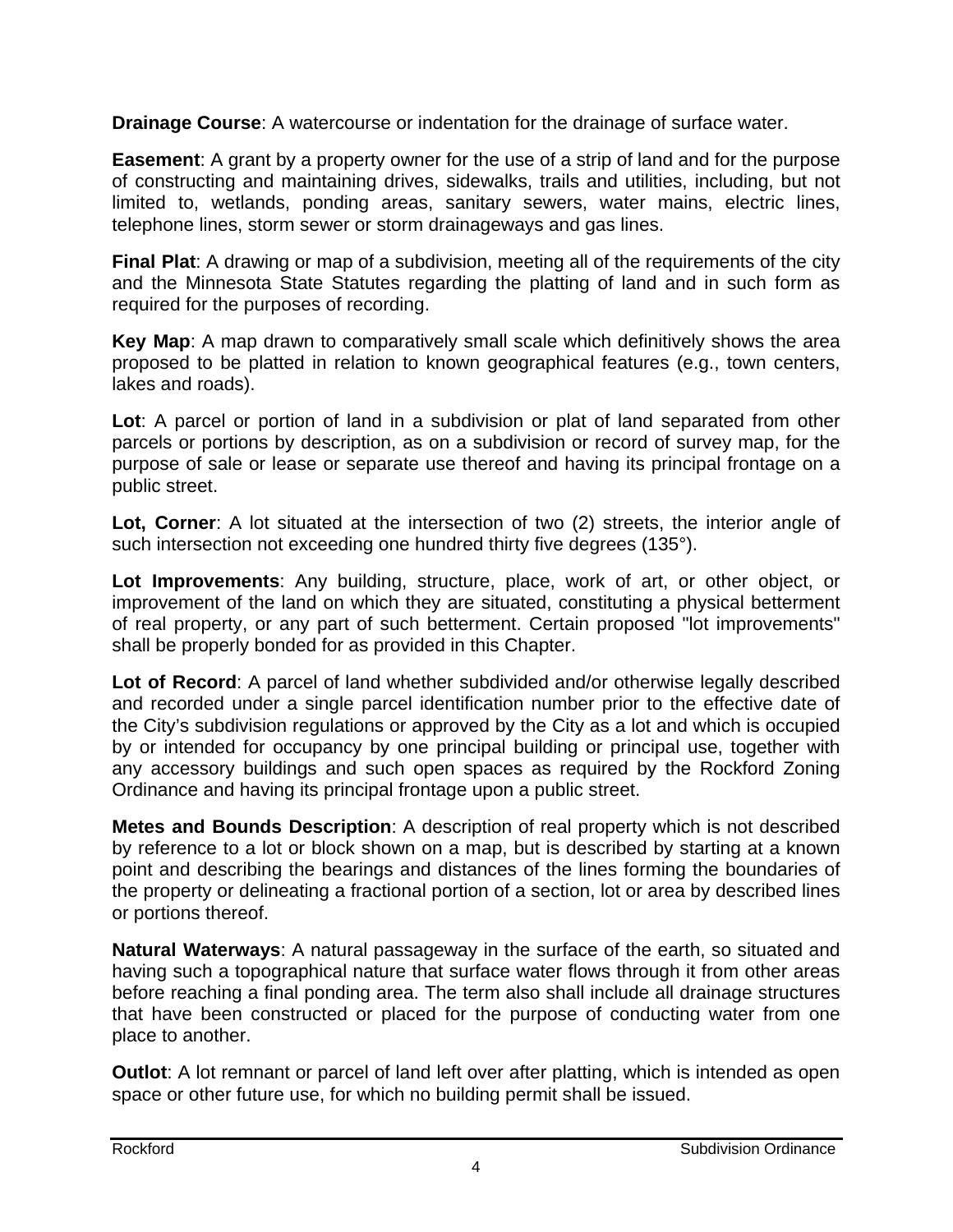**Owner:** An individual, association, syndicate, partnership, corporation, trust or any other legal entity holding an equitable or legal ownership interest in the land sought to be subdivided.

**Park**: Playgrounds, trails, parks or open spaces within the City, owned, leased or used, wholly or in part, by the City for park and recreational purposes or which are designated by the City Council as a park.

**Pedestrianway**: A public right of way or private easement across a block or within a block to provide access for pedestrians and which may be used for the installation of paths or trails.

**Percentage of Grade**: Along a centerline of a street, the change in vertical elevation in feet and tenths of a foot for each one hundred feet (100') of horizontal distance, expressed as a percentage.

**Planning Commission**: The planning commission of the City of Rockford.

**Preliminary Plat**: A drawing or map of a proposed subdivision, meeting the requirements herein enumerated, submitted to the planning commission and governing body for their consideration, in compliance with the comprehensive plan, along with required supporting data.

**Private Drive**: A driveway serving as vehicular access to two (2) or more parcels of land which is not dedicated to the public and is owned by one or more private parties.

**Protective Convents**: Contracts entered into between all owners and holders of mortgages constituting a restriction on the use of all private property within a subdivision for the benefit of the property owners, and providing mutual protection against undesirable aspects of development which would tend to impair the stability of property value and economic integrity of any given area.

**Public Improvements**: Any drainage ditch, roadway, parkway, street, sanitary sewer, storm sewer, water system, sidewalk, pedestrian way, tree, lawn, off street parking area, lot improvement or other facility for which the City may ultimately assume ownership, responsibility for maintenance and operation, or which may affect an improvement for which local government responsibility is established.

**Quadraminiums**: Single structures which contain four (4) subdivided dwelling units all of which have individually separate entrances from the exterior of the structure.

**Reserve Strips**: A narrow strip of land placed between lot lines and streets to control access.

**Right of Way**: The land covered by a public road, otherwise dedicated for public use, or land for certain private uses, such as land over which a power line passes.

**Road**: is a public right-of-way affording primary access by pedestrians and vehicles to abutting properties, whether designated as a street, highway, thoroughfare, parkway, road, avenue, boulevard, place, or however otherwise designated.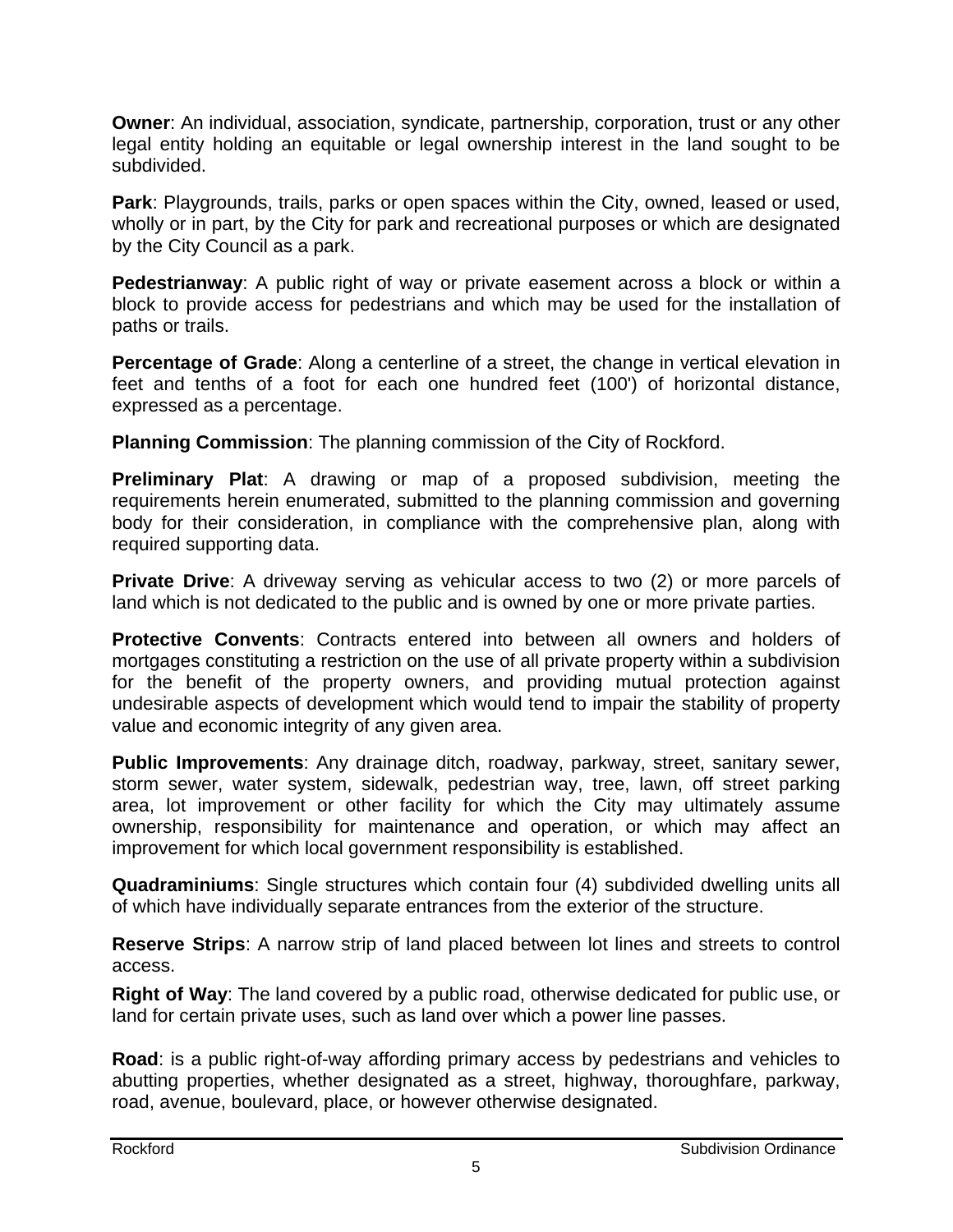**Setback:** The distance between a building and the property line nearest thereto.

**Street**: A public right of way for vehicular traffic, whether designated as highway, thoroughfare, parkway, throughway, road, avenue, boulevard, lane, place, drive, court or otherwise designated.

**Street Width**: The shortest distance between the lines delineating the right of way of a street.

**Streets, Arterial**: Those streets designated as arterial streets by the Rockford Comprehensive Plan.

**Streets, Collector**: Those streets designated as collector streets (major or minor) by the Rockford Comprehensive Plan.

**Streets, Cul-de-Sacs**: Those local streets with only one outlet and having a terminal for the safe and convenient reversal of traffic movement.

**Streets, Local:** Those streets which are used primarily for access to abutting properties and for local traffic movement.

**Subdivider**: is an individual, firm, association, syndicate, co-partnership, corporation, trust or other legal entity having sufficient proprietary interest in the land sought to be subdivided to commence and maintain proceedings to subdivide the same under this chapter.

**Subdivision**: is the dividing of any parcel of land into two or more parcels.

- A. **Platted Subdivision** if any resulting parcel is less than five acres in area and less than three hundred feet in width and the subdividing was done for the purpose of transfer of ownership to effectuate building development or if a new street or road is involved, regardless of the size of the parcel and/or its width, such parcels must be platted in accordance with the terms and procedures of this chapter.
- B. **Unplatted Subdivision** a division of any parcel of land into two or more parts wherein all parts are at least five acres and have at least three hundred feet in width and. frontage on an existing public road. Ingress and egress easements of any type shall not be construed as public roads. These do not require platting, but shall be zoned for the appropriate use.

**Surveyor**: A land surveyor registered under Minnesota state laws.

**Tangent**: is a straight line that is perpendicular to the radius of a curve where a tangent meets a curve.

**Tracing** : A plat or map drawn on transparent paper, film, or cloth which can be reproduced by using regular reproduction procedure.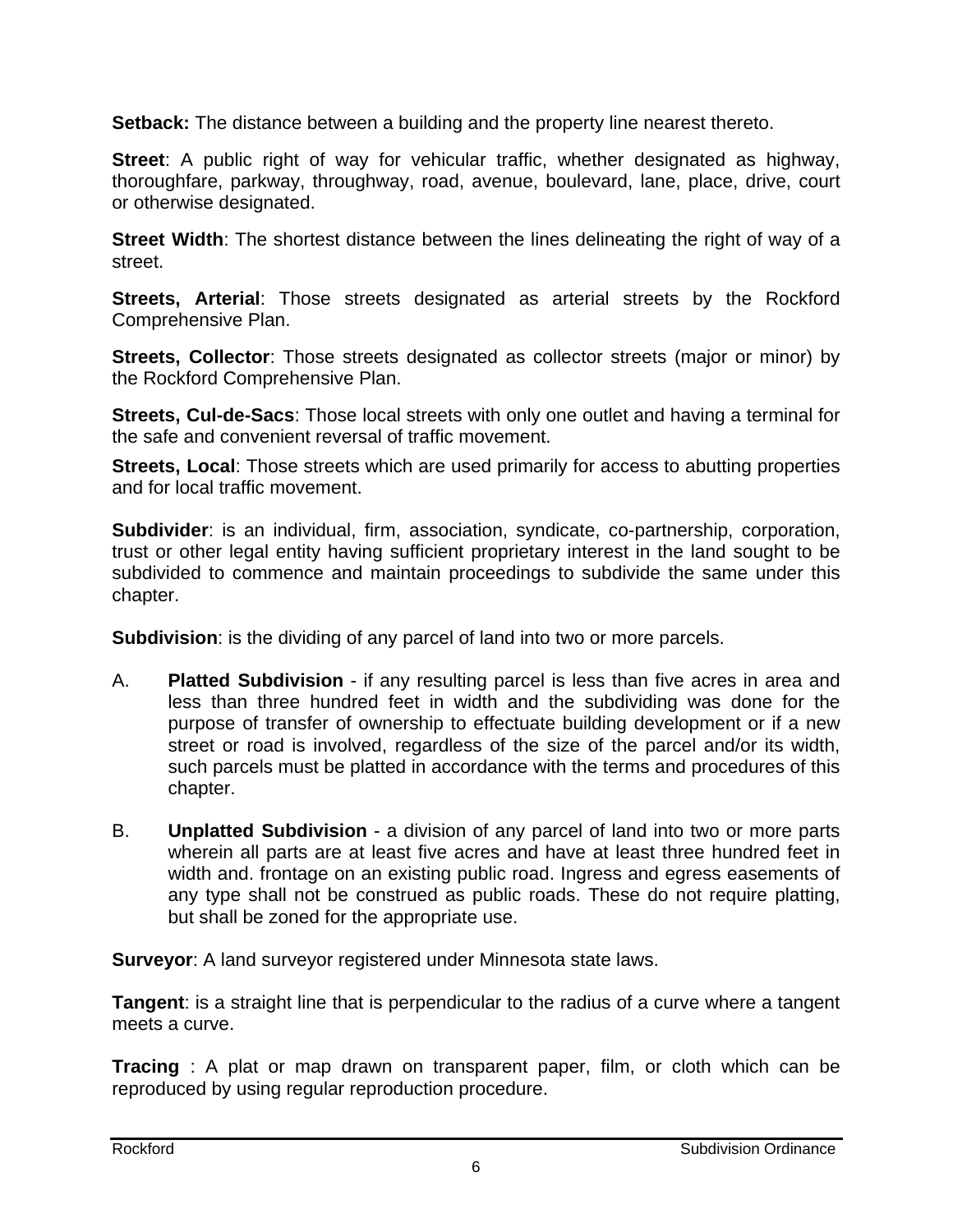#### **Tree Preservation Related**:

- A. Caliper: The diameter of a replacement tree measured at a height of one (1) foot above the ground level.
- B. Diameter: The diameter of a tree measured at diameter breast height (four and one-half (4.5) feet from the uphill side of the existing ground level).
- C. Drip Line: The farthest distance away from the trunk that rain or dew will fall directly to the ground from the leaves or branches of the tree.
- D. Forester: A person holding a bachelor's degree in forestry from an accredited four (4) year college of forestry.
- E. Landscape Architect: A person registered with the State of Minnesota as a landscape architect.
- F. Significant Tree: A healthy tree measuring at least six (6) inches in diameter for deciduous trees or twelve (12) feet in height for coniferous trees.
- G. Tree Certification: A certified inventory of trees on the site after work is complete listing all trees and their final disposition, which is signed by a licensed forester or landscape architect.
- H. Tree Preservation Plan: A plan and inventory certified by a forester or landscape architect indicating all of the significant trees and their locations in the proposed development or on the lot. The tree preservation plan shall include the size, species, and location of all significant trees proposed to be saved and removed on the area of development, and the measures proposed to protect the significant trees to be saved.
- I. Tree Protection: Snow fencing or polyethylene laminar safety netting placed at the drip-line of the significant trees to be preserved. The tree protection measures shall be shown on the tree preservation plan drawings and remain in place until all grading and construction activity is terminated.

**Unit Lots**:Lots created from the subdivision of single-family attached dwellings having different minimum lot size requirements than the conventional base lot within the zoning district.

**Vertical Curve**: is the surface curvature on a road or highway center line located between lines of different percentage of grade.

**Zoning Ordinance:** The Zoning Ordinance of the City of Rockford.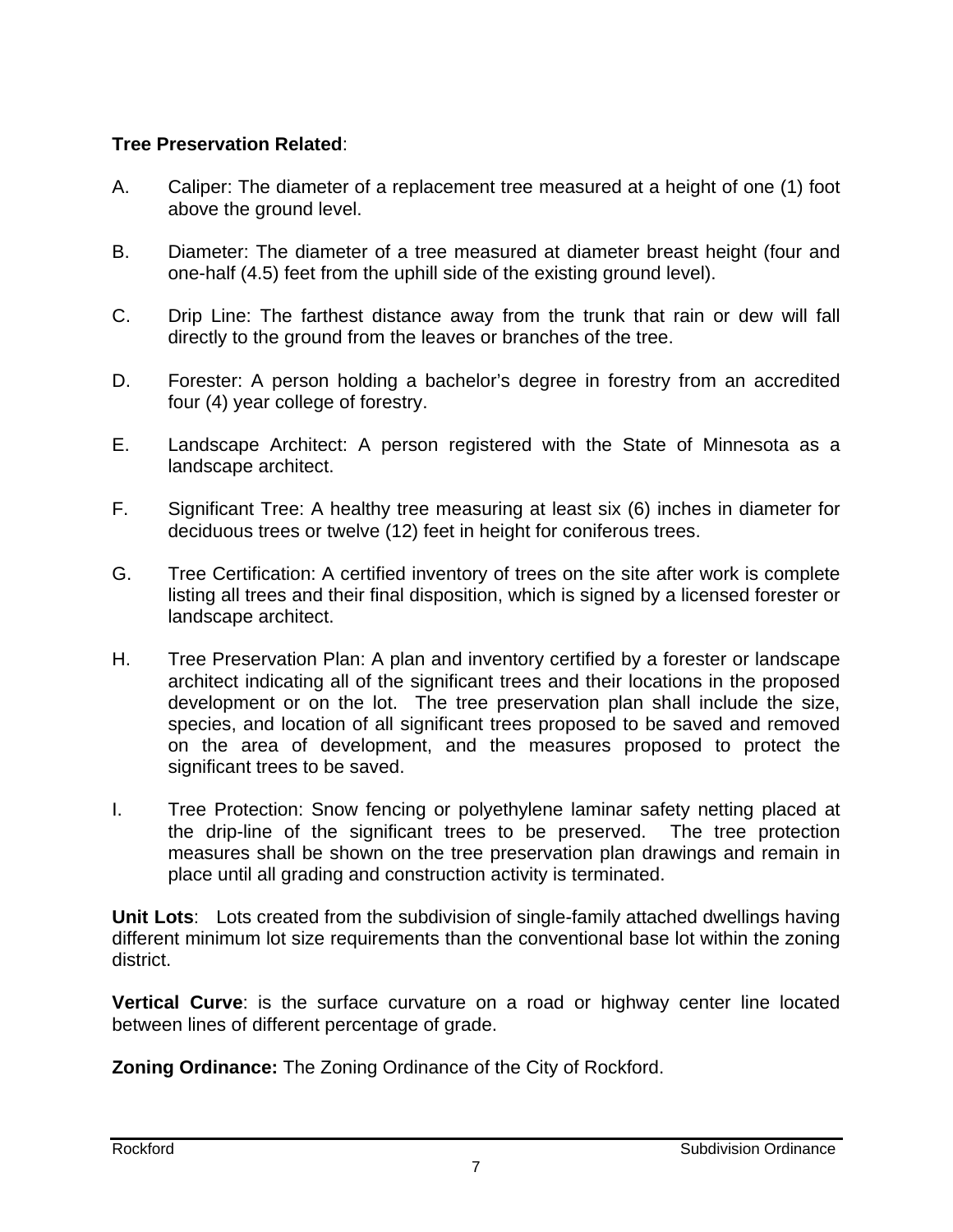## **1002.10 FEES, CHARGES AND EXPENSES**

**Subd. 1. Fees, Charges And Expenses Established.** Fees and charges, as well as expenses incurred by the City for engineering, planning, attorney, and other services related to the processing of application shall be established by ordinance and collected by the City Administrator for deposit in the City accounts.

**Subd. 2. Payment Of Fees, Charges And Expenses.** Such fees, charges, and estimated expenses (as well as a deposit, if so required by the City Administrator) shall be collected prior to City action on any application. All such applications must be accompanied by a written agreement between the City and the subdivider (when the subdivider is not the same person or entity as the landowner, both the landowner and the subdivider must sign the agreement) whereby the subdivider/landowner agrees to pay all applicable fees, charges, and administrative, planning, engineering and legal expenses associated with the review and processing of the development application, if these expenses exceed the application escrow, and which allows the City to assess said fees, charges and expenses against the landowner if such monies are not paid within thirty (30) days after a bill is sent to the subdivider/landowner.

**Subd. 3. Fees, Charges And Expenses Are Additional.** These fees shall be in addition to sewer access charges, water access charges, sewer and water trunk charges, transportation impact fees, park dedication fees in lieu of land, building permit fees, inspection fees, subdivision application fees, charges, and expenses, and other such fees, charges, and expenses currently required by ordinance or which may be established by ordinance in the future.

# **1002.11 VIOLATIONS AND PENALTY**

**Subd. 1. Sale Of Lots From Unrecorded Plats.** It shall be a misdemeanor to sell, trade, or otherwise convey any lot or parcel of land as a part of, or in conformity with, any plan, plat or replat of any subdivision or area located within the jurisdiction of this Chapter unless said plan, plat or replat shall have first been recorded in the office of the recorder of Hennepin or Wright County, as applicable.

**Subd. 2. Receiving Or Recording Unapproved Plats.** It shall be unlawful for a private individual to receive or record in any public office any plans, plats of lands laid out in building lots and streets, alleys or other portions of the same intended to be dedicated to public or private use, or for the use of purchasers or owners of lots fronting on or adjacent thereto, and located within the jurisdiction of this Chapter, unless the same shall bear thereon, by endorsement or otherwise, the approval of the City Council.

**Subd. 3. Misrepresentations.** It shall be a misdemeanor for any person owning an addition or subdivision of land within the City to represent that any improvement upon any of the streets, alleys or avenues of said addition or subdivision has been constructed according to the plans and specifications approved by the City Council, or has been supervised or inspected by the City, when such improvements have not been so constructed, supervised or inspected.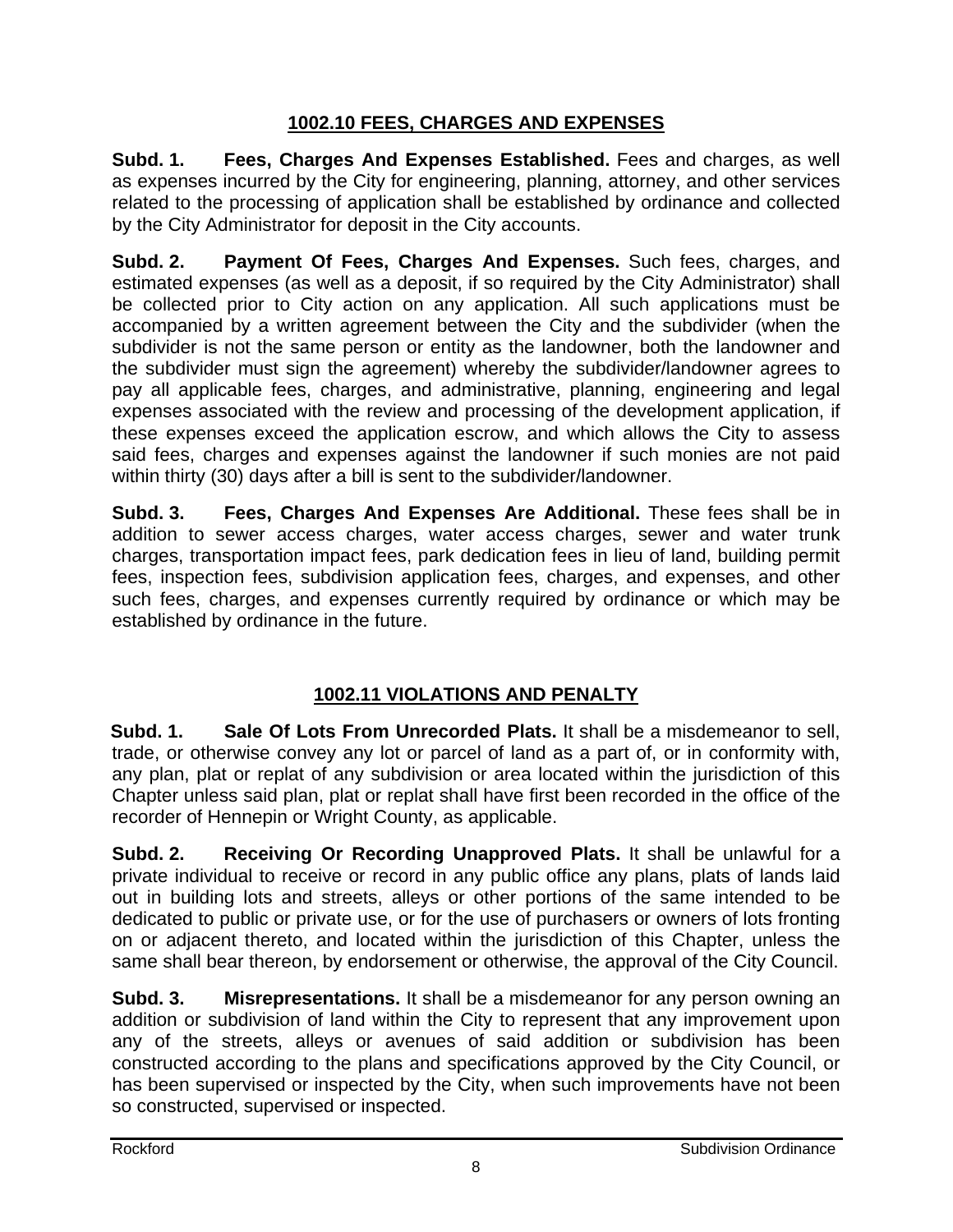**Subd. 4. Misdemeanor Violation.** Anyone violating any of the provisions of this Chapter shall be guilty of a misdemeanor. Each month during which compliance is delayed shall constitute a separate offense.

## **1002.12 VARIANCES AND APPEALS**

**Subd. 1. Variance Findings.** The City Council may approve a variance from the minimum standards of this Chapter (not procedural provisions) when, in its opinion, undue hardship may result from strict compliance. In approving any variance, the City Council shall prescribe any conditions that it deems necessary to or desirable for the public interest. In making its approval, the City Council shall take into account the nature of the proposed use of land and the existing use of land in the vicinity, the number of persons to reside or work in the proposed subdivision and the probable effect of the proposed subdivision upon traffic conditions in the vicinity. A variance shall only be approved when the City Council finds:

- A. That there are special circumstances or highly unique conditions affecting the property such that the strict application of the provisions of this Chapter would deprive the subdivider of the reasonable use of their land.
- B. That the granting of the variance will not be detrimental to the public health, safety and welfare or injurious to other property in the territory in which property is situated.
- C. That the variance is to correct inequities resulting from an unusual physical hardship such as topography. Hardships relating to economic difficulties shall not be considered for the purpose of granting a variance.
- D. That the hardship is not a result of an action or actions by the owner, subdivider or any agent thereof.

**Subd. 2. Requests For Variance Or Appeal.** Requests for a variance or appeal shall be filed with the City Administrator on an official application form. Such application shall be accompanied by a fee as set out in section 1002.12 of this chapter. Such application shall also be accompanied by four (4) copies of detailed written and graphic materials including one plan no larger than eleven inches by seventeen inches (11" x 17") necessary for the explanation of the request.

## **Subd. 3. Planning Commission Procedures.**

- A. Upon receiving said application, the City Clerk shall refer the application, along with all related information, to the Planning Commission for a report and recommendation to the City Council as outlined in 1002.15 of this Chapter.
- B. The Planning Commission shall consider the variance at its next regular meeting unless the filing date falls within fifteen (15) days of said meeting, in which case, the requests would be placed on the agenda and considered at the regular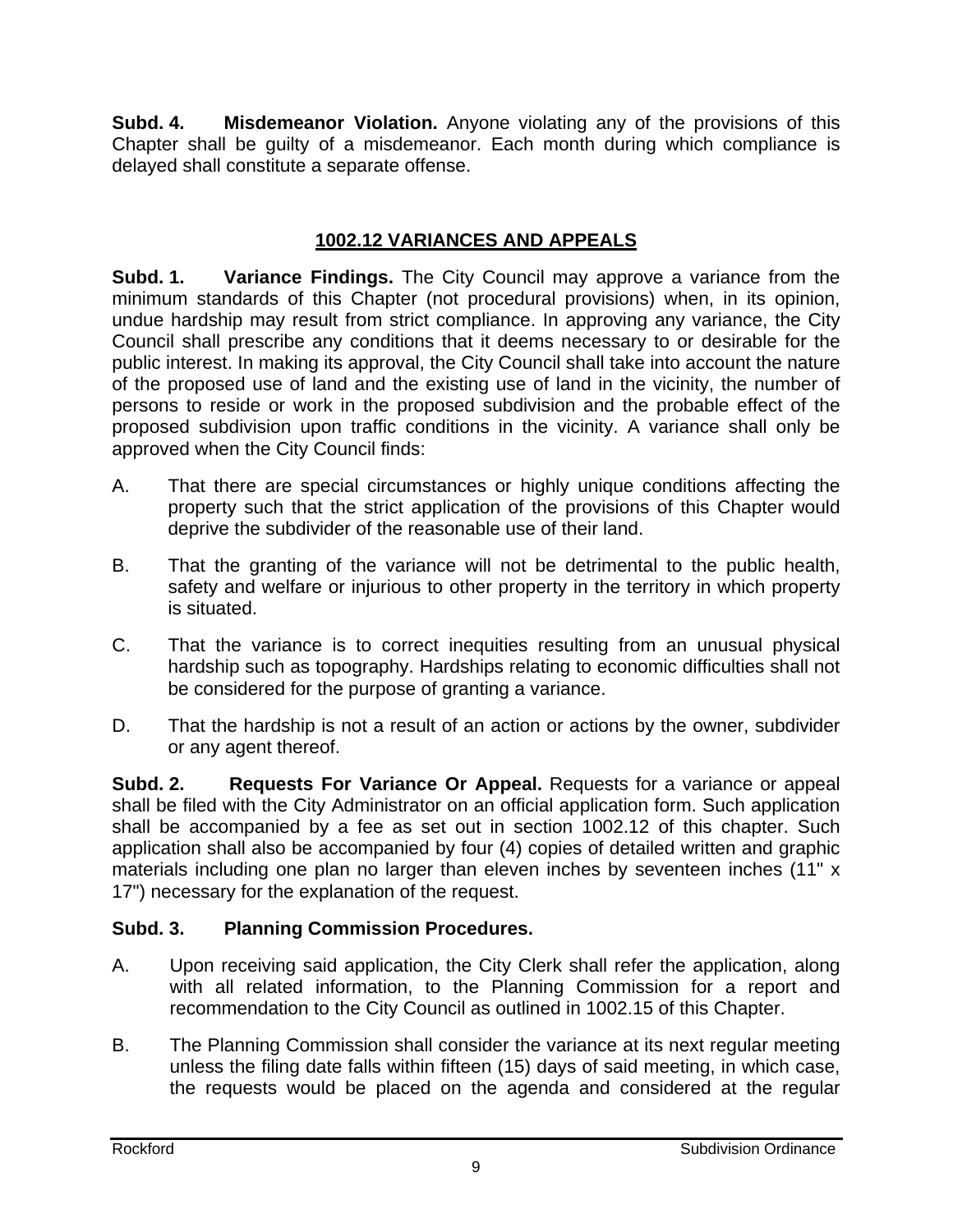meeting following the next regular meeting. The City Administrator shall refer said application, along with all related information, to the Planning Commission for consideration and a report and recommendation to the City Council.

- C. The variance application shall be referred to the City staff for a report and recommendation to be presented to the Planning Commission.
- D. The Planning Commission and City Staff shall have the authority to request additional information from the subdivider concerning the variance or to retain expert testimony at the expense of the subdivider concerning said variance where said information is declared necessary to ensure preservation of health, safety and general welfare of the city.
- E. The City Administrator shall set a date for a public hearing. Notice of such hearing shall be published in the official newspaper at least ten (10) days prior to said hearing, and individual notices shall be mailed not less than ten (10) days nor more than thirty (30) days prior to the hearing to all owners of property within three hundred fifty feet (350) of the parcel included in the request.
- F. Failure of a property owner to receive said notice shall not invalidate any such proceedings as set forth within this Chapter.
- G. The subdivider or a representative thereof shall appear before the Planning Commission in order to answer questions concerning the proposed variance request.
- H. The Planning Commission shall make a finding of fact and recommend such actions or conditions relating to the request as they deem necessary to carry out the intent and purpose of this Chapter.

## **Subd. 4. City Council Procedures.**

- A. The City Council shall not grant a variance until they have received a report and recommendation from the Planning Commission and the City staff or until thirty (30) days after the first regular Planning Commission meeting at which the request was considered.
- B. Upon receiving the report and recommendation of the Planning Commission and City staff, the City Council shall place the report and recommendation on the agenda for the next regular meeting. Such reports and recommendations shall be entered in and made part of the permanent written record of the City Council meeting.
- C. Upon receiving the report and recommendation of the Planning Commission and City staff, the City Council shall make a recorded finding of fact and impose any conditions it considers necessary to protect the public health, safety and welfare of the city.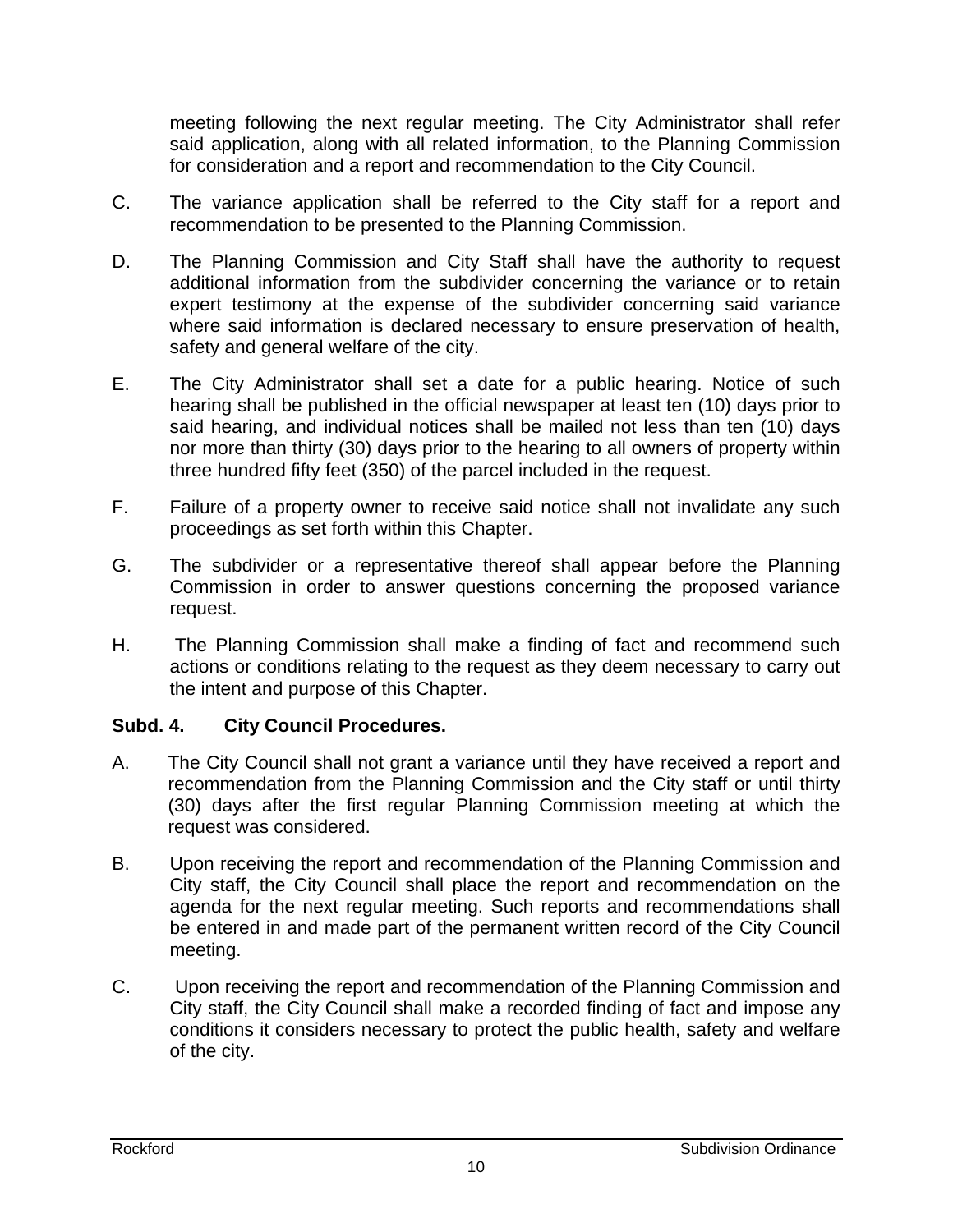D. The City Council shall decide whether to approve or deny a request for a variance or an appeal within thirty (30) days after the public hearing on said request.

**Subd. 5.** Grant Of Variance Or Appeal. A variance of this Chapter or grant of an appeal shall be by a four-fifths (4/5) vote of the full City Council.

## **1002.13 ADMINISTRATIVE SUBDIVISIONS**

#### **Subd. 1. Qualification.** This section shall apply to the following applications:

- A. In the case of a request to divide a portion of a lot where the division is to permit the adding of a parcel of land to an abutting lot so that no additional lots are created and both new lots conform to Zoning Ordinance lot size minimum standards.
- B. In the case of a request to combine two (2) existing platted lots.
- C. In the case of a request to divide a lot from a larger tract of land and thereby creating no more than two (2) lots. To qualify, the parcel of land shall not have been part of a subdivision within the last five (5) years.
- D. In the case of a request to divide a base lot which is a part of a recorded plat upon which has been constructed a two-family dwelling, townhouse or quadraminium, where the division is to permit individual private ownership of a single dwelling unit within such a structure, and the newly created property lines will not cause any of the unit lots or the structure to be in violation of the Zoning Ordinance or the state building code.

## **Subd. 2. Content and Data Requirement.**

- A. Certificate Of Survey: The requested administrative subdivision shall be prepared by a registered land surveyor in the form of a certificate of survey.
- B. Property Description And Submission Information: The data and supportive information detailing the proposed administrative subdivision shall be the same as required for a preliminary plat as described in section 1002.15 Subd. 2 of this Chapter. Exceptions, as stipulated in writing, may be granted by the city administrator.

## **Subd. 3. Design Standards.**

The administrative subdivision shall conform to all design standards as specified in this Chapter. Any proposed deviation from said standards shall require the processing of a variance request.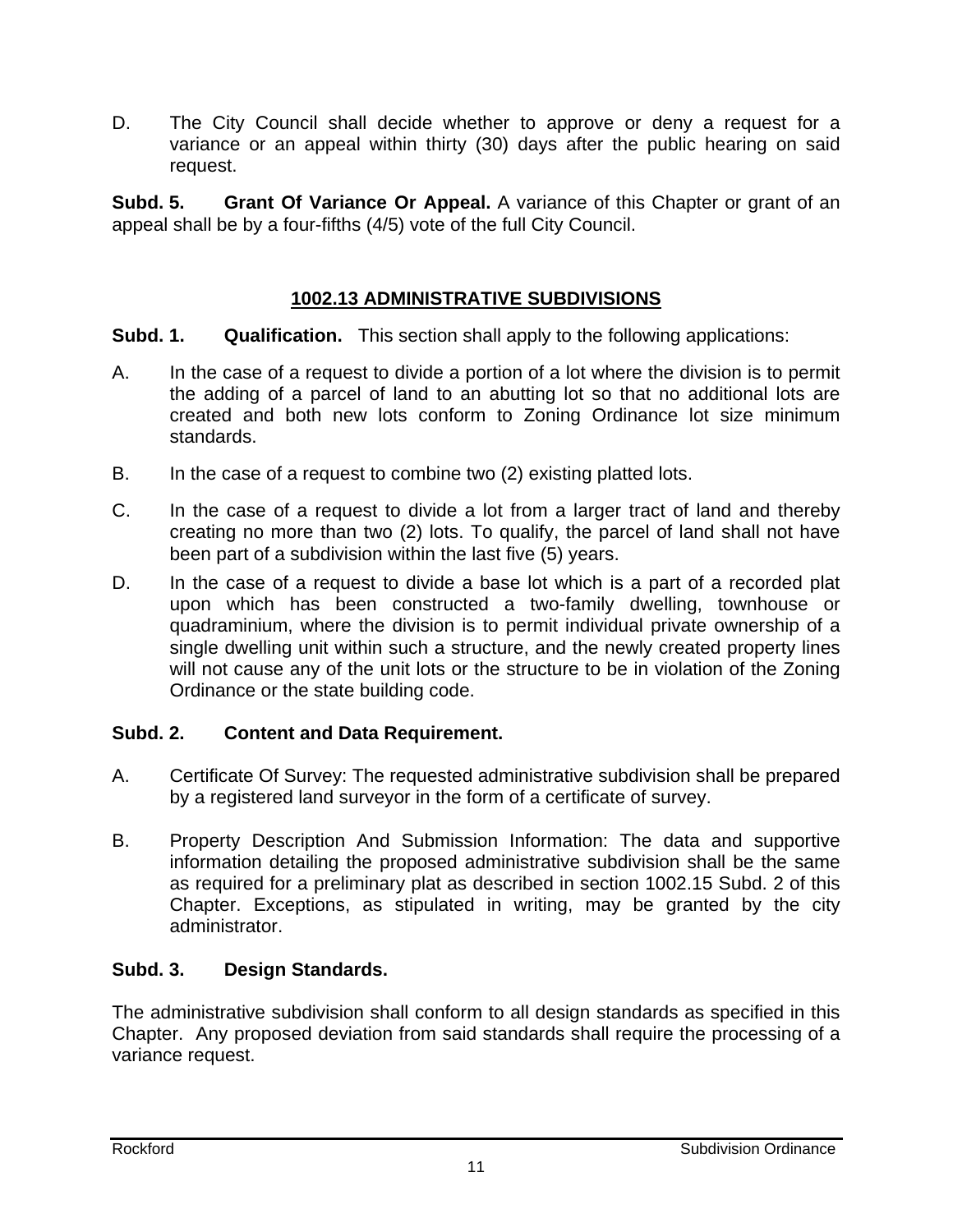## **Subd. 4. Processing.**

- A. If the land division involves property which has been previously platted, or the total property area involved is greater than ten (10) acres, the City Administrator shall have the authority to approve the subdivision; provided, that it complies with applicable provisions of this Chapter.
- B. In the case of applications involving property not previously platted, and less than ten (10) acres in total area, the subdivision platting procedures of Section 1002.14 of this Chapter shall be followed.

## **1002.14 SUBDIVISION PLATTING PROCEDURES**

**Subd. 1. Sketch Plan.** In order to ensure that all subdividers are informed of the procedural requirements and minimum standards of this Chapter and the requirements or limitations imposed by other City Code provisions or plans, prior to the development of a preliminary plat, all subdividers shall present a sketch plan to the City Administrator prior to filing a preliminary plat. The City Administrator may refer said sketch plan to City staff, the Planning Commission and/or the City Council for review or comments.

## **Subd. 2. Preliminary Plat.**

- A Filing:
	- (1) The subdivider shall prepare and file a plat which is in conformity with the requirements of this Chapter. The subdivider must demonstrate to the City ownership of the land in question or show the legal and written power to file a preliminary plat application for the land in question.
	- (2) The subdivider also shall complete an official City application form as may be required, and shall submit any additional information, plans or studies as are required by this Chapter, and shall furnish the City Administrator with ten (10) copies of the plat and one reduced copy of the plat no larger than eleven inches by seventeen inches (11" x 17").
	- (3) The subdivider shall submit a list of property owners located within three hundred fifty feet (350') of the subject property. The records of the County recorder shall be deemed sufficient for determining the location and ownership of all such properties.
	- (4) The subdivider shall submit any necessary applications and information for variances from the provisions of this Chapter, as set out in section 1002.10 of this Chapter, which may be heard during the review of the proposed preliminary plat.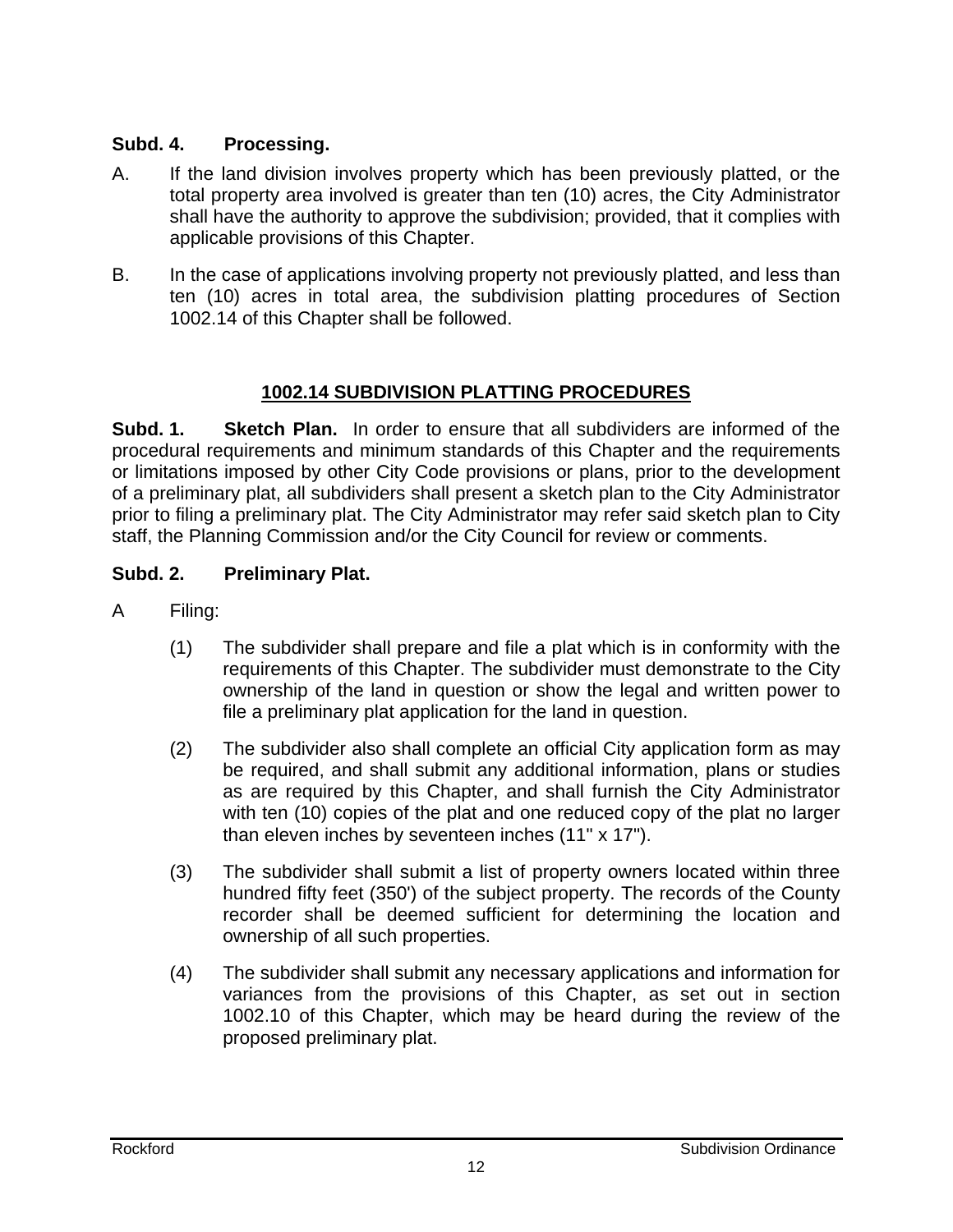- (5) Prior to consideration of the proposed preliminary plat by the City, the subdivider shall pay the required filing fee as set out in section 1002.10 of this Chapter.
- (6) The plat shall be considered as being officially submitted when all of the information requirements are complied with and the appropriate fees paid.
- (7) Whenever an application for a preliminary plat has been considered and denied by the City Council, a similar application and proposal for a land division affecting either a portion or all of the same property shall not be considered again by the planning commission or City Council for at least one year from the date of its denial, except as follows:
	- (a) Applications are withdrawn prior to the City Council taking action on the matter.
	- (b) If the City Council determines that the circumstances surrounding a previous application have changed significantly.
	- (c) If the City Council decides to reconsider such matter by a four-fifths (4/5) vote of the entire City Council.
- B Hearing:
	- (1) Upon receipt of the completed application as outlined in subsection (1) of this section, the City Administrator shall set a public hearing for public review of the preliminary plat. The hearing shall be held after adequate time has been allowed for staff and planning commission review of the plat, but within forty-five (45) days of the completed filing of the application.
	- (2) Notice of the hearing shall consist of a legal property description, description of request and shall be published in the official newspaper at least ten (10) days prior to the hearing. Written notification of the hearing shall be mailed at least ten (10) days prior to all owners of land within three hundred fifty feet (350) of the boundary of the property in question. Failure of any property owner to receive said notice shall not invalidate the public hearing.
	- (3) The subdivider and/or their representative(s) shall appear at the public hearing before the Planning Commission in order to answer questions concerning the proposal.
- C. Technical Assistance Reports: The City Administrator may instruct the appropriate staff to prepare technical reports and provide general assistance in preparing a recommendation on the action to the City Council. This may include the City Planner, City Engineer, City Building Official, or the City Attorney, among others.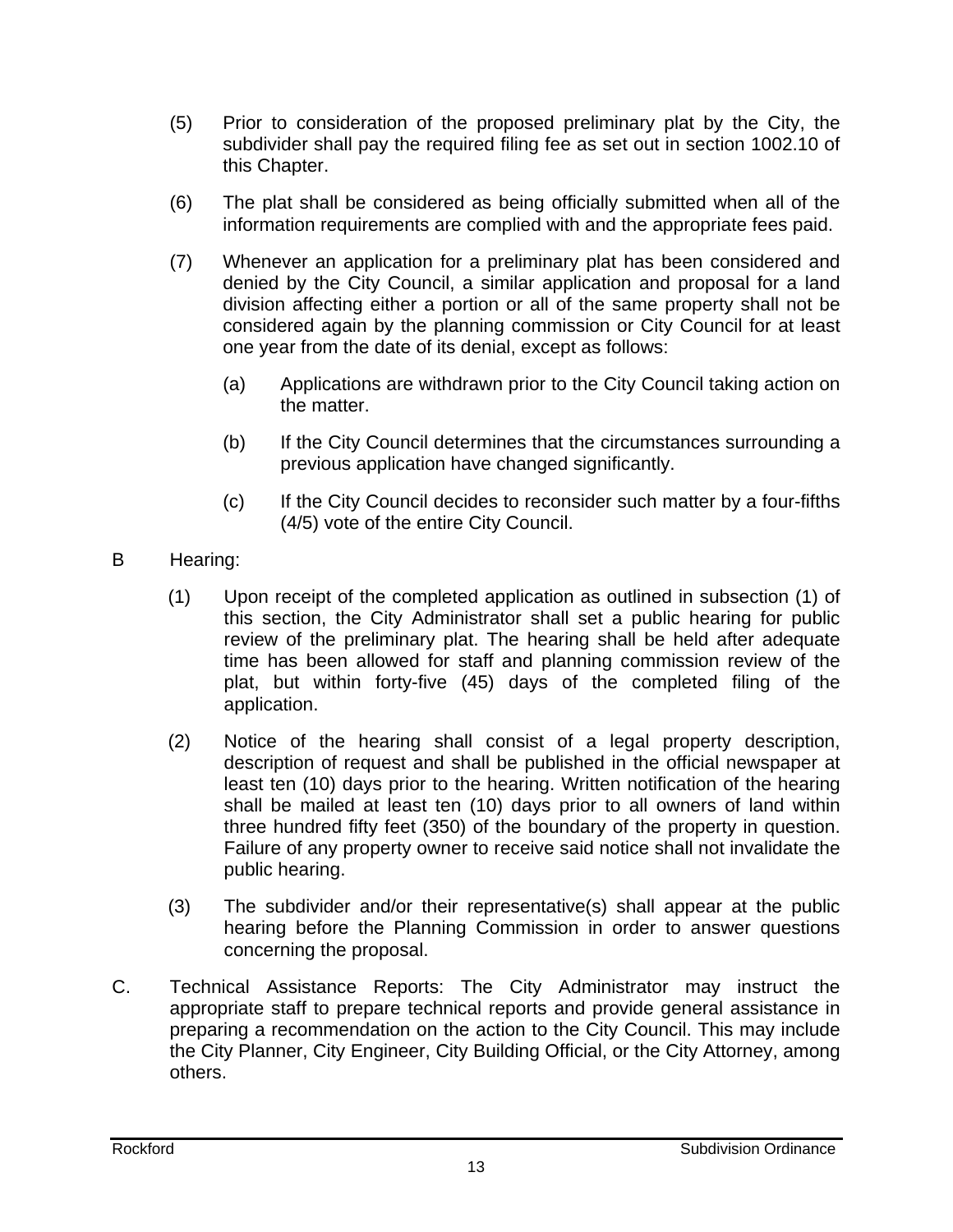- D. Review By Other Jurisdictions: The City Administrator shall refer copies of the preliminary plat to county, state or other public jurisdictions for their review and comment, where appropriate and when required.
- E. Planning Commission Action: The Planning Commission shall report its findings and make its recommendation to the City Council no later than sixty (60) days after the close of public hearing described in subsection (2) of this section. If the Planning Commission has not acted upon the preliminary plat within sixty (60) days following the close of public hearing on such and in compliance with this Chapter, the City Council may act on the preliminary plat without the Planning Commission's recommendation.
- F. City Council Action:
	- (1) The City Council shall approve or disapprove the preliminary plat within one hundred twenty (120) days following delivery of an application completed in compliance with this Chapter unless an extension of the review period has been agreed to by the subdivider.
	- (2) If the preliminary plat is approved, such approval shall not constitute final acceptance of the layout. The City Council may impose such conditions and restrictions as it deems appropriate or require such revisions or modifications in the preliminary plat or final plat as it deems necessary to protect the health, safety, comfort, general welfare and convenience of the City. Subsequent approval will be required of the engineering proposals and other features and requirements as specified by this Chapter to be indicated on the final plat.
	- (3) The City Council reserves the right to decline approval of a subdivision if due regard is not shown for the preservation of all natural features, such as topography, trees, watercourses, scenic points, historical spots and similar community assets, which, if preserved, will add attractiveness and stability to the proposed development of the property.
	- (4) Following City Council approval of a preliminary plat, the subdivider must submit a final plat to the city administrator within one hundred (100) days of preliminary approval unless otherwise specified as part of a development agreement. If this procedure is not followed, then approval of the preliminary plat shall be considered void, unless a request for time extension is submitted in writing and approved by the City Council.
	- (5) Should the subdivider desire to amend a preliminary plat as approved, the subdivider may submit an amended preliminary plat. No public hearing or fee will be required unless the amendment, in the opinion of the City Council, is of such scope as to constitute a new preliminary plat.
	- (6) If the preliminary plat is not approved by the City Council, the reasons for such action shall be recorded in the proceedings of the City Council and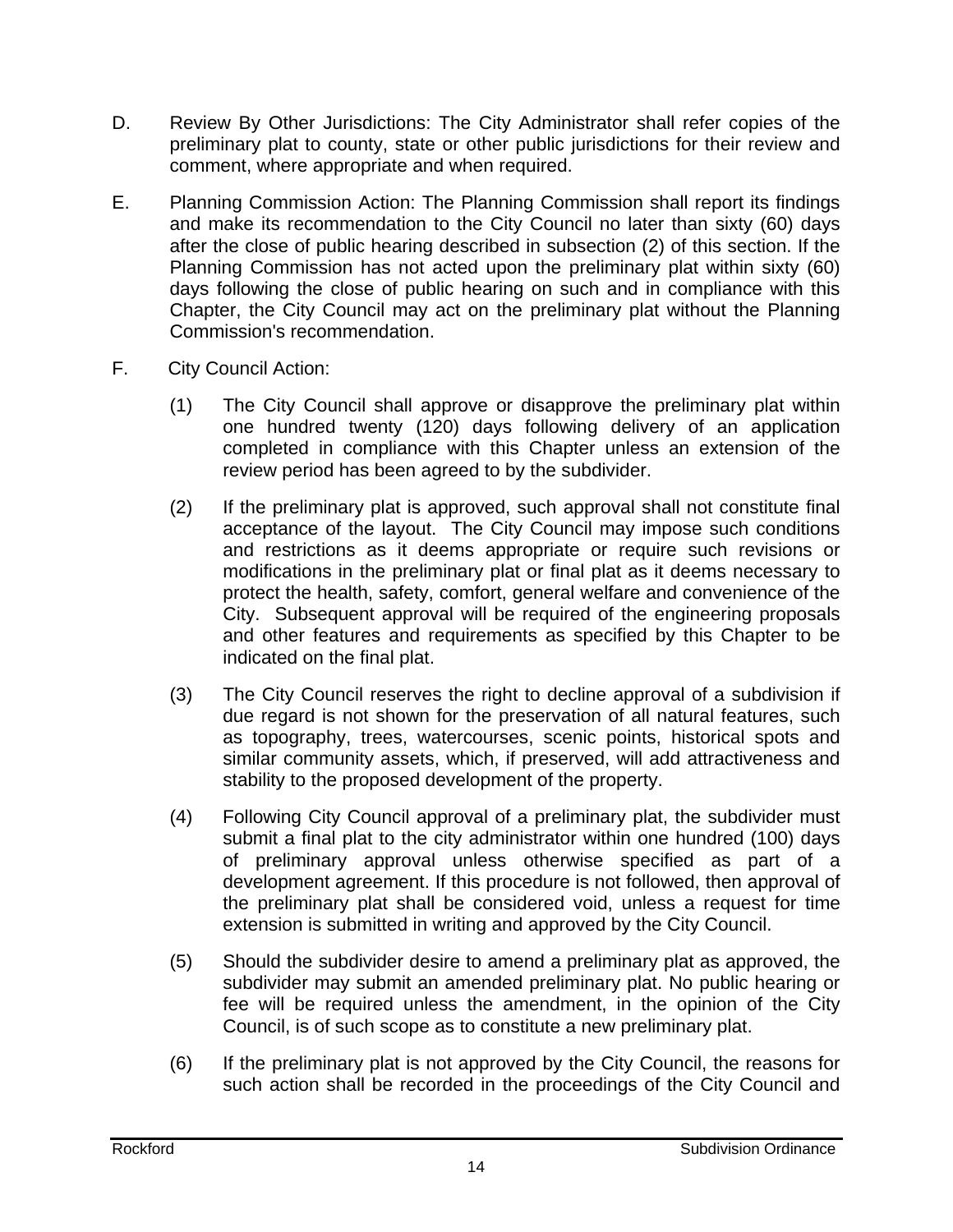shall be transmitted in writing to the subdivider within ten days of the action.

#### **Subd. 3. Final Plat.**

- A. Filing:
	- (1) After the preliminary plat has been approved, the final plat shall be submitted for review as set forth in this section. The City may agree to review the preliminary and final plats simultaneously. The final plat shall incorporate all changes, modifications and revisions required by the City. Otherwise, it shall conform to the approved preliminary plat.
	- (2) Unless the following requirement is modified as part of a development contract, the submission of a complete final plat application shall be no later than one hundred (100) days after the date of approval of the preliminary plat for distribution to the City Council and appropriate City staff. Ten (10) copies of the final plat and one reduced copy, no larger than eleven inches by seventeen inches (11" x 17"), shall be submitted to the City Administrator for City review. Failure to timely submit a complete final plat application shall result in the expiration of the preliminary plat approval.
	- (3) Prior to consideration of the proposed final plat by the City, the subdivider shall pay the required filing fee as set out in section 1002.10 of this Chapter.
	- (4) The final plat shall be considered as being officially submitted when all of the information requirements are complied with and the appropriate fees paid.
- B. Compliance With Provisions: All final plats shall comply with the provisions of Minnesota state statutes and requirements of this Chapter.
- C. Title Or Registered Certificate Required: A subdivider shall submit with the final plat a current abstract of title or a registered property certificate, along with any unrecorded documents, and an opinion of title.
- D. Review Of Final Plat:
	- (1) Upon receipt of a final plat, the City Administrator shall refer one copy each to the City Council, appropriate City staff, the County surveyor and to all applicable government or public jurisdictions, and one copy, with abstract of title or registered property certificate and opinion title, to the City attorney.
	- (2) The City Council may refer the final plat to the Planning Commission for recommendation if they feel the proposed final plat is substantially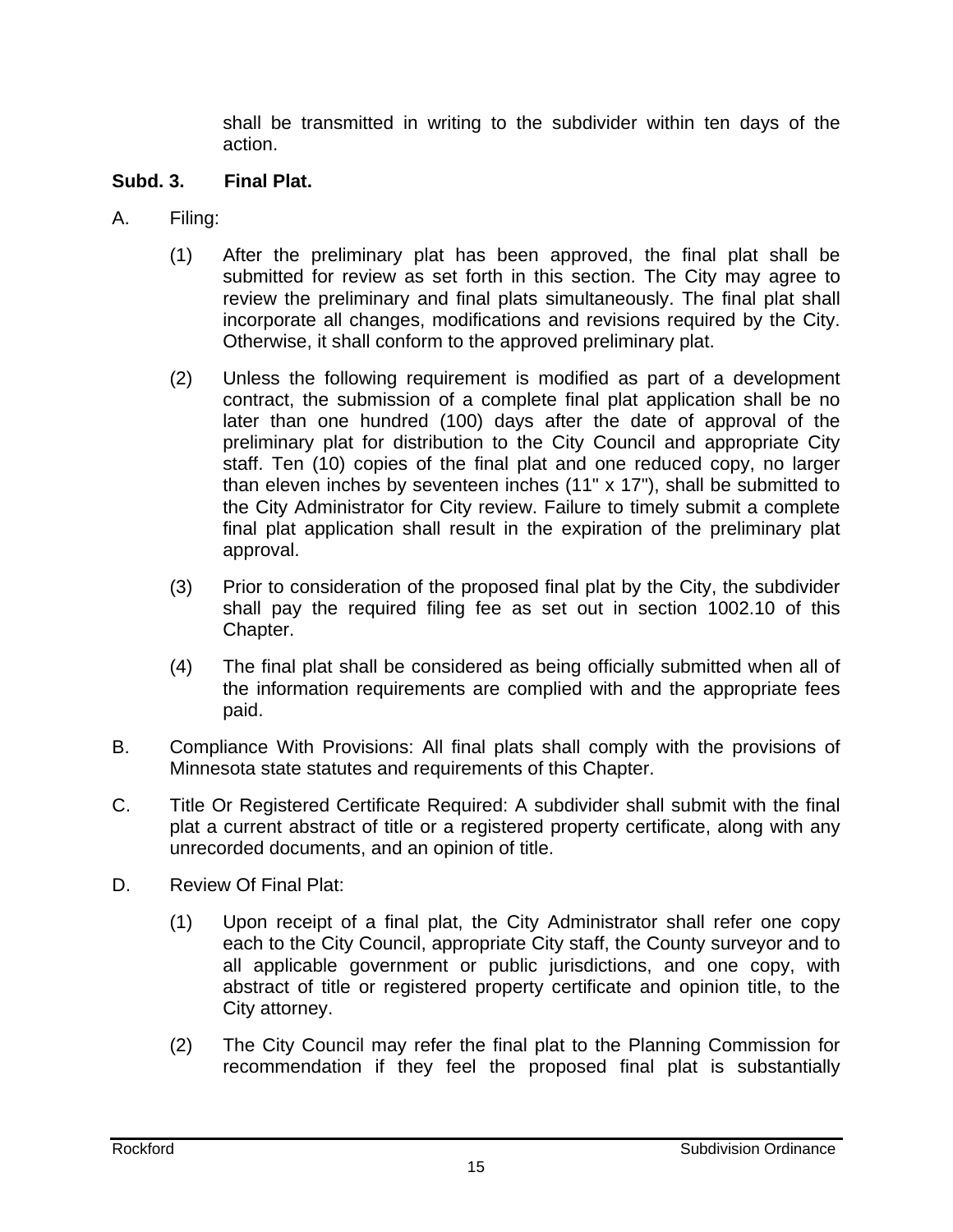different from the approved preliminary plat. The Planning Commission shall submit a report thereon to the City Council within forty five (45) days.

- (3) The County surveyor shall review the final plat and notify the subdivider's surveyor or final plat preparer of corrections that are to be made to the final plat.
- (4) Prior to approval of a final plat, the subdivider shall have executed an agreement with the City controlling the installation of all required improvements. Said agreement will require all improvements to comply with approved engineering standards and applicable regulations.
- (5) The City Council shall take action on a final plat not more than sixty (60) days after the plat is filed with the City Administrator.
- (6) Upon receiving an approved final plat in conformance with the requirements of the county surveyor, representatives of the city shall sign the plat, and the subdivider, as a condition of approval, shall record it with the applicable County registrar of titles within one hundred twenty (120) days, or the approved final plat shall be considered void. If recording is not accomplished according to these procedures, the City may require another review of the proposed subdivision according to this Chapter and State law.
- (7) If the final plat is not approved, the reasons for such action shall be recorded in the official proceedings of the City Council and shall be transmitted in writing to the subdivider within ten (10) days of the action.

## **1002.15 PREMATURE SUBDIVISIONS**

**Subd. 1. Qualification.** Any preliminary plat of a proposed subdivision deemed premature for development shall be denied by the City Council.

**Subd. 2. Conditions Establishing Premature Subdivision.** A subdivision may be deemed premature should any of the conditions set forth in the following provisions exist:

- A. Inconsistency With Comprehensive Plan: The proposed subdivision is inconsistent with the purposes, objectives and recommendations of the duly adopted comprehensive plan of Rockford, as may be amended.
- B. Lack Of Adequate Drainage:
	- (1) A condition of inadequate drainage shall be deemed to exist if:
		- (a) Surface or subsurface water retention and runoff is such that it constitutes a danger to the structural security of the proposed structures, including streets, sidewalks and utilities.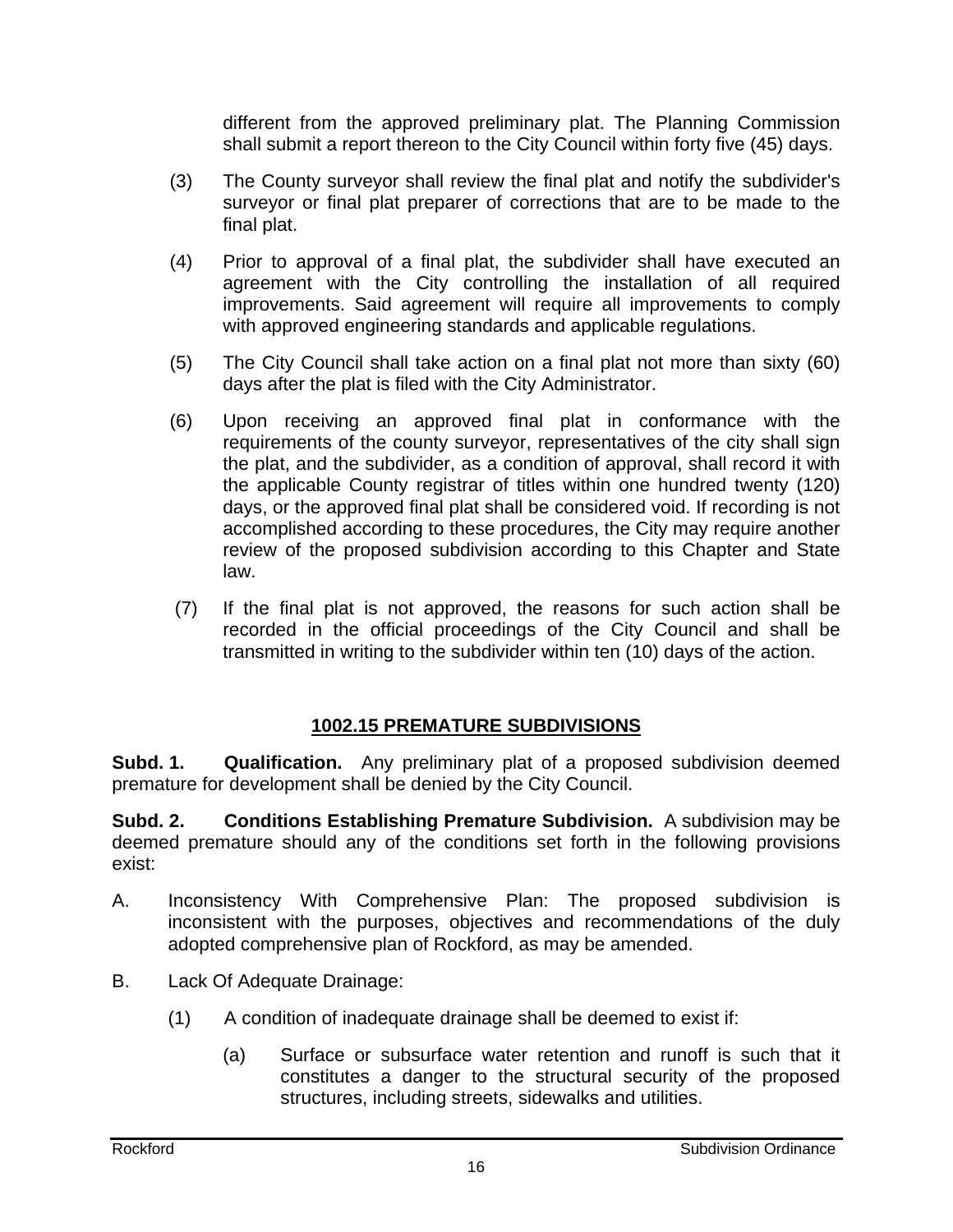- (b) The proposed subdivision will cause pollution of water sources or damage from erosion and siltation on downhill or downstream land.
- (c) The proposed site grading and development will cause harmful and irreparable damage from erosion and siltation on downstream land.
- (2) Factors to be considered in making these determinations may include:
	- (a) Average rainfall for the area;
	- (b) The relation of the land to floodplains;
	- (c) The nature of soils and sub-soils and their ability to adequately support surface water runoff and waste disposal systems;
	- (d) The slope of the land and its effect on effluents; and
	- (e) The presence of streams as related to effluent disposal.
- C. Lack Of Adequate Water Supply: A proposed subdivision shall be deemed to lack an adequate water supply if the proposed subdivision does not have adequate sources of water to serve the proposed subdivision if developed to its maximum permissible density without causing an unreasonable depreciation of existing water supplies for surrounding areas.
- D. Lack Of Adequate Streets Or Highways To Serve Subdivision: A proposed subdivision shall be deemed to lack adequate streets or highways to serve the subdivision when:
	- (1) Roads which serve the proposed subdivision are of such a width, grade, stability, vertical and horizontal alignment, site distance and surface condition that an increase in traffic volume generated by the proposed subdivision would create a hazard to public safety and general welfare, or aggravate an already hazardous condition, and when, with due regard to the advice of Hennepin or Wright County and/or the Minnesota department of transportation, said roads are inadequate for the intended use; or
	- (2) The traffic volume generated by the proposed subdivision would create unreasonable highway congestion or unsafe conditions on highways existing at the time of the application or proposed for completion within the next two (2) years.
- E. Lack Of Adequate Waste Disposal Systems: A proposed subdivision shall be deemed to lack adequate waste disposal systems if, in subdivisions for which sewer lines are proposed, there is inadequate sewer capacity in the present system to support the subdivision if developed to its maximum permissible density indicated in the Rockford Comprehensive Plan, as may be amended.
- F. Providing Public Improvements: If public improvements, such as recreational facilities, streets and utilities, reasonably necessitated by the subdivision, which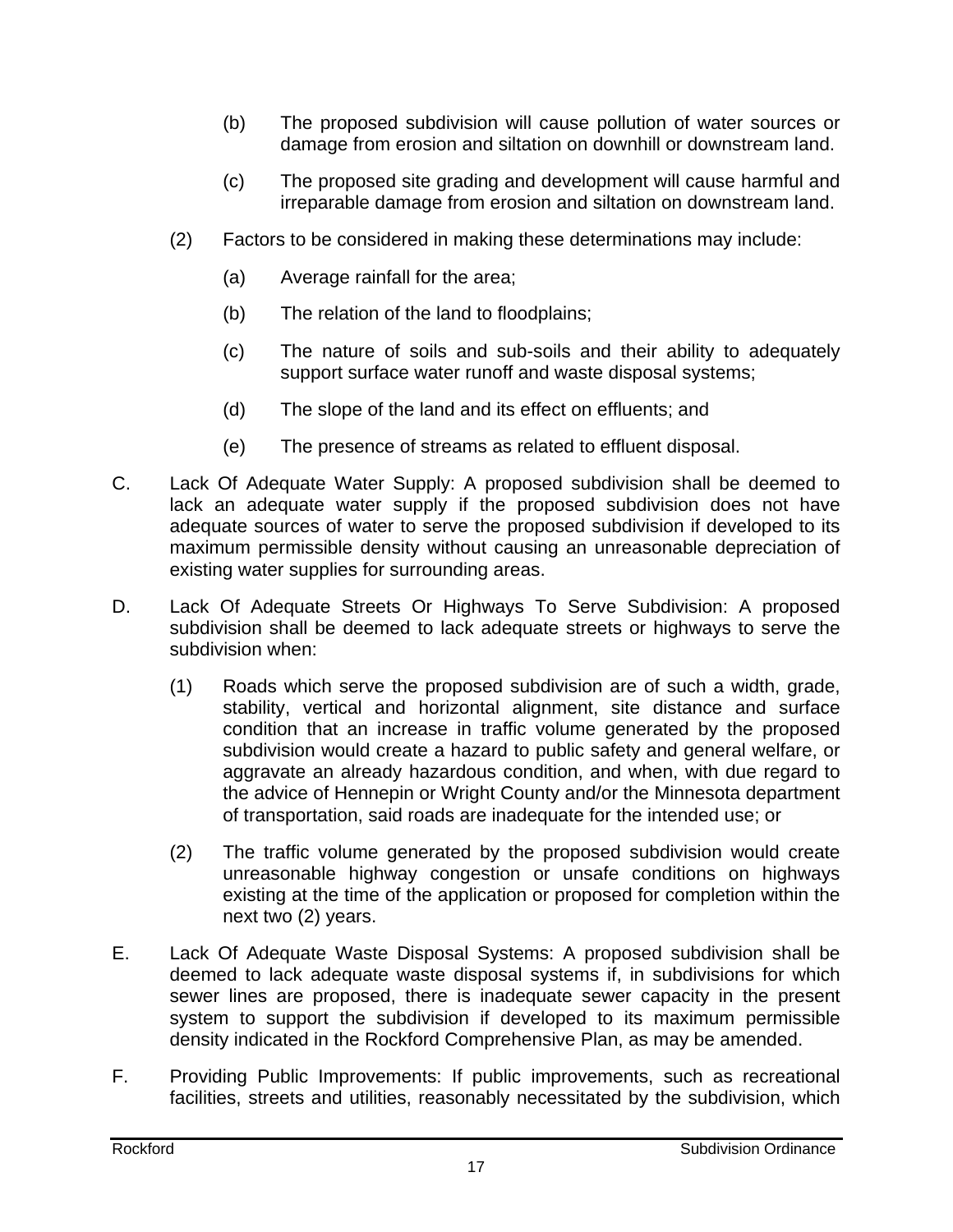must be provided at public expense, cannot be provided for within the next two (2) fiscal years.

**Subd. 3. Burden of Establishing Premature Subdivision.** The burden shall be upon the subdivider to show that the proposed subdivision is not premature.

#### **1002.16 PLAT AND DATA REQUIREMENTS**

**Subd. 1. Sketch Plan.** Sketch plans shall contain, at a minimum, the following information:

- A. Plat boundary.
- B. North arrow.
- C. Scale.
- D. Street layout on and adjacent to plat. Where the subdivider owns property adjacent to that which is being proposed for the subdivision or where adjacent lands will be impacted by the proposed subdivision, it shall be required that the subdivider submit a sketch plan for the adjacent property so as to show the possible relationships between the proposed subdivision and future, existing or potential adjacent subdivisions and land uses.
- E. Designation of land use and current and proposed zoning.
- F. Significant topographical or physical features.
- G. General lot locations and layout.
- H. Preliminary evaluation by the subdivider that the subdivision is not classified as premature based upon criteria established in section 1002.16 Subd. 2 of this Chapter.

**Subd. 2. Preliminary Plat.** The subdivider shall prepare and submit a preliminary plat, together with any necessary supplementary information. The preliminary plat shall contain the following information:

- A. General Requirements:
	- (1) The proposed name of the subdivision; names shall not duplicate or be alike in pronunciation to the name of any plat heretofore recorded in the county.
	- (2) Location of boundary lines in relation to a known section, quarter section or quarter-quarter section line comprising a legal description of the property.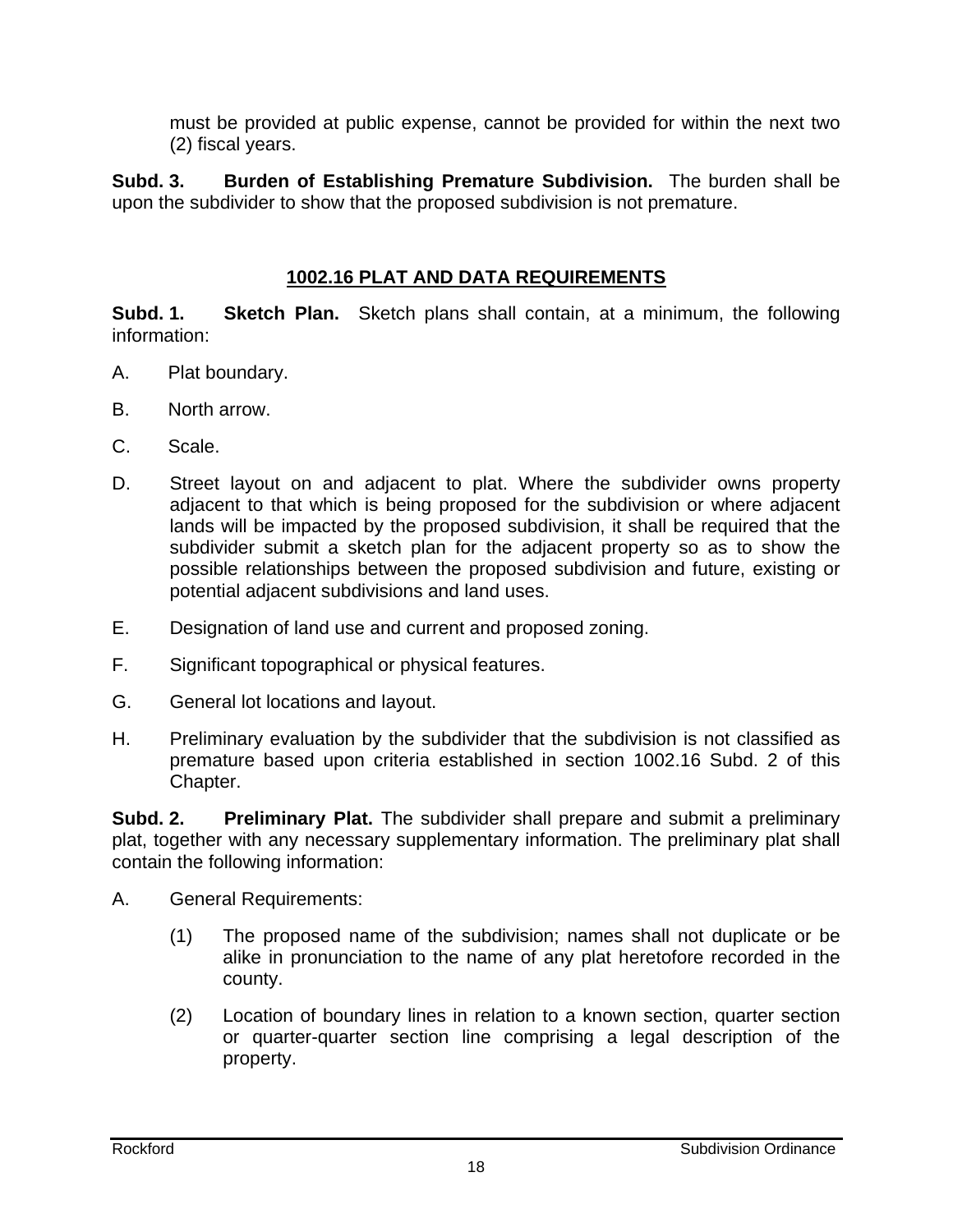- (3) Name, address and phone number of the record owner, any agent having control of the land, the subdivider, land surveyor, engineer and designer of the plan.
- (4) Graphic scale not less than one inch to one hundred feet  $(1" = 100')$ .
- (5) North point and key map of the area showing well known geographical points for orientation within a one-half (1/2) mile radius.
- (6) Date of preparation.
- B. Existing Conditions:
	- (1) Boundary line and total acreage of proposed plat, clearly indicated.
	- (2) Existing zoning classifications for land in and abutting the subdivision.
	- (3) Approximate total acreage.
	- (4) Location, right of way width and names of existing or platted streets or other public ways, parks and other public lands, permanent buildings and structures, easements and section, corporate and school district lines within the plan, to a distance one hundred feet (100') beyond the plat.
	- (5) Location and size of existing sewers, water mains, culverts or other underground facilities within the preliminary plat area and to a distance of one hundred feet (100') beyond. Such data as grades and locations of catch basins, manholes, hydrants and street pavement width and type shall also be shown.
	- (6) Boundary lines of adjoining unsubdivided or subdivided land within one hundred feet (100'), identified by name and ownership, including all contiguous land owned or controlled by the subdivider.
	- (7) Topographic data, including contours at vertical intervals of not more than two feet (2') shown on a contour/topographic map. Watercourses, marshes, wooded areas, rock outcrops, power transmission poles and lines, and other significant features shall also be shown. USGS datum shall be used for all topographic mapping where feasible.
	- (8) A statement certifying the environmental condition of the site, including the presence of any "hazardous substance" as defined in Minnesota statutes section 115B.02, subdivision 8. Such statement may be required to be based upon an environmental assessment of the site by a qualified environmental engineering firm which is acceptable to the city.
- C. Proposed Design Features:
	- (1) Layout of proposed streets showing the right of way widths, centerline gradients, typical cross sections, proposed road improvements, including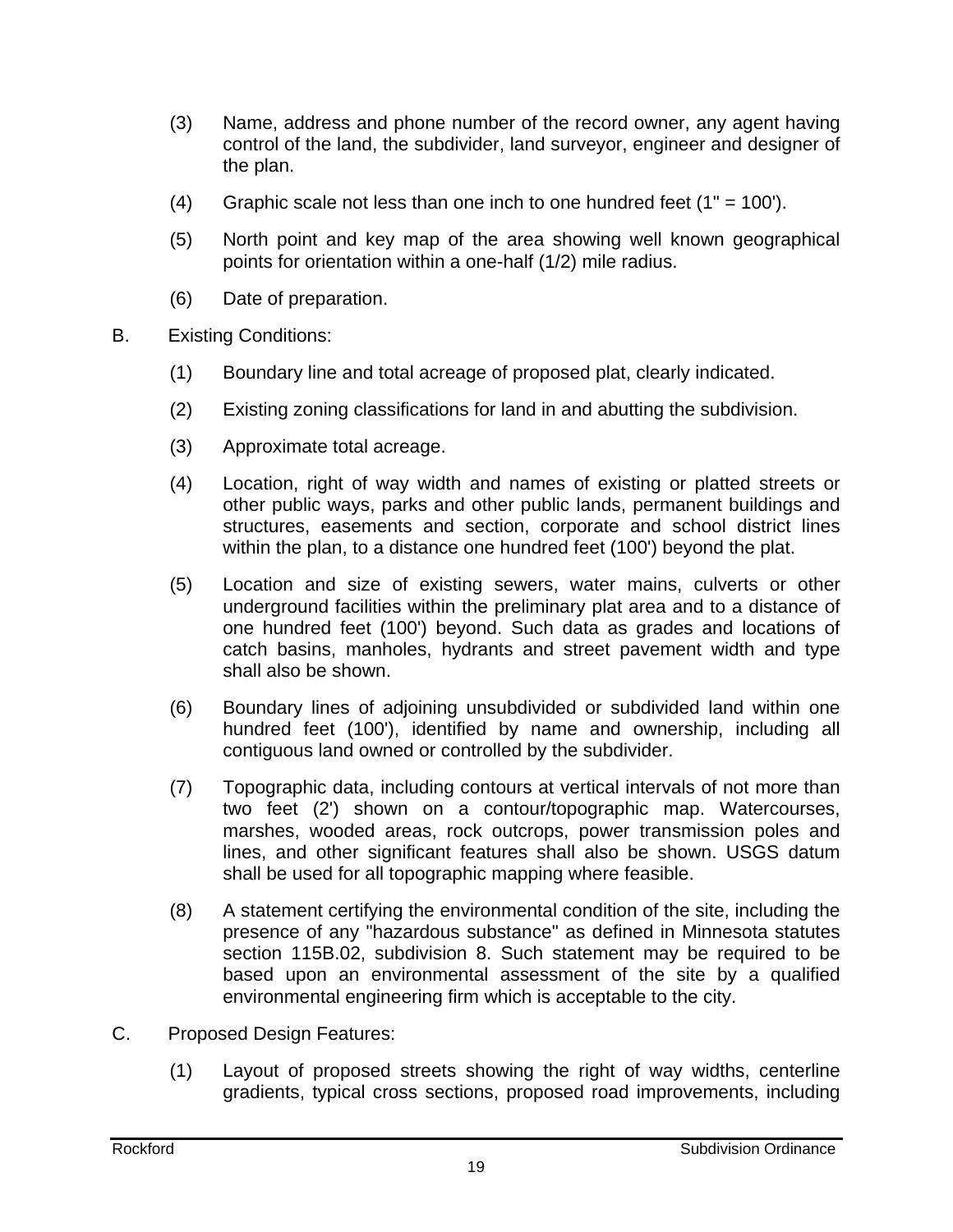turning and passing lanes, traffic signals and medians, and proposed names of streets.

- (2) Locations and widths of proposed pedestrianways.
- (3) Locations and size of proposed sewer lines and water mains.
- (4) Gradients of proposed streets, sewer lines and water mains, as requested. (Design work to be completed by the city engineer if a city project.)
- (5) Location, dimension and purpose of all easements.
- (6) Layout, numbers, lot areas and preliminary dimensions of lots and blocks.
- (7) Minimum front and side street building setback lines.
- (8) When lots are located on a curve, the width of the lot at the building setback line.
- (9) Areas, other than streets, pedestrianways, and utility easements, intended to be dedicated or reserved for public use, including the size of such area or areas in acres.
- (10) Water mains shall be provided to serve the subdivision by extension of the existing city water system. Service connections shall be stubbed to the property line, and all necessary fire hydrants shall also be provided. Extensions of the public water supply system shall be designed so as to provide public water in accordance with the standards of the City.
- (11) Sanitary sewer mains and service connections shall be installed in accordance with the standards of the city.
- (12). Grading plan which shall include the proposed grading and drainage of the site. Also to be stipulated are the garage floor and basement elevations of all structures.
- (13) Provisions for surface water ponding, drainage and flood control.
- (14) A storm water pollution control plan.
- (15) A tree preservation plan.
- D. Compliance With Provisions: The items listed in this section shall be in conformance with all other applicable sections of this Chapter.
- E. Platting Adjoining Lands: A preliminary plat shall contain the entire tax parcel to be platted plus all of the owner's contiguous lands unless such lands are subject to a planned unit development or the City Planner and City Engineer agree to waive such requirement. The final plat may cover only a portion of the preliminary plat, provided it is in conformance with the approved preliminary plat, development contract and other requirements herein.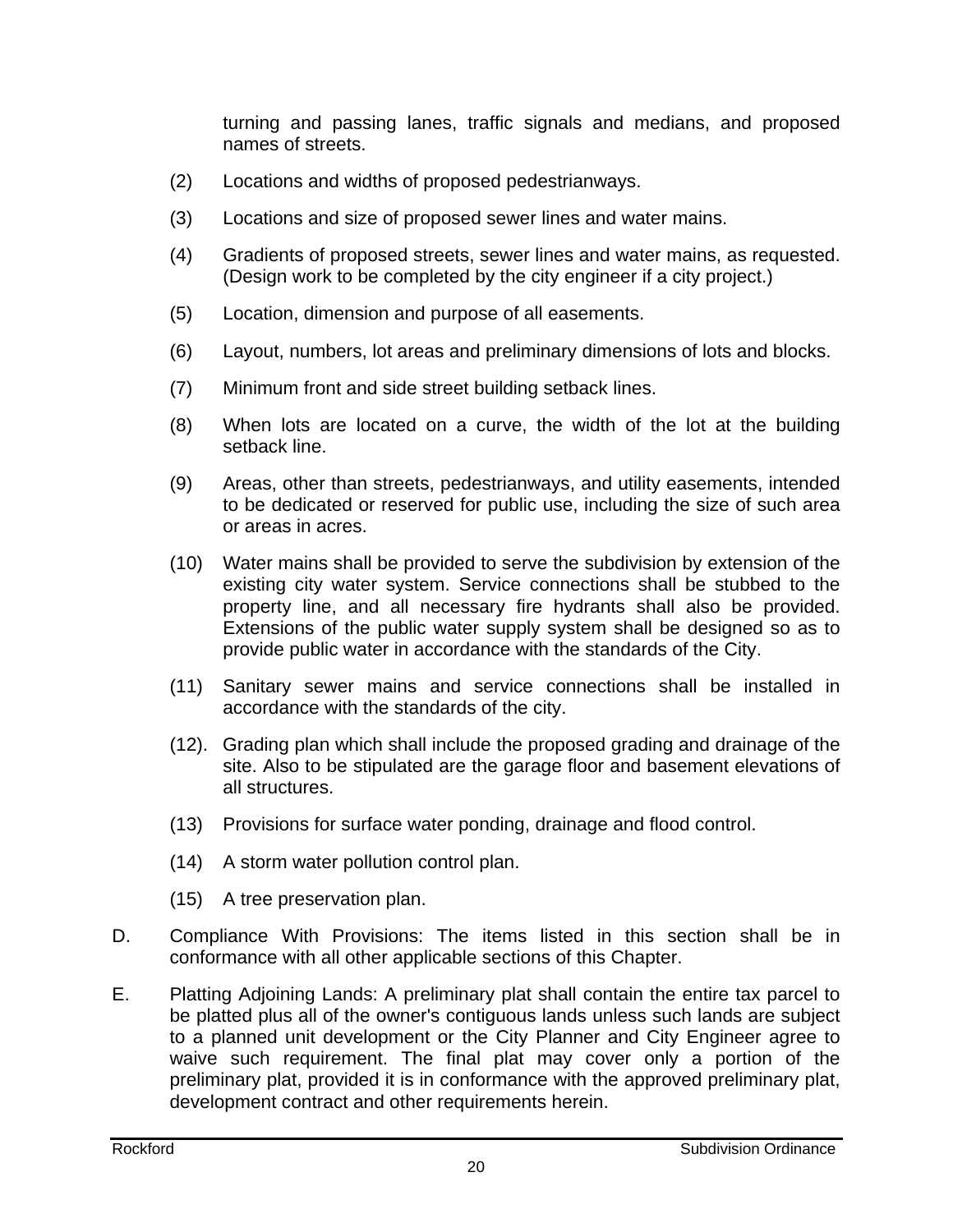- F. Supplementary Information: Any or all of the supplementary information requirements set forth in this subsection shall be submitted when deemed necessary by the City staff, advisory bodies and/or City Council:
	- (1) Proposed protective covenants or private restrictions.
	- (2) Statement of the proposed use of lots stating type of buildings with number of proposed dwelling units or type of business or industry, so as to reveal the effect of the development on traffic, fire hazards, and congestion of population. The city may require the subdivider to have formal traffic or other studies performed to the city's satisfaction which show the effect of the proposed development on traffic, fire hazards and congestion.
	- (3) If any zoning changes are contemplated, the proposed zoning plan for the areas, including dimensions, shall be shown. Such proposed zoning plan shall be for information only and shall not vest any rights in the subdivider.
	- (4) Where structures are to be placed on large or excessively deep lots which are subject to potential replat, the preliminary plat shall indicate a logical way in which the lots could possibly be resubdivided in the future.
	- (5) A plan for soil erosion and sediment control both during construction and after development has been completed. The plan shall include gradients of waterways, design of velocity and erosion control measures, design of sediment control measures, and landscaping of the erosion and sediment control system. Such plans are to be in accordance with the technical standards and specifications of the soil conservation service, as provided by the Hennepin or Wright County soil and water conservation district office.
	- (6) When the City has agreed to install improvements in a development, the developer may be required to furnish a financial statement, satisfactory to the City, indicating the developer's ability to develop the plat.
	- (7) An environmental assessment worksheet shall be submitted if the City, Minnesota Environmental Quality Board or other groups or agencies determine that one is required by law.
	- (8) Statements and supporting documentation and plans for zoning approvals being sought for the subdivision.
	- (9) Such other information as may be required by City staff.

## **Subd. 3. Final Plat.**

A. The subdivider shall submit a final plat, together with any necessary supplementary information. The final plat, prepared for recording purposes, shall be prepared in accordance with provisions of Minnesota state statutes and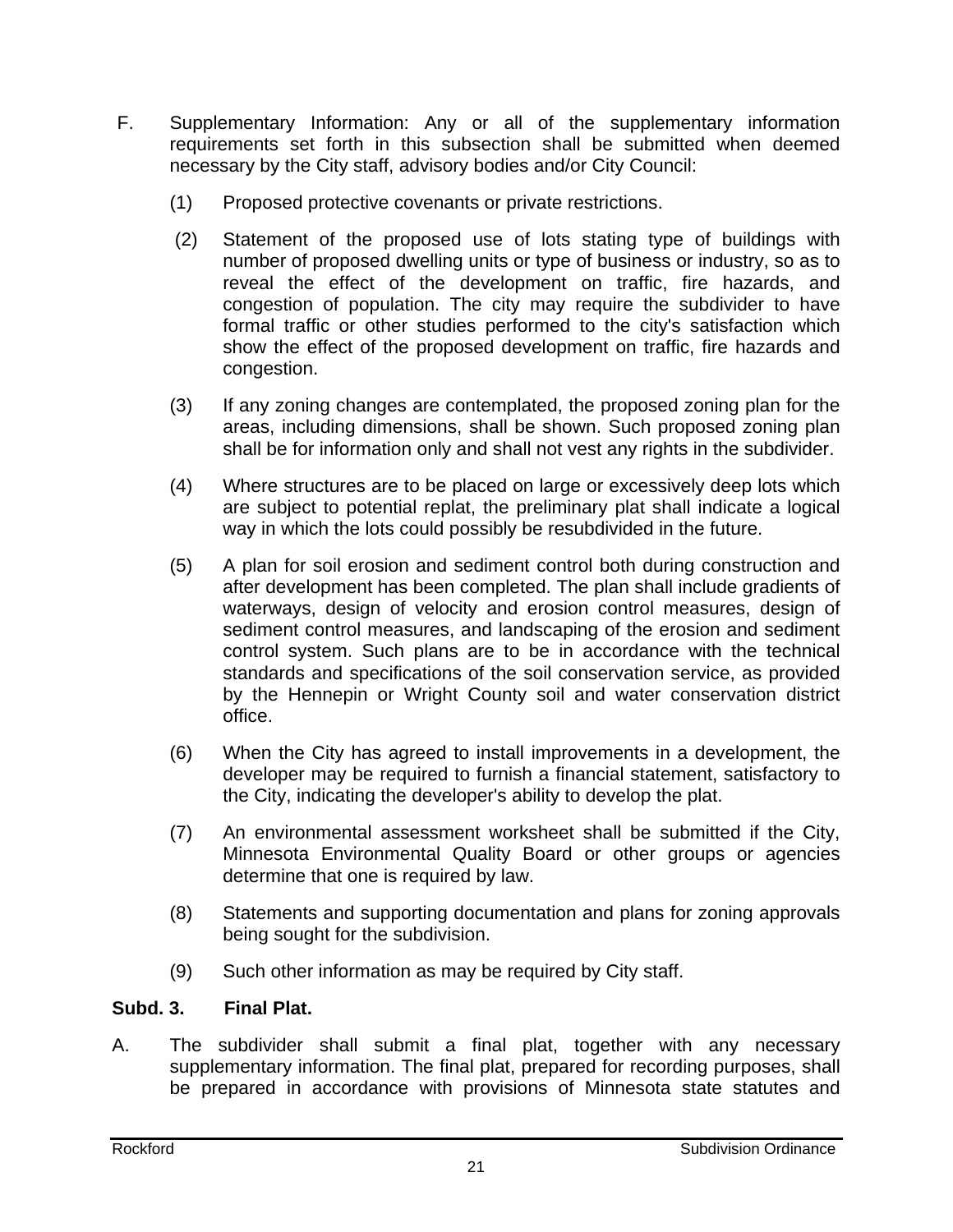Hennepin or Wright County regulations, and such final plat shall contain the following information:

- (1) Name of the subdivision, which shall not duplicate or too closely approximate the name of any existing plat heretofore recorded in the county.
- (2) Location by section, township, range, county and state, and including descriptive boundaries of the subdivision, based on an accurate traverse, giving angular and linear dimensions.
- (3) The location of monuments shall be shown and described on the final plat. Locations of such monuments shall be shown in reference to existing official monuments on the nearest established street lines, including true angles and distances to such reference points or monuments.
- (4) Location of lots, outlots, streets, public highways, and parks and other features, with accurate dimensions in feet and decimals of feet, with the length of radii and/or arcs of all curves, and with all other information necessary to reproduce the plat on the ground shall be shown. Dimensions shall be shown from all angle points of curve to lot lines.
- (5) Lots shall be numbered clearly; blocks are to be numbered, with numbers shown clearly in the center of the block.
- (6) The exact locations, widths and names of all streets to be dedicated.
- (7) Location, purpose and width of all easements to be dedicated including the exact locations, widths and names of all private drives.
- (8) Name and address of surveyor preparing the lot.
- (9) Scale of plat (the scale to be shown graphically on a bar scale), date and north arrow.
- (10) Statement dedicating all easements as follows: Easements for installation and maintenance of utilities and drainage facilities and buffers within easements are reserved over, under and along the strips marked "drainage and utility easements".
- (11) Statement dedicating all streets and other public areas not previously dedicated as follows: Streets and other public areas shown on this plat and not heretofore dedicated to public use are hereby so dedicated.

## **Subd. 4. Certification Required.**

A. Certification by registered surveyor in the form required by Section 505.03, Minnesota Statutes, as amended.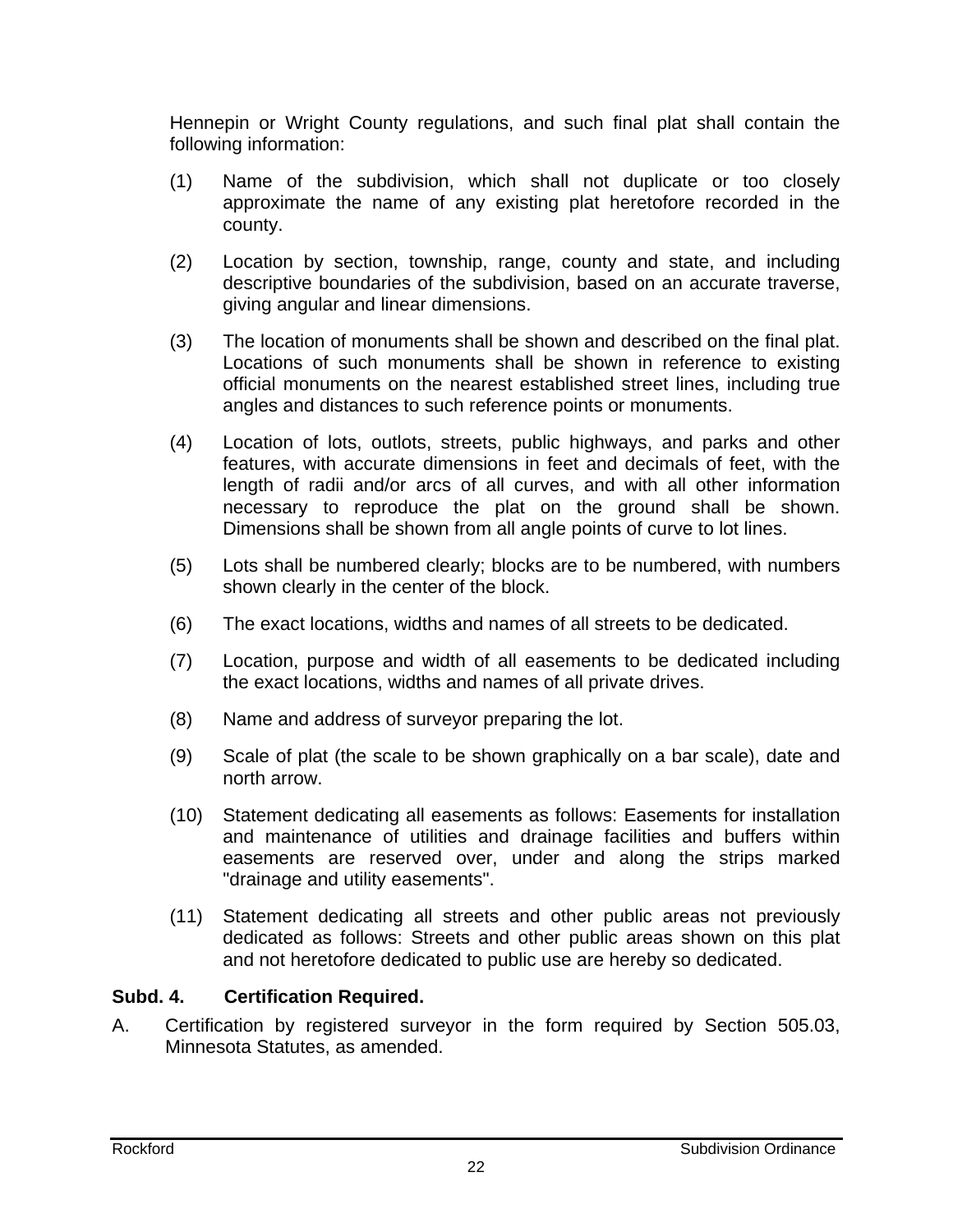- B. Execution of all owners of any interest in the land and holders of a mortgage thereon of the certificates required by Section 505.03, Minnesota Statutes, as amended, and which certificate shall include a dedication of the utility easements and other public areas in such form as approved by the City Council.
- C. Space for certificates of approval and review to be filled in by the signatures of the Mayor and City Administrator in the form:

For Approval of the City:

This plat of (name of plat) was approved and accepted by the City of Rockford, Minnesota, at a regular meeting thereof held this day of , A.D. 20\_\_\_\_.

CITY COUNCIL OF ROCKFORD, MINNESOTA

BY: Mayor

BY: City Administrator

## **1002.17 DESIGN STANDARDS**

**Subd. 1. Compliance with Comprehensive Plan and Zoning Ordinance.** A proposed subdivision shall conform to the Rockford Comprehensive Plan and related policies adopted by the City and to the provisions of the Rockford Zoning Ordinance.

**Subd. 2. Minimum Design Requirements.** The design features set forth in this chapter are minimum requirements. The City may impose additional or more stringent requirements concerning lot size, streets and overall design as deemed appropriate, considering the property being subdivided, based upon site considerations and the Rockford Comprehensive Plan.

#### **Subd. 3. Land Requirements.**

- A. Land shall be suited to the purpose for which it is to be subdivided. No plan shall be approved if the site is not suitable for the purposes proposed by reason of potential flooding, topography, wetlands, or adverse soil or rock formation.
- B. Land subject to hazards to life, health or property shall not be subdivided until all such hazards have been eliminated or unless adequate safeguards against such hazards are provided by the subdivision plan.
- C. Proposed subdivisions shall be coordinated with existing nearby municipalities or neighborhoods so that the city, as a whole, may develop efficiently and harmoniously.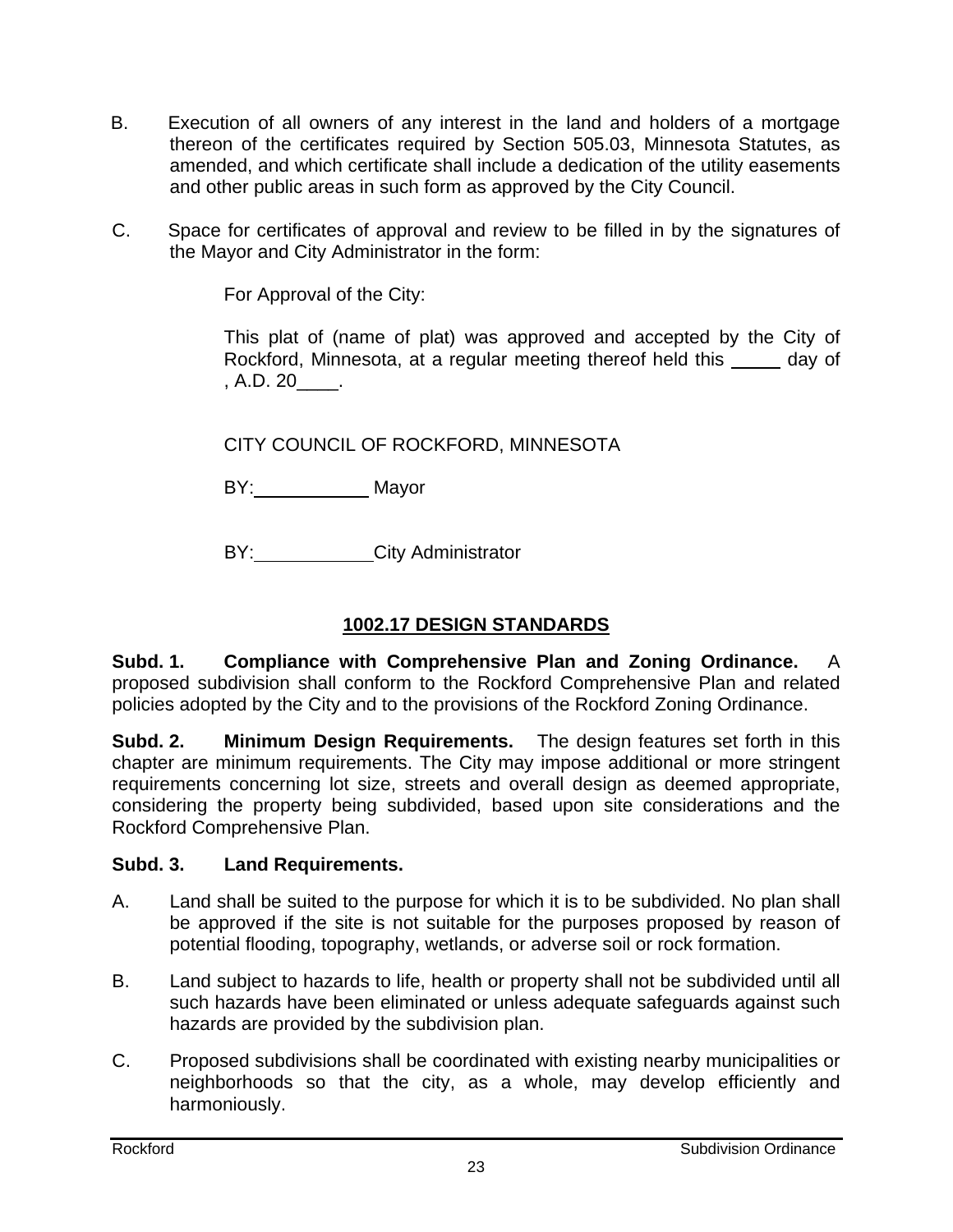**Subd. 4. Blocks.** Block length and width or acreage within bounding streets shall be such as to accommodate the size of residential lots required in the area by the Zoning Ordinance and to provide for convenient access, circulation control and safety of street traffic.

- A. Block Length: In general, intersecting streets shall be provided at such intervals so as to serve cross traffic adequately and to meet existing streets. Where no existing plats control, the blocks in residential subdivisions, other than those with lake frontage, shall not exceed one thousand three hundred twenty feet (1,320') nor be less than six hundred feet (600') in length, except where topography or other conditions justify a departure from this maximum. In blocks longer than eight hundred feet (800'), ten foot (10') wide pedestrian rights of way and/or easements through the block may be required in locations deemed necessary for the public health, convenience and necessity. Suitable surfacing and fencing shall be provided in pedestrianways and shall be subject to city review.
- B. Block Width: The width of the block shall normally be sufficient to allow two (2) tiers of lots of minimum depth as required by the Zoning Ordinance except adjoining a lake, stream, railroad or arterial street or where one tier or lot is necessary because of topographic conditions. Blocks intended for business or industrial use shall be of such width as to be considered most suitable for his respective use, including adequate space for off street parking, deliveries and loading. Such facilities shall be provided with safe and convenient limited access to the street system.

## **Subd. 5. Lots.**

- A. Area, Width And Depth: The minimum lot area, width and depth shall not be less than that established by the Rockford Zoning Ordinance in effect at the time of adoption of the final plat.
- B. Side Lot Lines: Side lines of lots shall be at right angles to street lines, radial to curved street lines, or radial to lake or stream shores unless topographic conditions necessitate a different arrangement.
- C. Building Sites: Each lot shall provide an adequate building site, excluding drainage course and wetlands, and said building site shall be at least one and one-half feet (1 1/2') above the street grade.
- D. Butt Lots: Butt lots in any subdivision are to be discouraged. Where such lots must be used to fit a particular type of design, they shall be platted at least twenty feet (20') wider than the average width of interior lots in the block.
- E. Frontage On Public Street: Every lot must have the minimum frontage on a city approved public street other than an alley, as required in the Zoning Ordinance.
- F. Setback Lines: Setback or building lines shall be shown on all lots and shall not be less than the setback required by the Zoning Ordinance, as may be amended.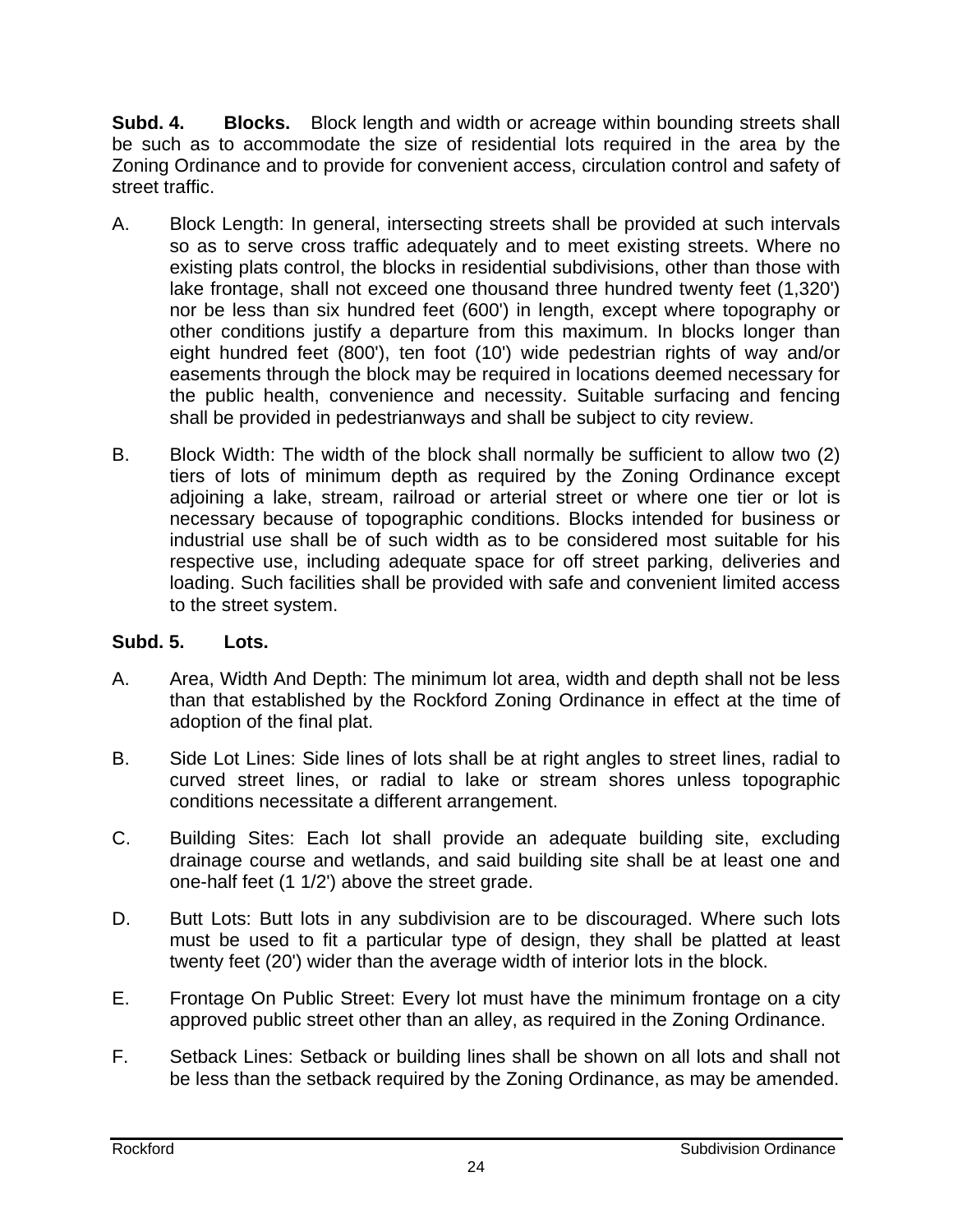- G. Drainage courses, Ponding Areas, Channels: Lots abutting a drainage course, ponding area, drainageway, or channel shall have additional depth and width, as required under the provisions of the Zoning Ordinance to assure building sites that are not subject to flooding. Lots abutting a pond or watercourse shall contain adequate lot area which is capable of accommodating a structure with its lowest opening (window or door) no less than two feet (2') above the highest known water level, or no less than two feet (2') above the 100-year flood level, or two feet (2') above the emergency overflow elevation, whichever is greater.
- H. Lakeshore Frontage: Lots with lakeshore frontage shall be designed so that the lot lines extended shall maintain the closest approximation to riparian rights.
- I Natural Features: In the subdividing of any land, due regard shall be shown for all natural features, such as tree growth, watercourses, historic spots or similar conditions which, if preserved, will add attractiveness and stability to the proposed development.
- J. Lot Remnants: All remnants of lots below minimum size for the respective zoning district in which they are located must be added to abutting lots or lots immediately adjoining, separated only by a public right of way. In those cases where parcels are separated by a public right of way, the lot remnant shall be designated as an outlot. Lot remnants may be allowed if a plan for future use is found acceptable by the City Council.
- K. Political Boundaries: No singular lot shall extend over a political boundary or school district line.
- L. Double Frontage Lots: Double frontage, or lots with frontage on two (2) parallel or nonintersecting streets, shall not be permitted except: where lots back on arterial streets or highways, or where topographic or other conditions render subdividing otherwise unreasonable.
- M. Access to Arterial and Major Collector Streets: In the case where a proposed plat is adjacent to an arterial or major collector street, there shall be no direct vehicular access from individual lots to such streets. In the platting of small tracts of land fronting on an arterial or major collector street or where there is no other alternative, a temporary entrance may be granted. As neighboring land becomes subdivided and more preferable access arrangements become possible, such temporary access permits shall become void.
- N. Outlots: The creation of outlots is to be discouraged. In such cases where outlots are created or exist, this area shall not be utilized in calculating minimums for buildable lot area requirements. Said outlots are also prohibited from qualifying for building permits except for public uses and private recreational uses accessory to allowable uses within the respective zoning district and which are properties under common ownership. In those cases where outlots are located within a shoreland overlay district, they shall comply with the minimum shoreland overlay district requirements.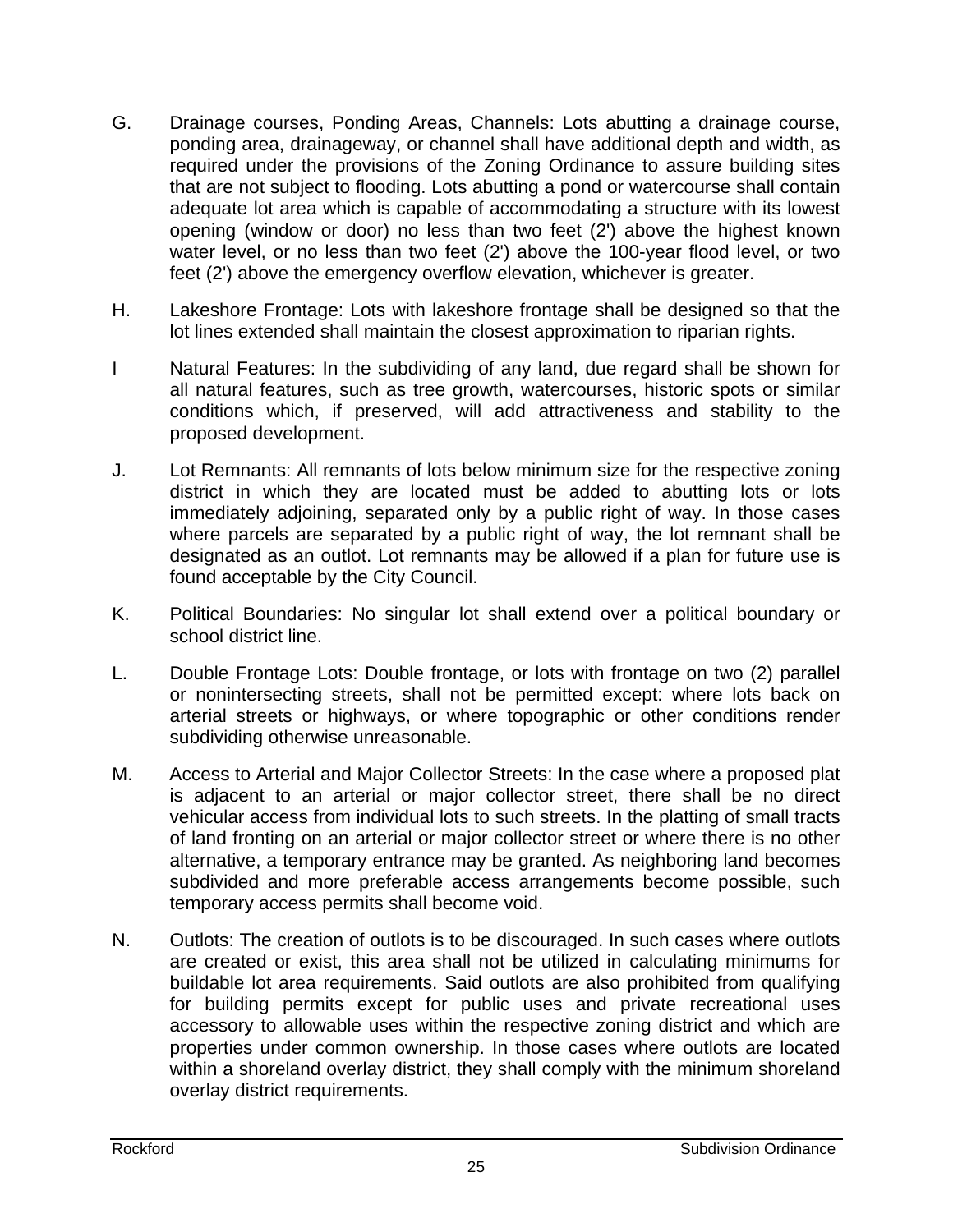O. Irregular Shaped Lots: On single-family residential lots determined to be irregular in shape (i.e., triangular), the developer shall demonstrate to the city an ability to properly place principal buildings and accessory structures upon the site which are compatible in size and character to the surrounding area.

#### **Subd. 6. Streets:**

- A. Compliance With State And County Plans: Proposed streets shall conform to state and county highway plans which have been prepared, adopted and/or filed as prescribed by law.
- B. Topography: Streets shall be logically related to the topography so as to produce usable lots and reasonable grades.
- C. Required Access: Access shall be given to all lots and portions of the tract in a subdivision and to adjacent unsubdivided parcels, unless the topography clearly indicates that such connection is not feasible. Reserved strips and landlocked areas shall not be created.
- D. Adjacent Street Connection: The arrangement of streets in new subdivisions shall make provision for the appropriate continuation of existing streets in adjoining areas.
- E. Connection To Adjoining Areas: Where adjoining areas are not subdivided but may be subdivided, the arrangement of streets in a new subdivision shall make provision for the proper projection of streets into adjoining areas by carrying the new streets to the boundaries of the new subdivision at appropriate locations. A temporary turnaround facility may be required at the closed end, in conformance with cul-de-sac requirements. The street design shall not be such as to cause hardship to owners of adjoining property in platting their own land and providing convenient access to it.
- F. Second Access Required: A residential plat within which single or multiple roadways are to be continued in the future as subsequent development phases are implemented shall not create dead end access situations limited by a single location for ingress and egress to major collector or arterial roadways.
	- (a) No more than twenty five (25) units on local streets and no more than fifty (50) units on minor collector streets may be developed within a single plat without providing a second street access into/out of the subdivision. The developer shall be limited by the issuance of building permits as regulated by the City Building Official.
	- (b) Upon issuance of the twenty fifth building permit within a plat, the developer shall be required to construct a secondary access street. No other building permits will be issued within current or future phases of the plat until the secondary access road is in place. The limitation on building permits shall not prevent the developer or landowner from planning or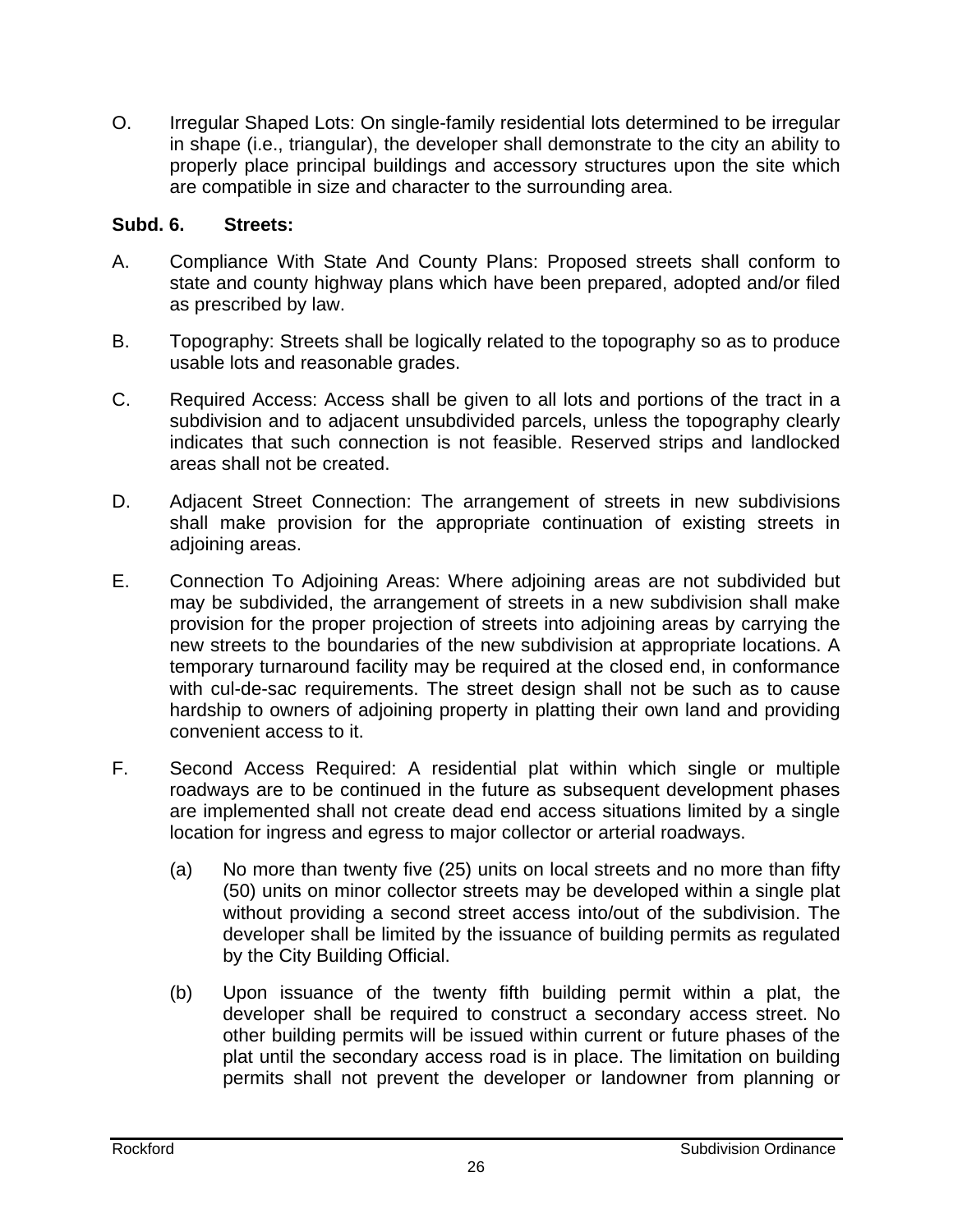platting land unrelated to the affected plat and located in other portions of the city.

- (c) Under this subsection, all streets to provide either the primary or secondary access shall be constructed to city standards and paved with asphalt. The required secondary access street shall coincide with the approved plan for permanent street location.
- (d) In no case shall an abutting landowner be allowed to plat new residential lots adjacent to a plat whereby the addition of lots would increase the number of units located on a dead end street or intensify the negative effects upon adjoining, established neighborhoods. Adjacent development by adjoining landowners shall be permitted if the plat provides for the second access required herein.
- (e) Without the provision of adequate vehicular access, the remaining portions or phases of the subdivision may be deemed premature according to 1002.16 of this Chapter.
- G. Relation Of Streets To Proposed Uses: Local streets shall be laid out to discourage their use by through traffic. The arrangement of arterial and collector streets shall be considered in their relation to the reasonable circulation of traffic, to topographic conditions, to runoff of storm water, to public convenience and safety, and in their appropriate relation to the proposed uses of the area to be served.
- H. Resubdivision Of Large Lots And Parcels: When a tract is subdivided into larger than normal building lots or parcels, such lots or parcels shall be so arranged as to permit the logical location and openings of future streets and appropriate resubdivision, with provision for adequate utility connections for such resubdivision.
- I. Half Or Partial Streets Rights-of-way:
	- (a) Prohibited Generally: Half or partial streets will not be permitted except where essential to reasonable subdivision of a tract in conformance with the other requirements and standards of this Chapter and where, in addition, satisfactory assurance for dedication of the remaining part of the street can be secured.
	- (b) Completion Of Existing Partial Streets: Wherever a tract to be subdivided adjoins an existing half or partial street, the part of the street within such tract shall be platted.
- J. Private Streets Prohibited: Private streets and reserve strips, except in the case of planned unit developments, shall be prohibited, and no public improvements shall be approved for any private street. All streets shall be dedicated for public use. If any person applies to subdivide or replat any land or parcels adjoining an existing private street, the private street shall be required to be dedicated for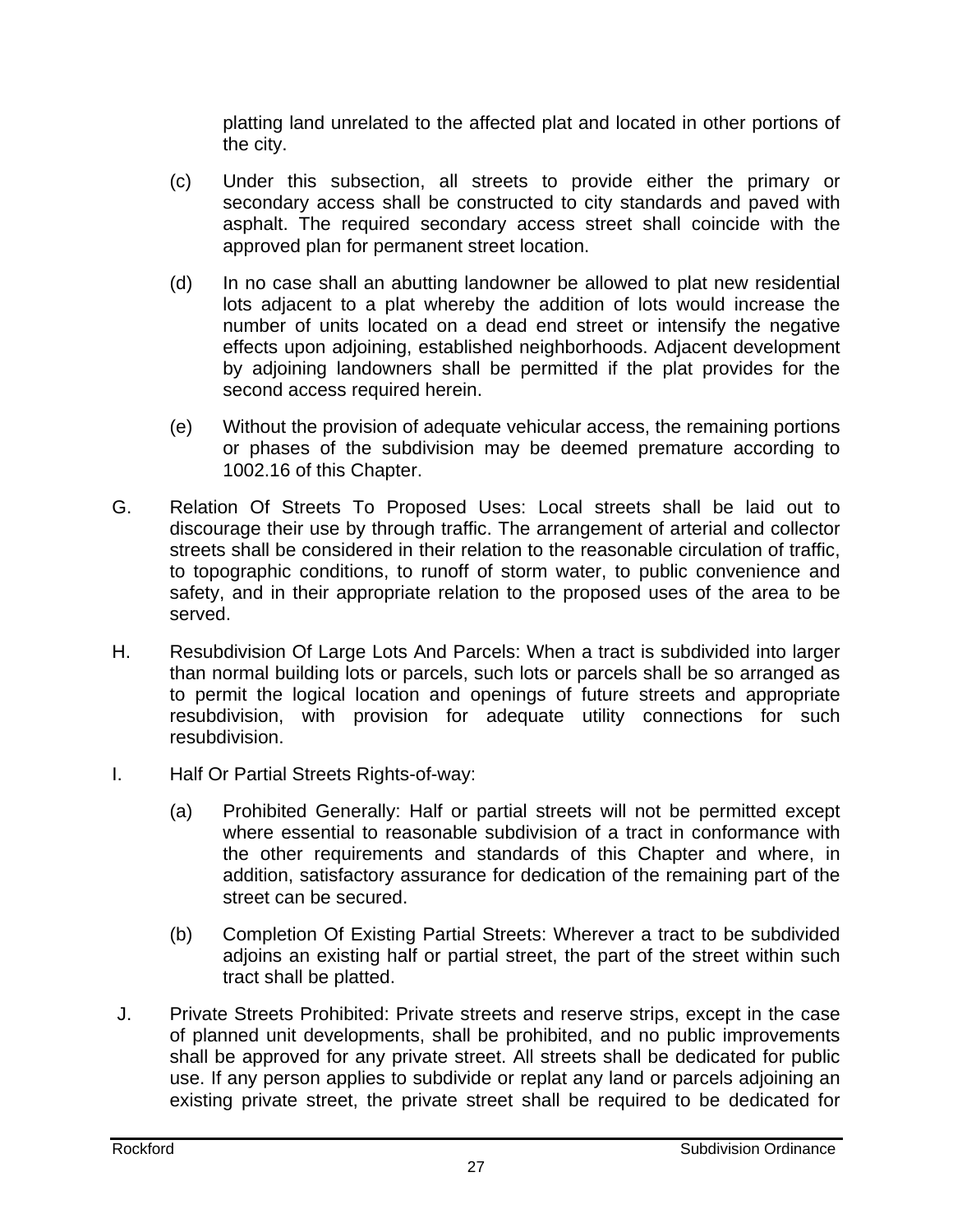public use and scheduled for improvement to public street standards at the time of final plat.

- K. Plats Abutting Arterial Streets Or Railroad Rights Of Way: Where a subdivision abuts or contains an existing or planned major arterial street or a railroad right-ofway, a street approximately parallel to and on each side of such arterial and right of way may be required for adequate protection of residential properties and separation of through and local traffic. Such service streets shall be located at a distance from the major arterial or railroad right of way suitable for appropriate use of the intervening land, as for park purposes in residential districts, or for commercial and industrial purposes in appropriate districts. Such distances shall also be determined with due regard to the requirements of approach grades and future grade separations.
- L. Street Improvements: Whenever a proposed subdivision and accompanying development is expected to generate additional traffic on streets within the City, the subdivider shall construct at their expense or provide surety for future construction of street improvements reasonably necessary to offset the impacts the additional traffic is expected to have on traffic flow on streets within the City.
- M. Dead End Streets Prohibited: Dead end streets shall be prohibited except as stubs to permit future street extension into adjoining tracts with possible temporary cul-de-sacs, as determined by the City, or when designed as cul-desac streets.
- N. Permanent Cul-De-Sacs:
	- (1) Criteria For Construction: Permanent cul-de-sacs shall be allowed only where one or more of the following criteria have been met:
		- (a) Physical site conditions warrant a cul-de-sac.
		- (b) A through street is not physically feasible or desirable due to environmental considerations.
	- (2) Requirements: Cul-de-sac streets, permanently designed as such, shall not exceed five hundred feet (500) in length, including a terminal turnaround which shall be provided at the closed end, with a right of way radius of not less than ninety feet (90). The length shall be measured along the centerline from the nearest intersection to the center point of the cul-de-sac.
- O. Temporary Cul-De-Sacs: Where a temporary cul-de-sac is required, the turnaround right of way shall be placed adjacent to a plat boundary line and a right of way of the same width as the street shall be carried to said property line in such a way as to permit future extension of the street into the adjoining tract. A sign as specified by the City Standard Detail Plates shall be posted at the terminus of the temporary cul-de-sac providing notice that a future street extension is planned. At such time a such a street is extended, the acreage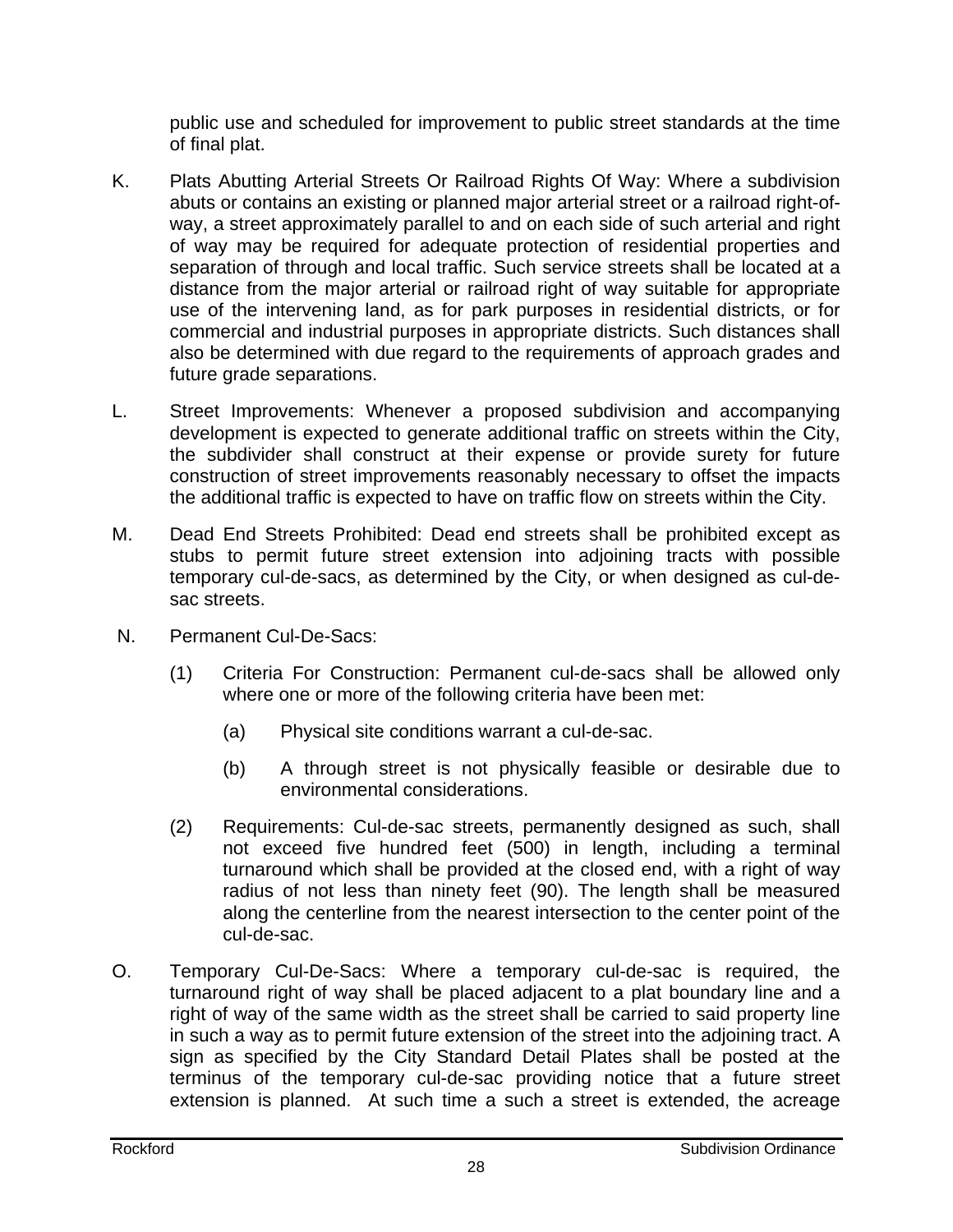coverage by the turnaround outside the boundaries of the extended street shall revert in ownership to the property owner fronting on the temporary turnaround.

- P. Street Names: Names of new streets shall not duplicate existing or platted street names, unless a new street is a continuation of or in alignment with the existing or platted street. In that event, it shall bear the same name of the existing or platted street. Street names shall conform to the City's street naming and property numbering system as applicable.
- Q. Sidewalks. All local residential through streets shall have a sidewalk on one side of the public right-of-way as determined by the City Engineer. All city sidewalks shall have a minimum width of five (5) feet when setback not less than five feet from the back of curb or six and one-half (6.5) feet when at the back of curb. The subdivider shall be responsible for the payment of the cost of sidewalks.

**Subd. 7. Street Design.** For all public streets hereafter dedicated and accepted, the minimum right-of-way widths for streets shall not be less than the minimum dimensions for each classification as follows:

- A. Dedication Required. Where any proposed subdivision abuts a public street, right-of-way dedication from centerline of a public street shall be provided in compliance the Rockford Transportation Plan and this Chapter. Right-of-way dedication for county roads and state highways shall be subject to the requirements of the respective government jurisdiction.
- B. Street Dimension Standards: The right-of-way, pavement width, minimum and maximum grades and minimum axle load for City streets shall be provided in accordance with the Rockford Standard Detail Plates or otherwise recommended by the City Engineer and approved by the City Council
- C. Where the existing or anticipated traffic on major collector and minor or principal arterial roadways warrants greater widths of right-of-way, these shall be required. Right-of-way widths for principal arterials shall also meet standards established by the Minnesota State Highway Department to facilitate inclusion in a State Aid funded street system.
- D. Local street access to existing arterial and major collector streets shall not be permitted at intervals of less than six hundred sixty (660) feet.

## **Subd. 8. Water and Sewer Systems.**

- A. Water Supply:
	- (1) Extensions of the public water supply system, when available, shall be designed so as to provide public water service to each lot.
	- (2) For any lots within a plat graded to a first floor elevation of 1025.0 feet or above, the developer shall provide for installation at their expense an individual water pressure booster pump with a reservoir tank in all dwelling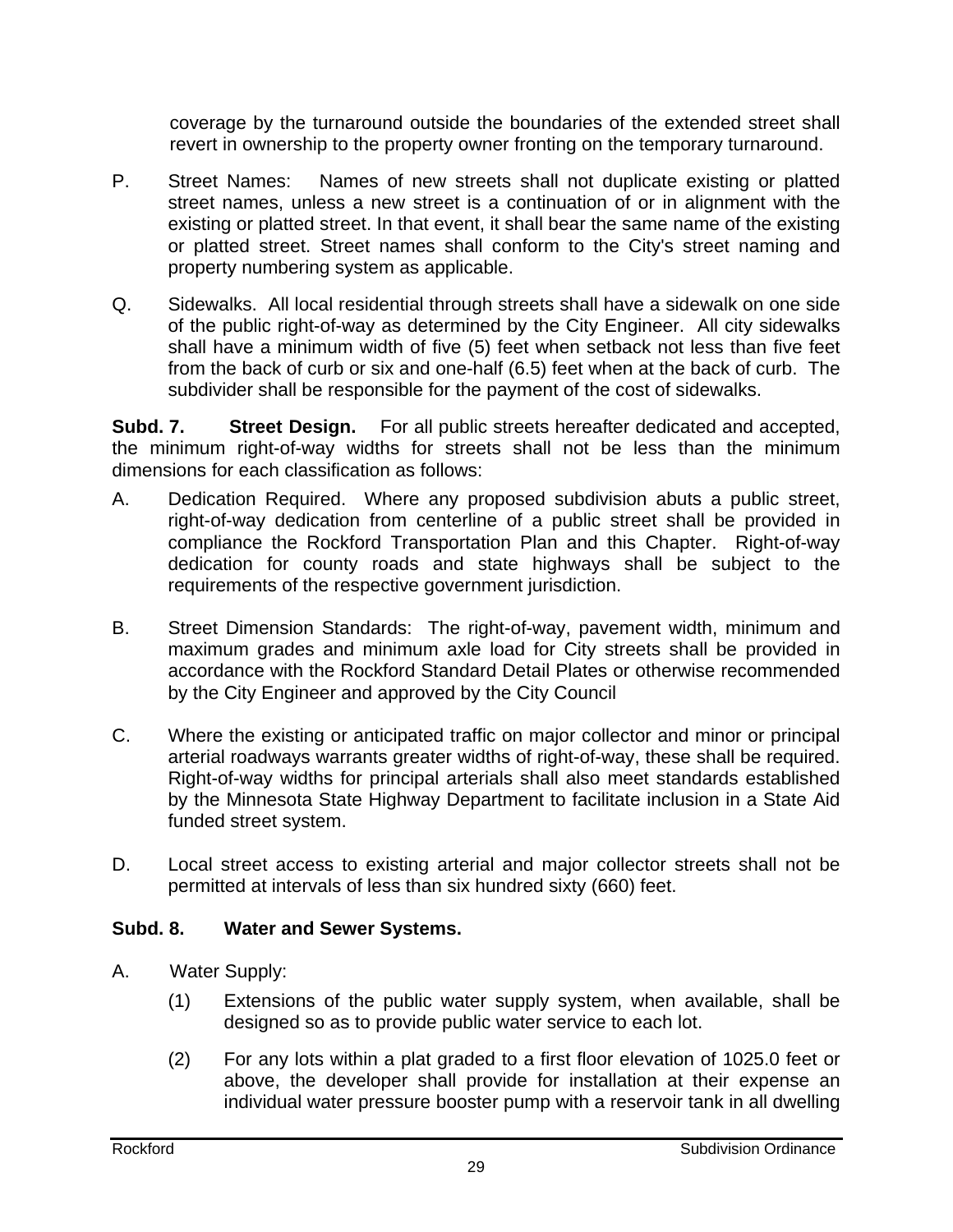units within the plat, unless the City has entered into a contract to construct a water booster station or some other water pressure boosting mechanism that will specifically serve such dwelling units prior to the issuance of the final occupancy permit. Said water pressure booster system to be installed by the developer shall be of a type which meets the approval of the City Public Works Director. A bypass of the system shall be included in the plumbing configuration to allow water to be supplied (at lower pressure) to the home while the booster is being repaired. Prior to the sale of any lot with a first floor elevation of 1025.0 or above, the developer shall notify the prospective purchaser of the necessity of a water booster for said lot, and shall inform the prospective buyer that the developer will install the water booster and reservoir tank at the developer's expense unless the City has already contracted for a municipal improvement to increase the pressure. Once installed, the homeowner shall be responsible for the maintenance and eventual replacement of the booster pump system installed within the dwelling. The City will not own or maintain these individual systems.

(3) For any lots within a plat graded to a first floor elevation between 990.0 and 1004.0 feet, a disclosure of the purchaser must be made as follows:

> *"The City's static water pressure at your home, while adequate by Department of Health Standards, may not satisfy all of your expectations for service. You may wish to consider the installation of an in-home water pressure boosting pump with a reservoir tank to better meet your expectations. The installation and maintenance of the water pressure boosting system would be at your cost. The City does not own or maintain these systems."*

B. Sewage Disposal: Extension of the public sanitary sewer system, when available, shall be designed so as to provide public sewer service to each lot.

## **Subd. 9. Drainage System:**

- A. A complete and adequate drainage system design shall be required for the subdivision and may include a storm sewer system or system of open ditches, culverts, pipes, catch basins and ponding areas, or a combination thereof.
- B. Drainage system utilities shall be provided for in accordance with the Rockford Stormwater Policy and constructed in accordance with standards established by the Rockford Standard Detail Plates or as otherwise specified by the City Engineer.
- C. The easement limits of open ditch ponding areas, wetlands and wetland buffers shall be delineated as reasonably practical at all common lot lines and angle points in the easements with markers consistent with the Rockford Standard Detail Plates. The cost of preparing and installing such markers shall be borne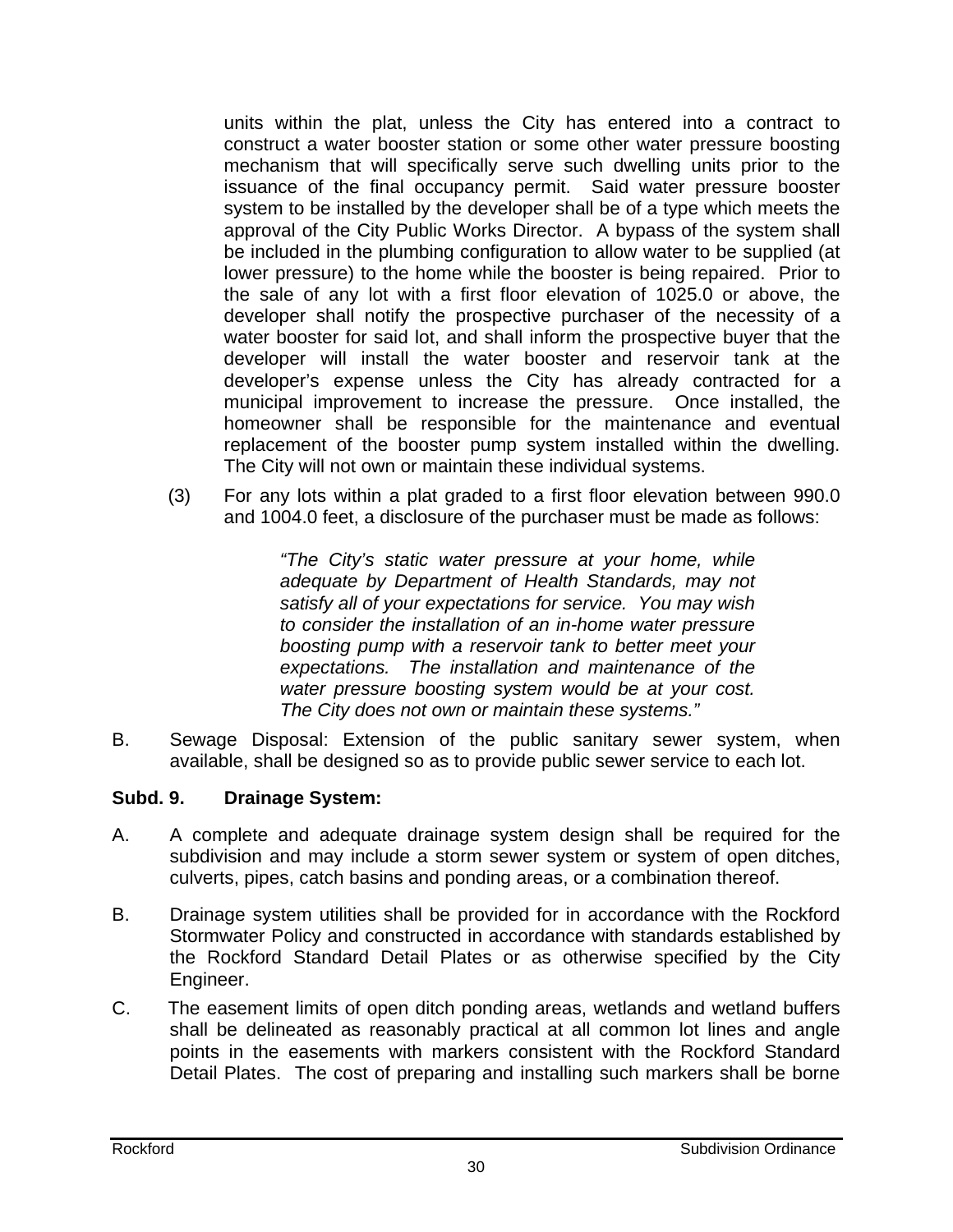by the subdivider and the markers shall be installed prior to the sale of lots and construction of any buildings or structures.

#### **Subd. 10. Easements:**

- A. Drainage and Utility Easements:
	- (1) Easements for drainage and utilities of at least ten feet (10') wide shall be provided on all lot lines. In the case of side or rear lot lines, these may be centered on the lot line.
	- (2) Utility easements shall connect with easements established in adjoining properties. These easements, when approved, shall not thereafter be changed without the approval of the City Council after a public hearing.
	- (3) Drainage and utility easements shall be provided along each side of the centerline of any watercourse or drainage channel, whether or not shown on the comprehensive plan, to a sufficient width to provide proper maintenance and protection, to provide for storm water runoff and to provide for installation and maintenance of storm sewers.
	- (4) Drainage and utility easements shall be provided to encompass all wetlands, required wetland buffers and stormwater ponds to the high water level.
- B. Dedication of Easements: All easements shall be dedicated for the required use and shall be shown on the final plat.

**Subd. 11. Erosion and Sediment Control.** The following guidelines shall be applied in the subdivision:

- A. The development shall conform to the natural limitations presented by topography and soil so as to create the least potential for soil erosion;
- B. Land shall be developed in increments of workable size such that adequate erosion and siltation controls can be provided as construction progresses. Appropriate control measures shall be installed prior to development when necessary to control erosion. The smallest practical area of land shall be exposed at any one period of time;
- C. When soil is exposed, the exposure shall be for the shortest feasible period of time, as specified in the development agreements;
- D. Where the topsoil is removed, sufficient arable soil shall be set aside for respreading over the areas to be planted. The soil shall be restored to a minimum depth of four inches (4") or a depth as may be established by the City Engineer and shall be of a quality at least equal to the soil quality prior to development;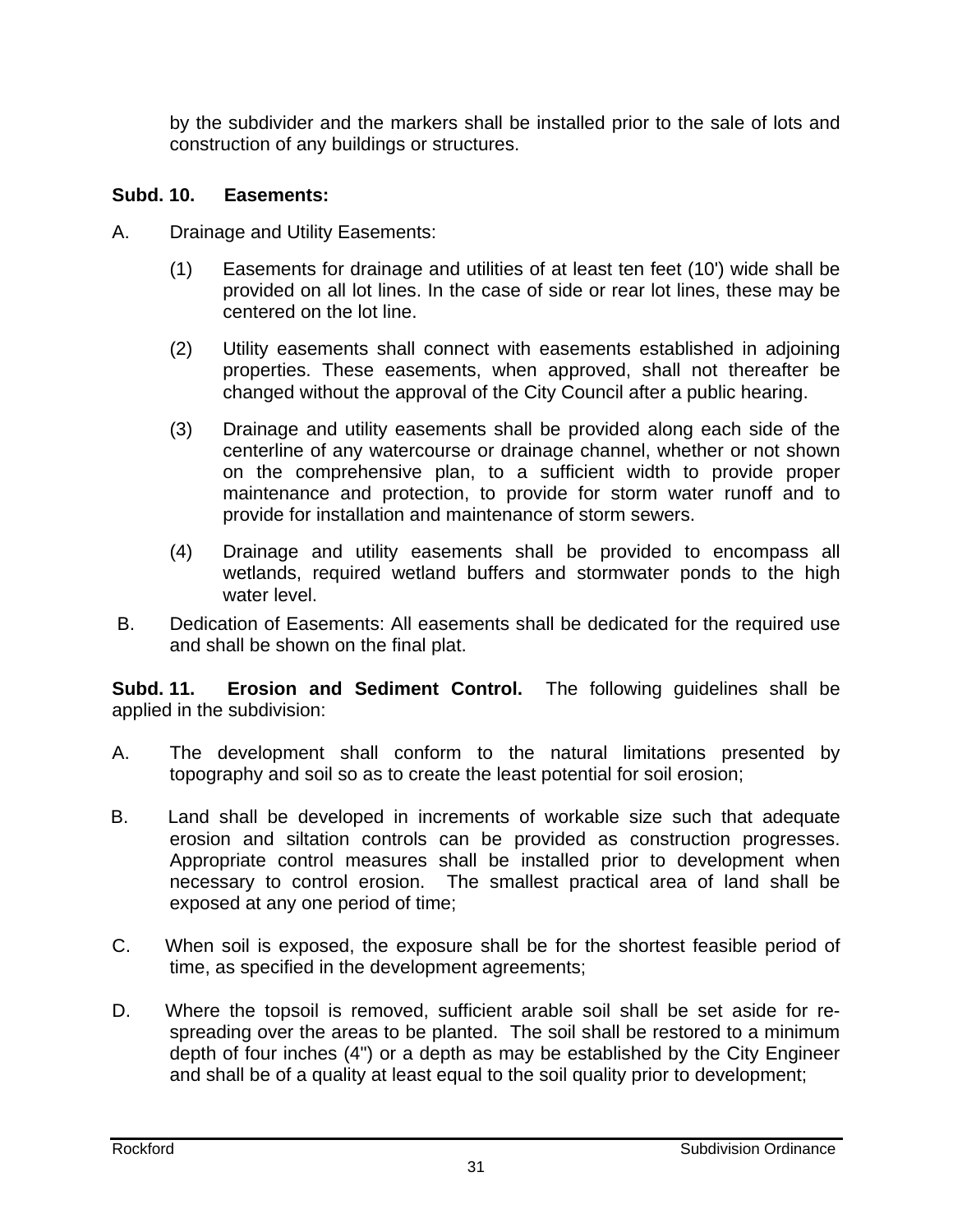- E. Natural vegetation shall be protected wherever possible;
- F. As determined by the City Engineer, runoff water shall be diverted to a sedimentation basin before allowed to enter the natural drainage system. Storm water runoff from the developed site shall not, at any time, exceed the runoff rate existing prior to development except as may be approved by the City Council.

#### **Subd. 12. Protected Areas.**

- A. Where land proposed for subdivision is deemed environmentally sensitive by the city due to the existence of wetlands, drainageways, watercourses, floodable areas or steep slopes or wooded areas, the design of said subdivision shall clearly reflect all necessary measures of protection to ensure against adverse environmental impact.
- B. Based upon the necessity to control and maintain certain sensitive areas, the city shall determine whether said protection will be accomplished through lot enlargement and redesign or dedication of those sensitive areas in the form of outlots.
- C. In general, measures of protection shall include design solutions which allow for construction and grading involving a minimum of alteration to sensitive areas. Such measures, when deemed appropriate by the city, may include, but shall not be limited to, the following:
	- (1) The establishment of easements and/or outlots over wetlands, wetland buffers, drainageways, and watercourses.
	- (2) The implementation of flood control measures.
	- (3) The enlargement of lots or redesign of the subdivision.
	- (4) The submission of a tree preservation plan subject to the review of the planning commission and approval of the City Council.
	- (5) The utilization of appropriate erosion control measures subject to approval by the city engineer.
	- (6) Soil testing to determine the ability of the proposed subdivision to support development.
	- (7) The limitation of development on natural or manmade slopes over eighteen percent (18%).
	- (8) Structure conformance to the natural limitations presented by the topography and soil so as to create the least potential of soil erosion.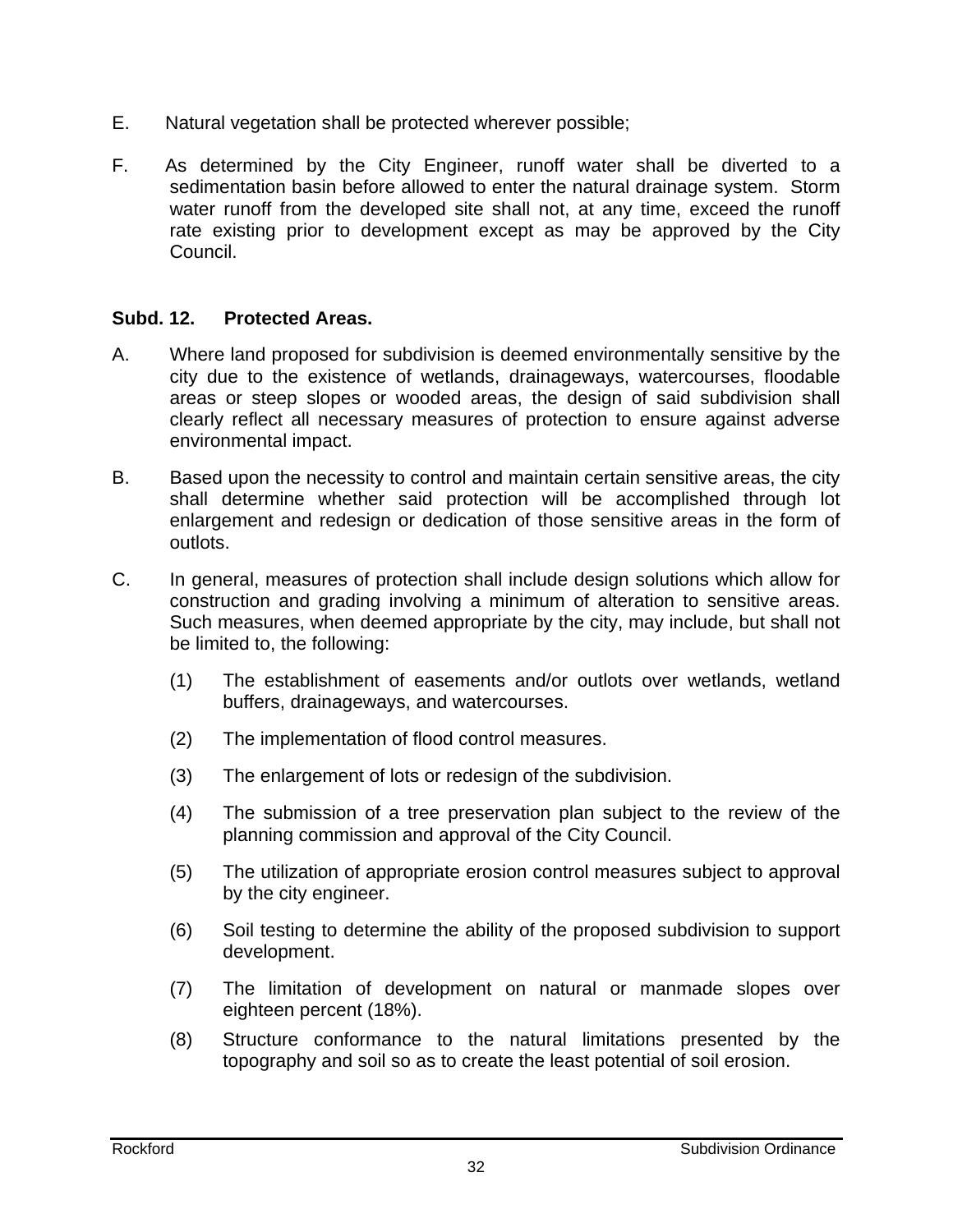## **Subd. 13. Floodplain.** All developments in flood hazard areas shall include:

- A. Construction and modification of sewage, water supply and drainage facilities to meet the standards of this Chapter and to promote the health, safety and general welfare.
- B. Construction of channel modifications, dikes, levees and other protective measures to include filling in.
- C. Establishment of flood warning systems. The limits of the areas which have been or would be inundated by the 100-year flood shall be delineated as reasonably practical at three hundred foot (300') intervals by means of firmly placed markers of sufficient size to be easily read from a distance of twenty feet (20'). The markers shall record the maximum known depth of flooding or height to the flood protection level, whichever is greater. All flood warning signs in flood-prone areas shall be in accordance with the above requirements or any other additional requirements as provided by the use of the 100-year flood profile and other supporting technical data in the Flood Insurance Study and the Flood Insurance Rate Map. The subdivision markers shall meet the following specifications:
	- (1) The markers shall be on substantial permanent metal posts.
	- (2) The marker(s) shall have notification painted white and shall be stenciled or otherwise lettered with the inscription "100-year flood elevation". This lettering is to be of a permanent nature.
	- (3) The marker be firmly placed in the ground and be at least two feet (2') above the ground.
	- (4) The cost of preparing and installing such markers shall be borne by the subdivider and the markers shall be installed prior to the sale of lots and construction of any buildings or structures.
- D. Imposition of operational controls, sureties and deed restrictions enforceable by the City to restrict the type and design of uses. Such restrictions shall include floodproofing of intended uses mandated by the Minnesota State Building Code. Structurally dry floodproofing standards for construction shall be in accordance with the Minnesota State Building Code.

**Subd. 14. Tree Preservation.** A tree preservation plan shall be submitted to and approved by the City and implemented for all subdivisions containing four (4) or more lots.

- A. Subdividers shall:
	- (1) Submit a tree preservation plan superimposed on the grading plan.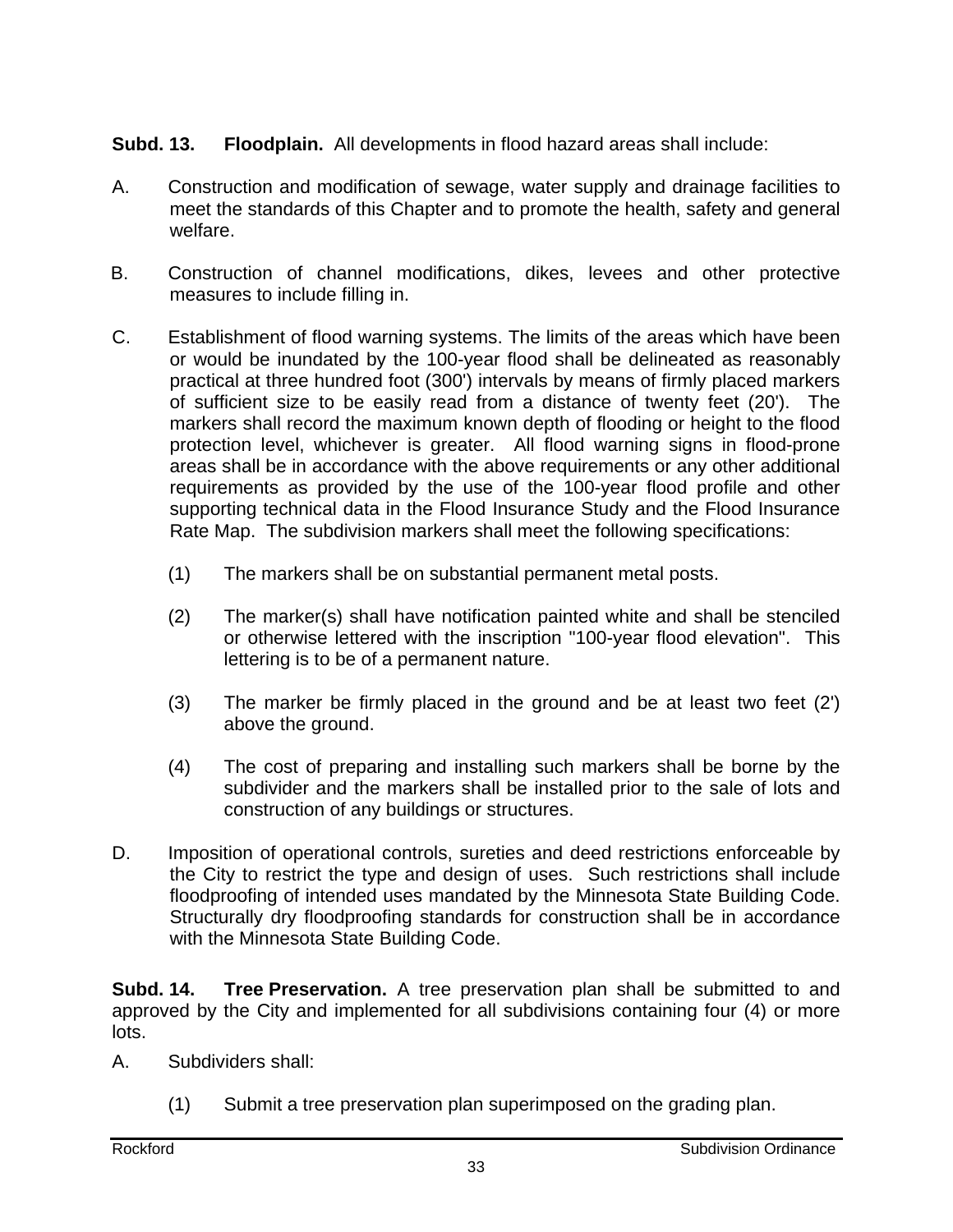- (2) Ensure the tree preservation plan is followed during the plan development.
- (3) Submit a five hundred dollar (\$500.00) security for each lot having at least one significant tree for tree preservation requirements. The security will be included in the development contract.
- B. The tree preservation plan must be certified by a forester or landscape architect and must include the following information:
	- (1) The name(s), telephone number(s), and address(es) of subdividers, property owners, developers and/or builders.
	- (2) Delineation of all areas to be graded and limits of proposed land disturbance including those areas on lots where homes and other structures area anticipated.
	- (3) Size, species, and location of all significant trees. These significant trees should be identified in both graphic and tabular form.
	- (4) Identification in graphic and tabular form of all significant trees proposed to be saved and to be removed.
	- (5) Identification of all diseased or hazardous trees.
	- (6) Tree protection methods, including those listed in Section 1002.10, Subd. 6 (9) of this Chapter.
- C. During preliminary plat review, the tree preservation plan will be reviewed to determine the best available layout to preserve significant trees and the efforts of the subdivider to mitigate damage to significant trees. If two (2) or more significant trees are preserved in the front yard of each lot, the landscape plan requirement of two (2) two-inch caliper trees is waived in accordance with Section 1001.09 Subd. 3 A.2.
- D. No significant trees shall be removed until a tree preservation plan is approved and except in accordance with the approved tree preservation plan. If a significant tree indicated to be saved on the tree preservation plan is destroyed or damaged so that it is in a state of decline one (1) year from the date of project closure, the subdivider shall mitigate tree loss by reforestation of appropriate areas within the development area in accordance with the following replacement schedule.
- E. For each significant tree removed that was indicated to be saved, two (2) deciduous trees with a minimum of two and one-half (2.5) inch caliper or two (2) coniferous trees with a height of not less than six (6) feet must be planted.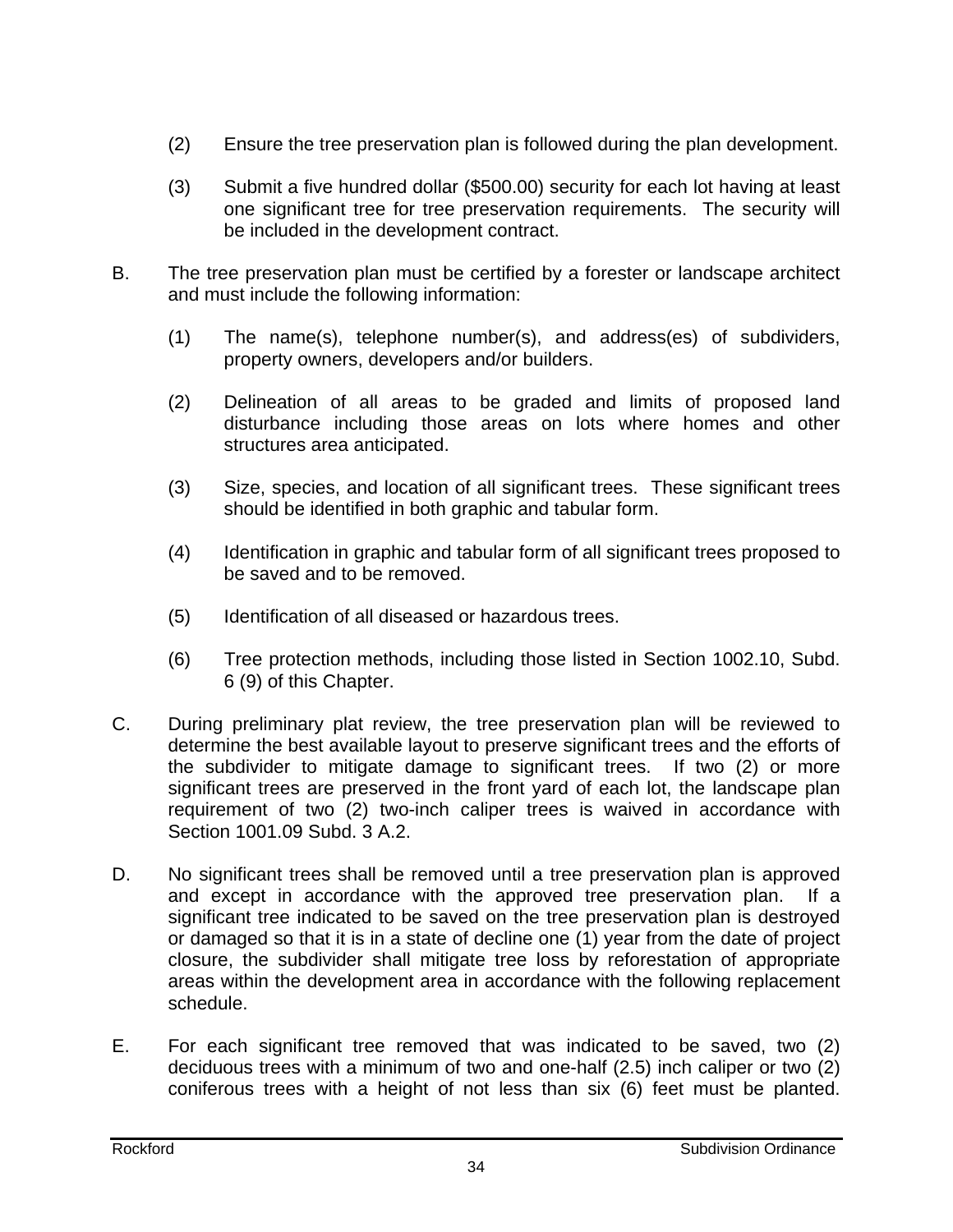Species of replacement trees shall be subject to City review and approval. The planting of trees for mitigation shall be in addition to any other landscape requirements.

- F. Prior to grading, all diseased and hazardous trees on the subject property shall be removed from the property.
- G. After grading for streets, house pads, or any other purpose has been completed and streets and utilities are installed, the forester or landscape architect shall certify in writing to the City whether required tree protection measures were installed, the status of all trees indicated to be saved in the approved plan, and the status of any trees designated to be removed that were saved. Measures proposed to protect significant trees shall include, but are not limited to:
	- (1) Installation of snow fencing or polyethylene laminar safety netting at the drip line before any grading or construction begins and remaining in place until all grading and construction is terminated.
	- (2) No grade change, construction activity, or storage of fill, materials, or equipment shall occur within the fenced area.
	- (3) Installation of erosion control measures is required.
	- (4) Prevention of change in soil chemistry due to concrete washout and leakage or spillage of toxic materials such as fuels or paints is required.
	- (5) Pruning of oak trees must not take place from April 15 through July 1. If wounding of oak trees occurs, a nontoxic tree wound sealant must be applied immediately.
- H. The subdivider shall provide a financial guarantee as part of the development contract to guarantee replacement of all significant trees which were to have been saved but were actually destroyed or damaged. The financial security of five hundred dollars (\$500.00) for each lot with at least one significant tree shall be provided as part of the development contract to ensure tree protection.
- I. The financial security may be released upon certification in writing by the forester or landscape architect indicating the tree protection measurers were implemented and tree replacement completed, if necessary, but in no event shall the financial security be released earlier than one (1) year after the date of the project closure.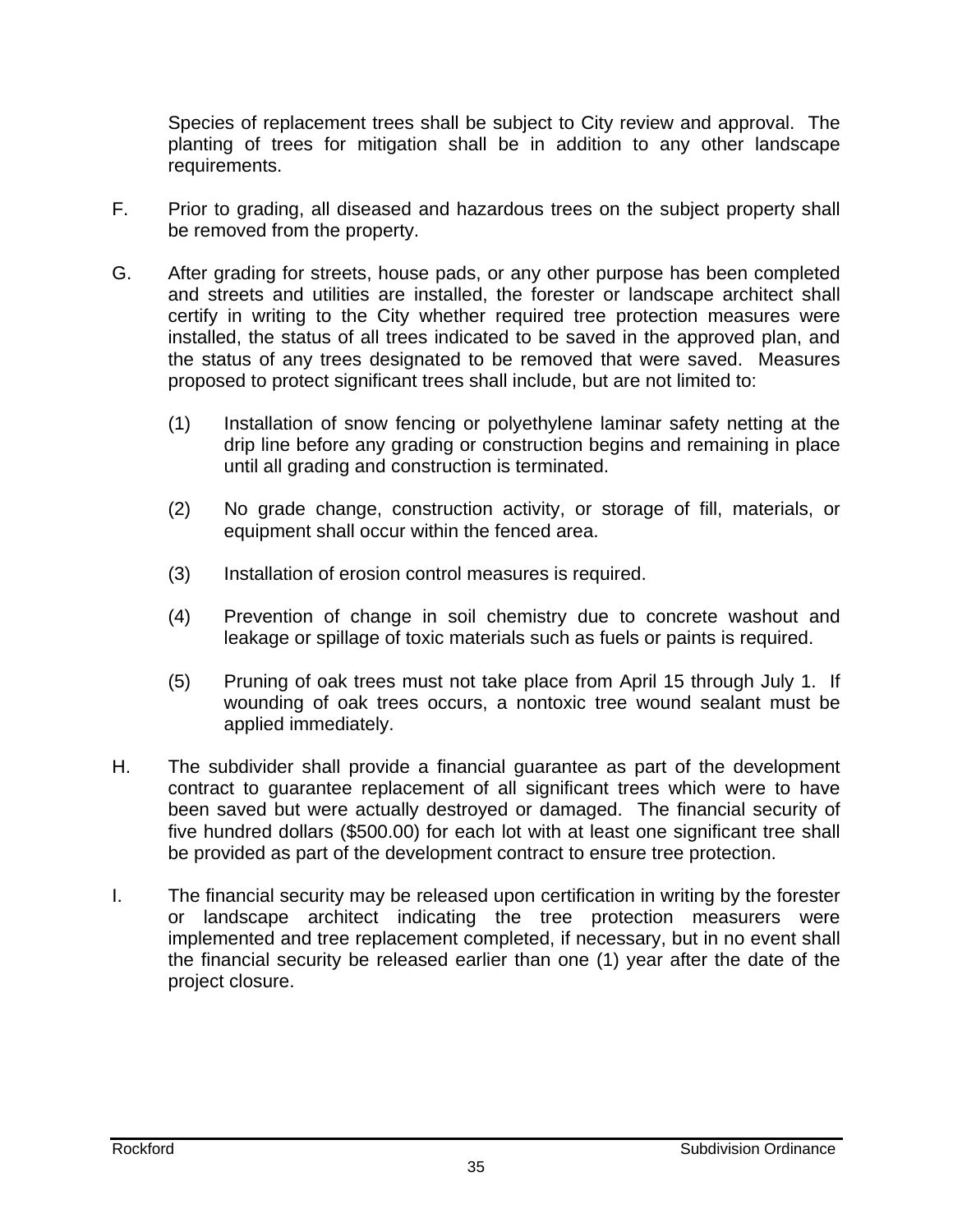#### **Subd. 15. Parks and Trails.**

- A. Land for parks and trails shall be acquired, planned and developed according to the park and trail classification guidelines contained in the Comprehensive Plan, which specifies the appropriate sizes, locations,
- B. Dedication Requirements.
	- (1) Subdividers shall be required to dedicate to the city for park, trail and public open space purposes the following minimum amounts of land or cash, improvements or a combination thereof, which the City shall require at its option. The required dedication shall be made prior to the City's release of the final plat for filing. The amount of any required cash contribution shall be calculated based upon rates established by the City and in effect as of the date of the release of the final plat for filing.
	- (2) Land to be dedicated for public use shall be reasonably suitable for its intended use as determined by the City and shall be at a location convenient to the public to be served. Factors used in evaluating the adequacy of proposed park and recreation areas shall include size, shape, topography, geology, hydrology, vegetation, access and location.
	- (3) The subdivider shall consult with the Park and Recreation Commission, at the time the preliminary plat is under consideration, to secure their recommendation as to the location of any property that should be dedicated to the public, such as parks, trails, open space or other public property. The preliminary plat shall show the location, area, and dimensions of all areas to be dedicated in this manner. Such contribution requirement recommendation(s) will be sent to the City Council for their approval.
	- (4) When a proposed park, trail or sidewalk located outside of a street right of way, park, or other public property has been indicated in the Comprehensive Plan and is located in whole or in part within a proposed plat, it shall be dedicated to the City. If the subdivider elects not to dedicate an area in excess of the land required hereunder for a proposed public site that the city feels is in the public interest to acquire, the City may consider acquiring the excess land through purchase or condemnation.
	- (5) Land area conveyed or dedicated to the city shall not be used in calculating density requirements of the Zoning Ordinance and shall be in addition to and not in lieu of open space requirements for planned unit developments.
	- (6) Where private open space for park, trail, open space or other recreation purposes is provided in a proposed subdivision and such space is to be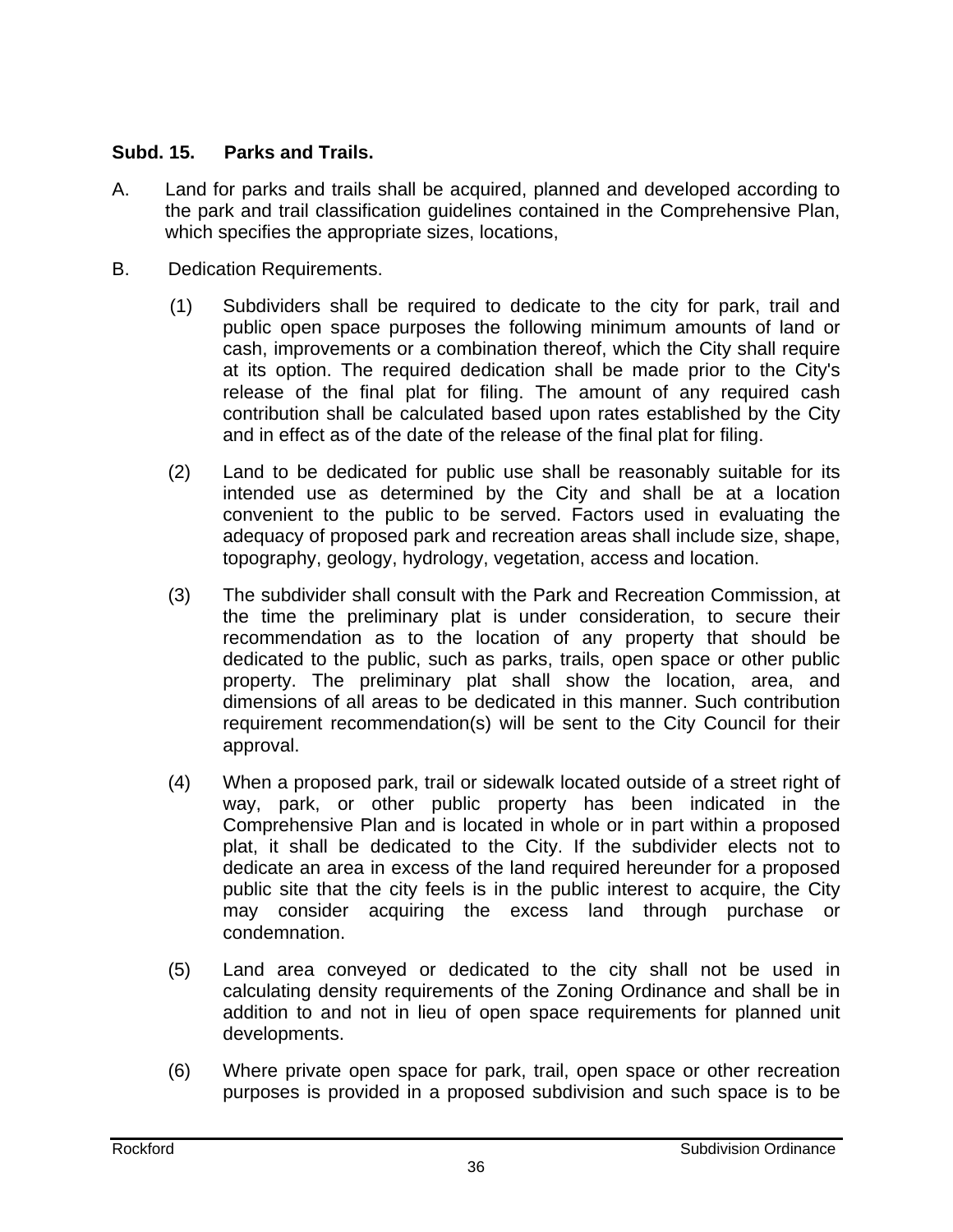privately owned and maintained by the future residents of the subdivision, such areas may be used for credit at the discretion of the City Council against the requirement of dedication for purposes described in this Chapter, provided the City Council finds it is in the public interest to do so and that the following standards are met:

- (a) That yards, court areas, setbacks and other open space required to be maintained by the zoning and building regulations shall not be included in the computation of such private open space; and
- (b) That the private ownership and maintenance of the open space is adequately provided for by written agreement; and
- (c) That the private open space is restricted for park, playground, trail, open space or recreational purposes by recorded covenants which run with the land in favor of the future owners of property within the tract and which cannot be eliminated without the consent of the City Council; and
- (d) That the proposed private open space is reasonably adaptable for use for such purposes, taking into consideration such factors as size, shape, topography, vegetation, geology, access and location of the private open space land; and
- (e) That facilities proposed for such purposes are in substantial accordance with the provisions of the recreational element of the Comprehensive Plan and are approved by the City Council; and
- (f) That where such credit is granted, the amount of credit shall not exceed twenty five percent (25%) of the amount of dedication as calculated herein.
- (7) The City, upon consideration of the particular type of development, may require larger or lesser parcels of land to be dedicated if the city determines that present or future residents would require greater or lesser land for park, trail and open space purposes. In addition, the City Council may also require lots within the subdivision be held in escrow for future sale or development. The monies derived from the sale of escrowed lots will be used to develop facilities or to purchase park land in the future.
- (8) If the subdivider is unable to make a commitment to the City as to the type of building that will be constructed on lots in the proposed plat, then the land and cash contribution requirement will be a reasonable amount as determined by the City Council.
- (9) Wetlands, ponding areas, floodplains and drainageways accepted by the City shall not be considered as satisfying the park and dedication requirements established by this Section.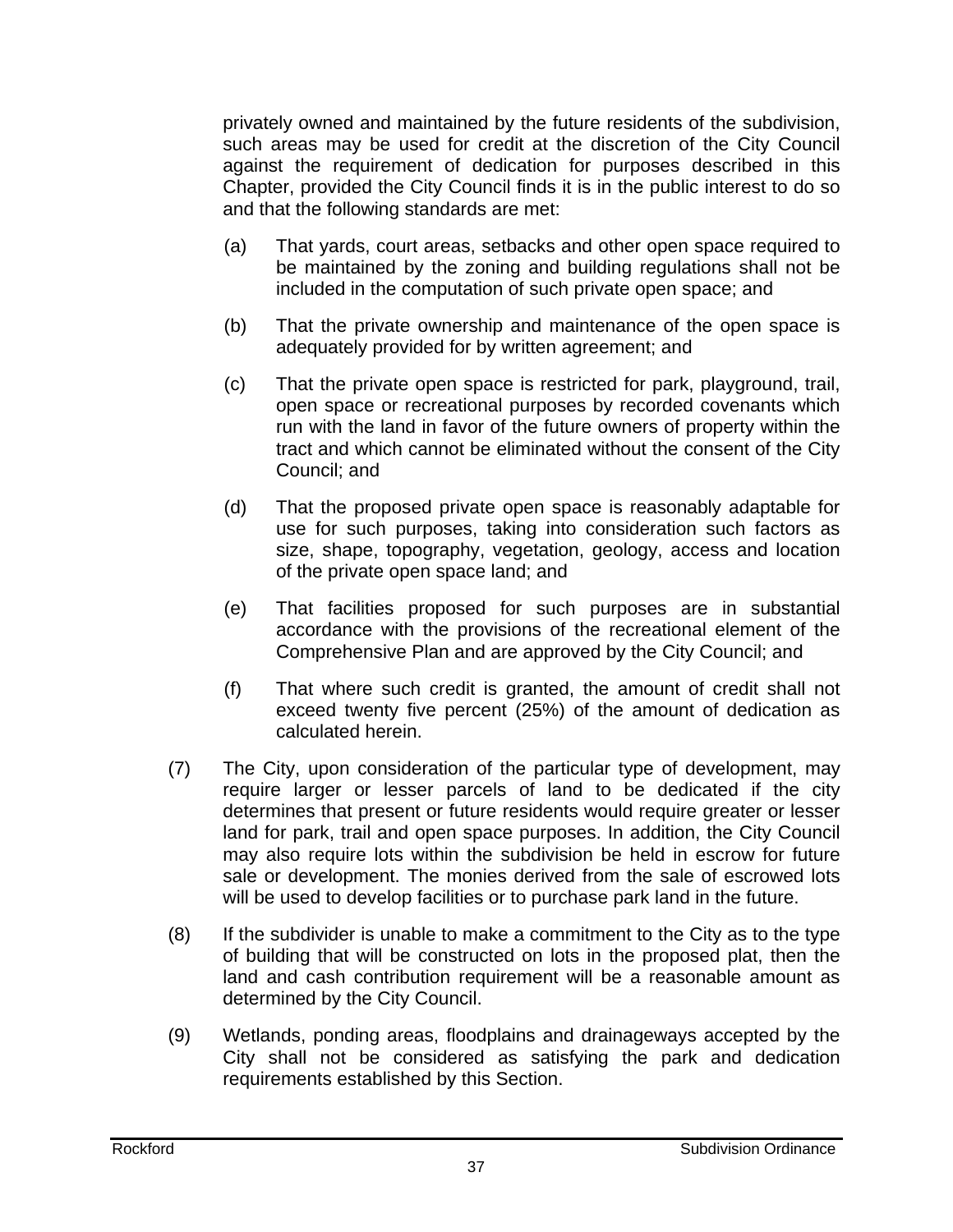- (10) Residential Dedications:
	- (a) Land Dedication: Land shall be dedicated pursuant to the following schedule wherein density is calculated by considering the total net acreage (minus wetlands, floodplains and arterial or major collector street rights-of-way) of the entire plat, subdivision or development being considered:

| Net Density:<br>Units Per Acre | <b>Land Dedication</b><br>Percentage |
|--------------------------------|--------------------------------------|
| $0.00 > 5.00$ du/ac.           | 12%                                  |
| 5.01>9.00 du/ac.               | 14%                                  |
| 9.00 du/ac or more.            | 18%                                  |

- (b) Cash Contribution In Lieu Of Land Dedication: A cash contribution in lieu of land dedication may be required at the discretion of the City Council pursuant to Section 1002.10 of this Chapter.
- (11) Commercial, Industrial And Public/Institutional Dedications:
	- (1) Land Dedication: Land dedication, if required, shall be ten percent (10%) of a commercial, industrial or public/institutional (except schools and public recreational facilities) subdivision or development.
	- (2) Cash Contribution In Lieu Of Land Dedication: A cash contribution in lieu of land dedication may be required at the discretion f the City Council pursuant to Section 1002.10 of this Chapter.
- (12) Combination Land And Cash Dedication: The City Council may at its discretion require the subdivider to make a combination cash and land dedication pursuant to the following formula:
	- (1) The amount of land which could be required in accordance with this section shall be calculated.
	- (2) From the total calculated in subsection (i) of this section, the actual amount of land the city determines to be needed to fulfill the purposes of this section shall be subtracted.
	- (3) The balance arrived at in subsection (ii) of this section shall be converted into a cash contribution in lieu of land dedicated pursuant to subsection (2) of this section.
- (13) Combination Cash, Land and Development of Land for Park Use: The City may elect at its discretion to receive a combination of cash, land and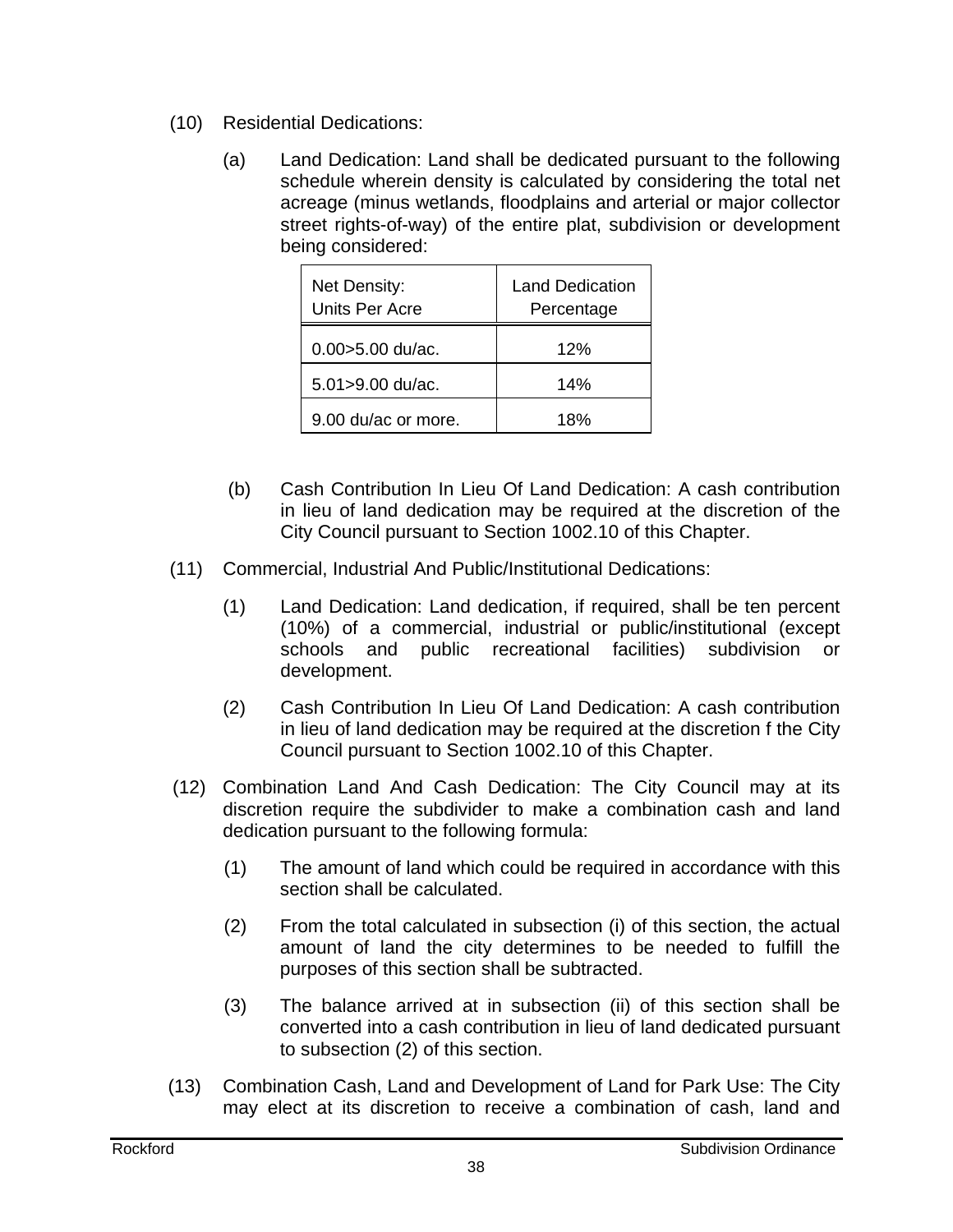development of improvements to the land for park use. In this case, the City may reduce the amount of land to be dedicated or the cash contribution in lieu of land dedication by an amount equivalent to the cost of the facilities provided.

- (14) Planned Unit Development: Planned unit developments with mixed land uses shall make cash and/or land contributions in accordance with this section based upon the percentage of land devoted to the various uses.
- (15) Unplatted Lands: In the event the City waives the requirement that an subdivider proposing to subdivide land plat the same, the City Council may require the subdivider, as a condition of granting such waiver, to dedicate parks (or pay cash in lieu thereof), trails, and open space in a manner consistent with the provisions of this section.
- (16) Divided Land with Same Number of Lots; Increase in Lot Number: Property being divided with the same number of lots shall be exempt from all park land dedication requirements. If the number of lots is increased or if land outside the previously recorded plat is added, then the park land dedication and/or park cash contributions shall be based on the additional lots and on the additional land being added to the plat. If the additional land does not create additional lots, then each one-third (1/3) acre added shall be considered a new lot for purposes of calculating the dedication requirements.
- (17) If the subdivider does not believe that the estimates contained in this section fairly and accurately represent the effect of the subdivision on the park or trail system of the City, the subdivider may request that the City prepare in depth study of the effect of the subdivision on the park and trail system and an estimate of that effect in money and/or land. All costs of such study shall be borne by the subdivider. If the subdivider requests the preparation of such a study, the request must be made at the time the development application is submitted. No application for development that is submitted shall be deemed complete until the requested study has been completed and a determination is made as to the appropriate amount of land or money necessary to offset the effects of the subdivision.

# **1002.18 CONSTRUCTION STANDARDS**

## **Subd. 1 Monuments.**

A. Monuments shall be placed at all block and lot corners, angle points, points of curves in streets and at intermediate points as shall be required by the City and State Statute. Monuments shall be metal and shall be placed by a Registered Engineer or Registered Land Surveyor. Monument placement shall meet the current accepted standards of practice for surveying including the Wright County Surveyor requirements.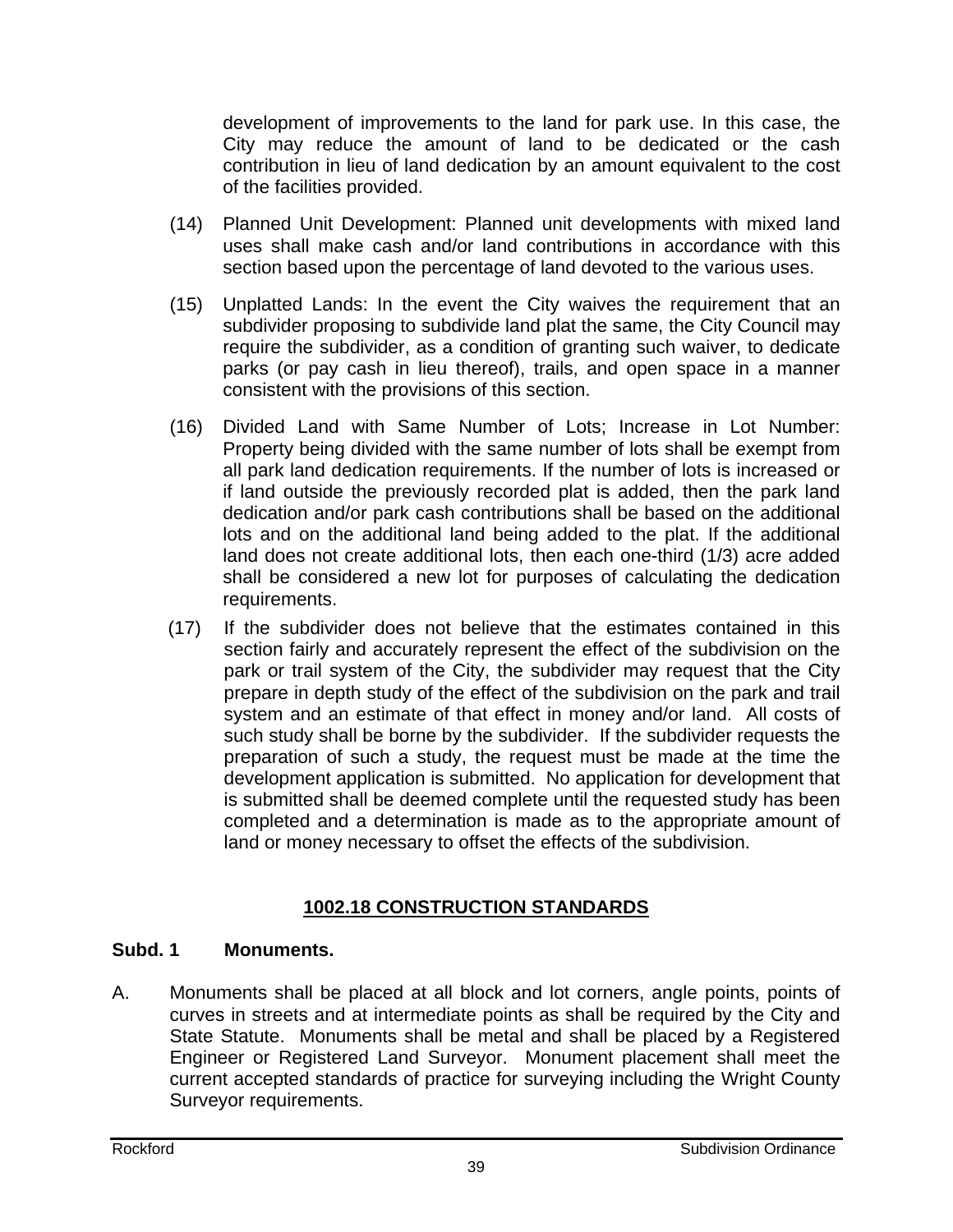- B. All lot corners and survey control monuments shall be set and in place at the time the plat is recorded. An exception to this requirement may be granted for up to one (1) year by the City Council, provided such approval is made part of the development contract and a financial guarantee in a form determined by the City Attorney is provided.
- C. Stakes showing the locations of easements shall be provided by the subdivider upon request of the City. The stakes shall be wood laths and will be used only to insure the proper location of utilities on the easements. The stakes shall not be intended to be permanent survey monuments.

#### **Subd. 2. Streets.**

- A. Grading: Streets shall be graded in accordance with a plan approved by the city engineer. The grading shall include the entire width of the right of way and shall provide a boulevard section, in addition to the minimum pavement width.
- B. Pavement: The design of street pavement for all streets covered by this section shall be in accordance with the Minnesota Department of Transportation road design manual for flexible pavements, the City Standard Detail Plates or as otherwise specified by the City Engineer.
- C. Soil Tests: To determine sub-grade soil classifications, soil samples shall be collected and analyzed by a reputable testing laboratory. Reports of the soil analysis shall be submitted to the city engineer with the pavement plans. Soil samples shall be taken along the centerline of the proposed road at intervals not exceeding three hundred feet (300').
- D. Curb And Gutter: Concrete curb and gutter shall be constructed on both sides of all streets in accordance with the City Standard Detail Plates.
- E. Boulevards: All boulevards shall have four inches (4") of topsoil (black dirt) placed on them and then shall be seeded or sodded.
- F. Sidewalks shall be concrete, a minimum of five (5) feet in width, and shall be constructed in accordance with the City Standard Detail Plates.

**Subd. 3. Street Signs.** Street signs and all traffic management signs shall be provided by and at the expense of the subdivider.

**Subd. 4. Street Lighting.** The minimum requirement for street lighting facilities shall be one 2,500-lumen light, or equal, light standard as approved by the City Engineer at each street intersection within or abutting the subdivision.

**Subd. 5. Tree Planting.** Developers of all residential, commercial and industrial property in the city shall be required to plant two (2) shade trees and/or evergreen trees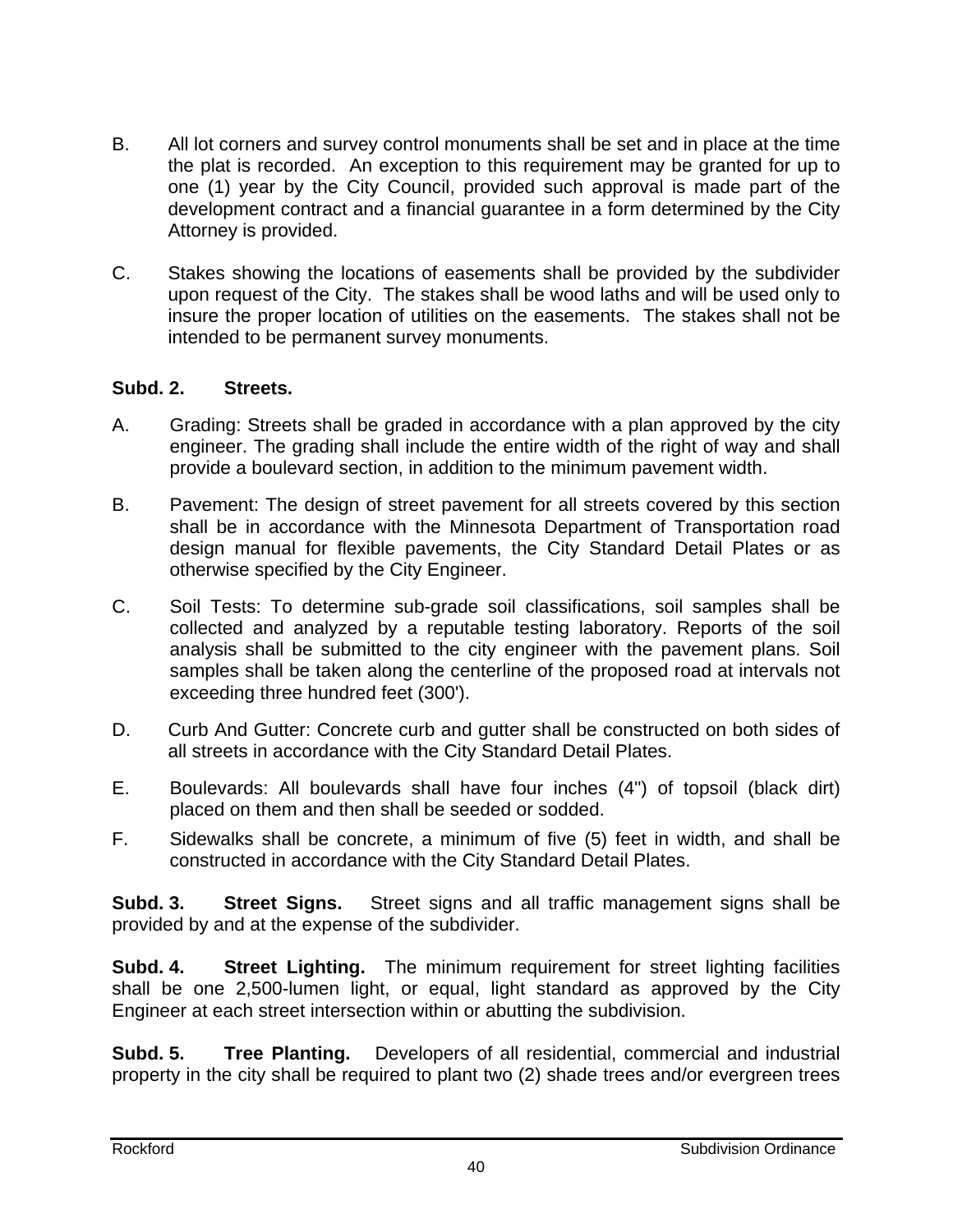per lot or unit as defined in section 1001.07 of the Zoning Ordinance. This planting shall be in addition to other landscaping, screening or buffering requirements.

## **Subd. 6. Water and Sewer Systems.**

- A. Installation and Connection to Public System: Water and sewer lines shall be installed and connected to the public system to serve all lots within the proposed subdivision under the provisions of applicable statutes and ordinances. The City Council shall require the installation of water and sewer mains, at the subdivider's expense or under the provisions of applicable statutes and ordinances.
- B. All utilities shall be constructed in accordance with standards established by the City in the City Standard Detail Plates or as otherwise specified by the City Engineer.
	- (1) Water Main: A minimum water main of eight inch (8") ductile iron pipe, PVC C-900 pipe or other approved pipe shall be required. Mains over eight inches (8") in size may be required, and the additional cost shall be allocated pursuant to established City Council policies.
	- (2) Sanitary Sewer: Unless otherwise required, a sanitary sewer of eight inch (8") pipe shall be installed as the minimum size, placed at grades approved by the city engineer. Mains over eight inches (8") in size may be required, and the additional cost shall be allocated pursuant to established City Council policies. Service wyes shall be four inches (4") for residential uses and a minimum of six inches (6") for commercial and industrial uses.
	- (3) House Services: Each house service shall be run from the main to the property line, where a cap or plug shall be placed until the service is extended to the structure. A one inch (1") type K copper water service, or approved equal; corporation cock, curb box and stop; and four inch (4") PVC soil pipe, or approved equal, sewer service shall be the minimum requirements, and they may be placed in a common trench in accordance with the City Standard Detail Plates, Building Code and MPCA standards.
	- (4) Fire Hydrants: Installation shall be pursuant to plans approved by the City Engineer, Public Works Director and Fire Chief and shall be located in accordance with Insurance Service Office (ISO) standards. Hydrants shall be placed at the end of all "dead ends", cul-de-sacs and at intersections. All hydrants shall have wedge gate valves and shall be easily accessible to fire fighting personnel and equipment. The single hydrant style shall be throughout the distribution system and that type is shown on the City Standard Detail Plates.
	- (5) As Built Plans: Reproducible as built drawings showing all utilities and improvements shall be furnished to the City by the subdivider of all required improvements. Such as built drawings shall be certified to be true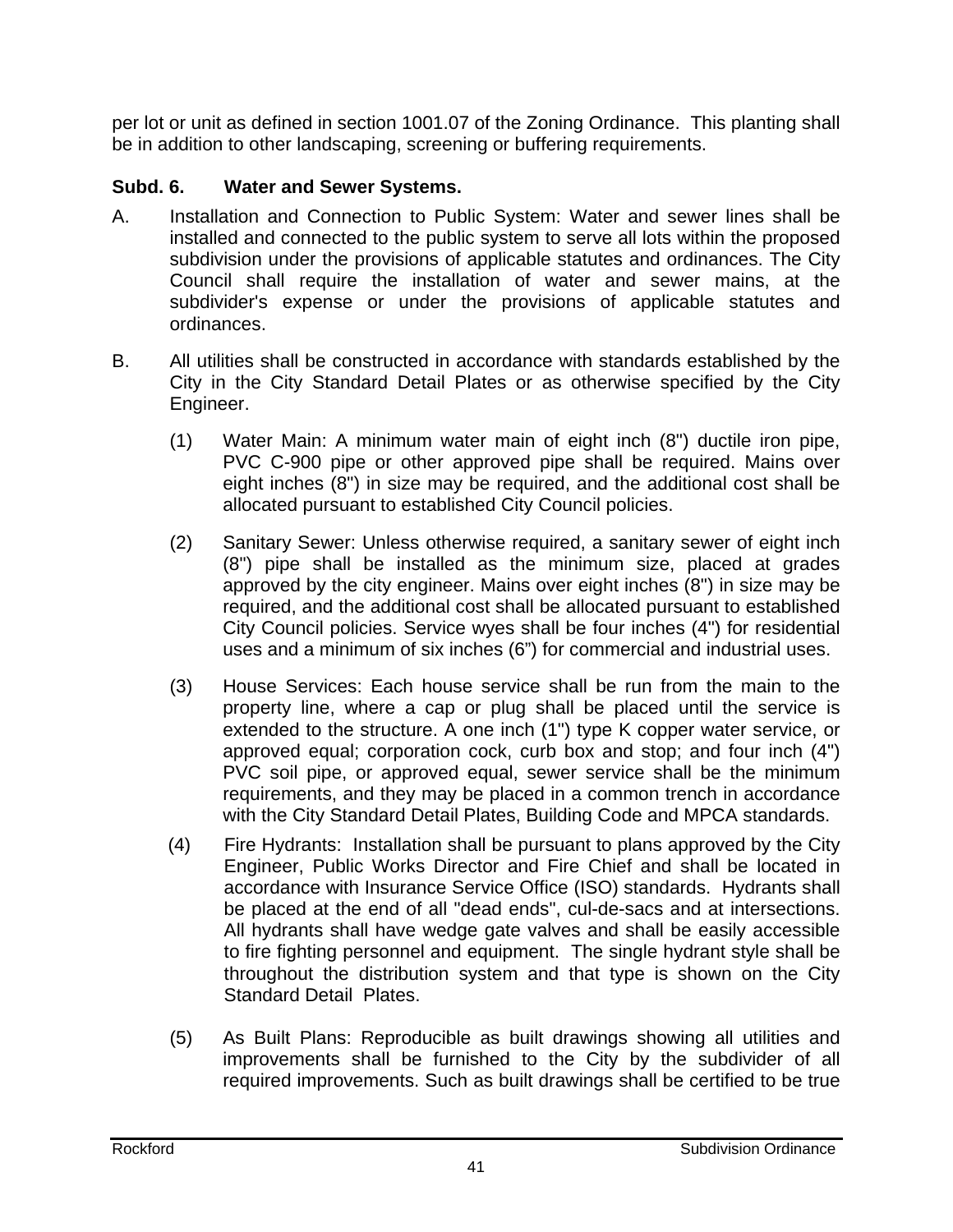and accurate by the registered engineer responsible for the installation of the improvements.

**Subd. 7. Stormwater Management.** All surface and underground drainage systems shall be installed to adequately remove all natural drainage that accumulates on the developed property. All such systems shall provide a permanent solution for the removal of drainage water and shall not drain or discharge more than the predevelopment rate of runoff.

**Subd. 8.** Utilities Location. All utilities shall be placed underground unless otherwise approved by the City Engineer. All underground work shall be completed prior to street surfacing.

**Subd. 9. Inspections.** All required improvements shall be inspected by the City Engineer during construction at the expense of the subdivider.

**Subd. 10. Certificate of Occupancy.** No certificate of occupancy shall be issued by the City Building Official for any building in the subdivision prior to all improvements outlined in the development contract having been installed. Exceptions to this provision may be granted by the City Council at their discretion as part of the development contract.

## **1002.19 IMPROVEMENT REQUIREMENTS**

**Subd. 1. Improvements Required.** Prior to the approval of a final plat by the City Council, the subdivider shall have agreed, in the manner set forth in this Chapter, to install the following improvements on the site at the subdivider's expense, in conformity with approved construction plans and in conformity with all applicable standards and ordinances:

- A. Monuments: Monuments are to be installed for each lot as required by Section 1002.19, Subd. 1 of this Chapter.
- B. Grading: The full width of the right of way of each street dedicated in the plat shall be graded as outlined in section 1002.19 Subd. 2 of this Chapter.
- C. Pavement: All streets shall be improved with concrete or bituminous surface in accordance with the City Standard Detail Plates.
- D. Curb And Gutter: There shall be concrete curb and gutter installed along both sides of all streets in accordance with the City Standard Detail Plates.
- E. Sidewalks. There shall be concrete curb and gutter installed along both sides of all streets and alleys to the standards listed in section 1002.19 Subd. 2 of this Chapter.
- F. Water Mains: In the case where water mains from a public water system are available, the subdivider shall be required to install water mains in the plat and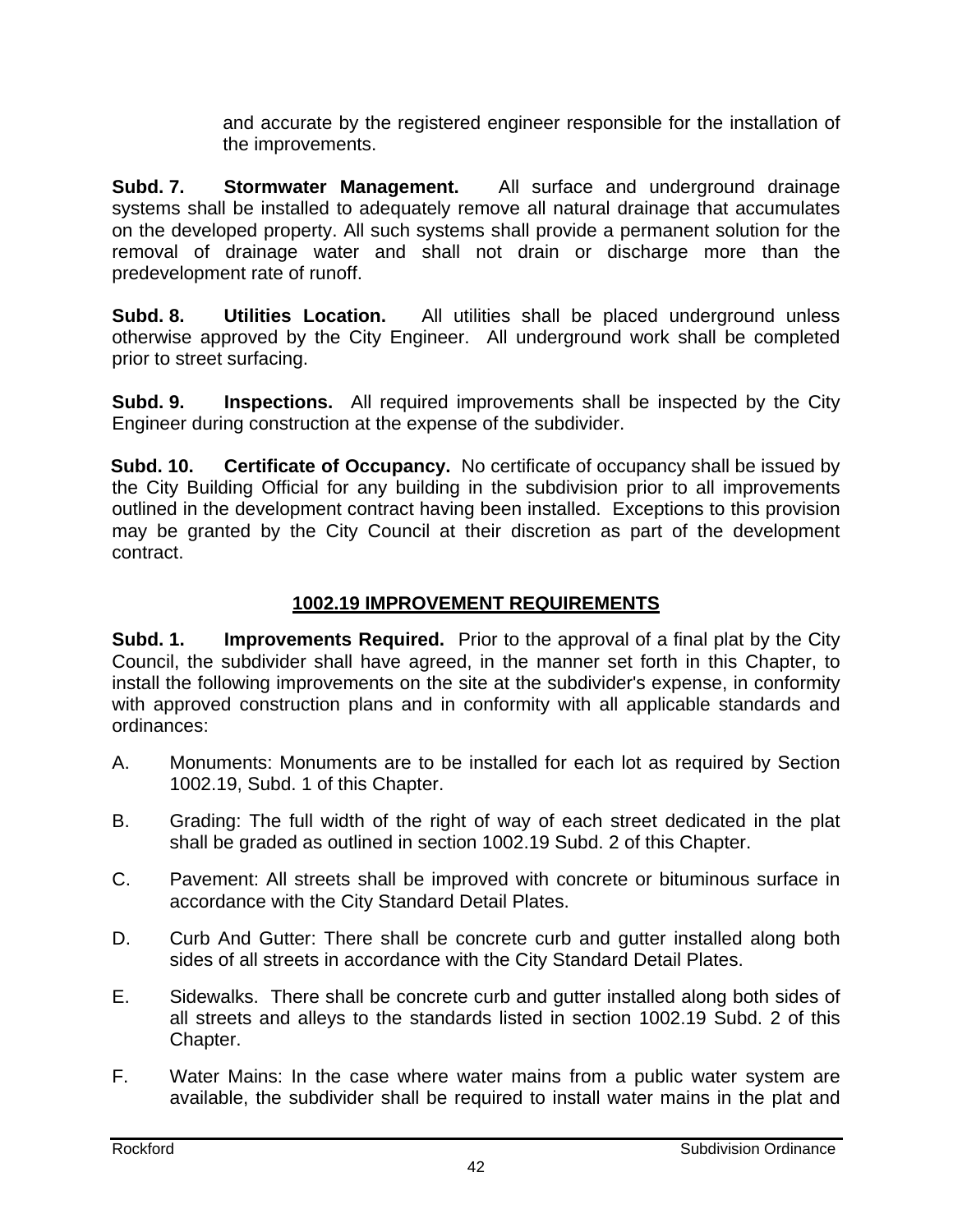connect the same to the public water system. The water house service shall be installed in accordance with the City Standard Detail Plates.

- G. Public Sanitary Sewer: In all cases where trunk line sanitary sewer facilities are available, the subdivider shall be required to install sanitary sewers in the plat and connect the same to the trunk line sewers. The sanitary sewer house service shall be installed in accordance with the City Standard Detail Plates.
- H. Drainage Facilities: Such facilities and easements shall be installed as will adequately provide for the drainage of surface waters and storm water pollution control, and a storm sewer system may be required. Drainageway easements or land dedication may be required when such easements or land is needed, in the public interest, for purposes of floodplain management, proper drainage, prevention of erosion, pedestrian access to water bodies, or other public purpose. All surface water drainage must be approved by the Hennepin or Wright County soil and water conservation district.
- I. Miscellaneous Facilities: Tree planting, street name signs, traffic control signs, oversized trunk lines, pedestrianways and other improvements may be required to be furnished and installed by the subdivider. The subdivider shall install four inches (4") of black dirt and a good quality sod in the boulevard at the time of occupancy of the adjacent lot. During the construction phase, if the utility lines (electric power, telephone, gas, and cable TV) are placed prior to placing the curb, the subdivider shall place four inches (4") of black dirt and adequate seed in the boulevard within thirty (30) days after curb placement. If the curb is placed prior to placing the utility lines, the subdivider shall place four inches (4") of black dirt and grass sod in the boulevard within thirty (30) days after the utility lines are placed, or within one year after the curb is placed, whichever occurs sooner. Placing of black dirt and grass sod in the boulevard shall not relieve the subdivider from placing black dirt and sod in the boulevard at the time of occupancy of the adjacent lot.
- J. Flooding: No final plat shall be approved by the City Council on land subject to flooding or containing poor drainage facilities and on land which would make adequate drainage of the streets and lots impossible. However, if the subdivider agrees to make improvements which will, in the opinion of the council, make the area suitable for use without interfering with the flow of water under flood conditions, the final plat of the subdivision may be approved.

## **Subd. 2. Construction Plans and Inspection.**

A. Construction plans for the required improvements conforming in all respects with the standards and ordinances of the city shall be prepared, at the subdivider's expense, by a professional engineer who is registered in the State of Minnesota, and said plans shall contain their certificate or by the City Engineer at the request of the subdivider. Such plans, together with the quantities of construction items, shall be submitted to the City Engineer for their approval and estimate of the total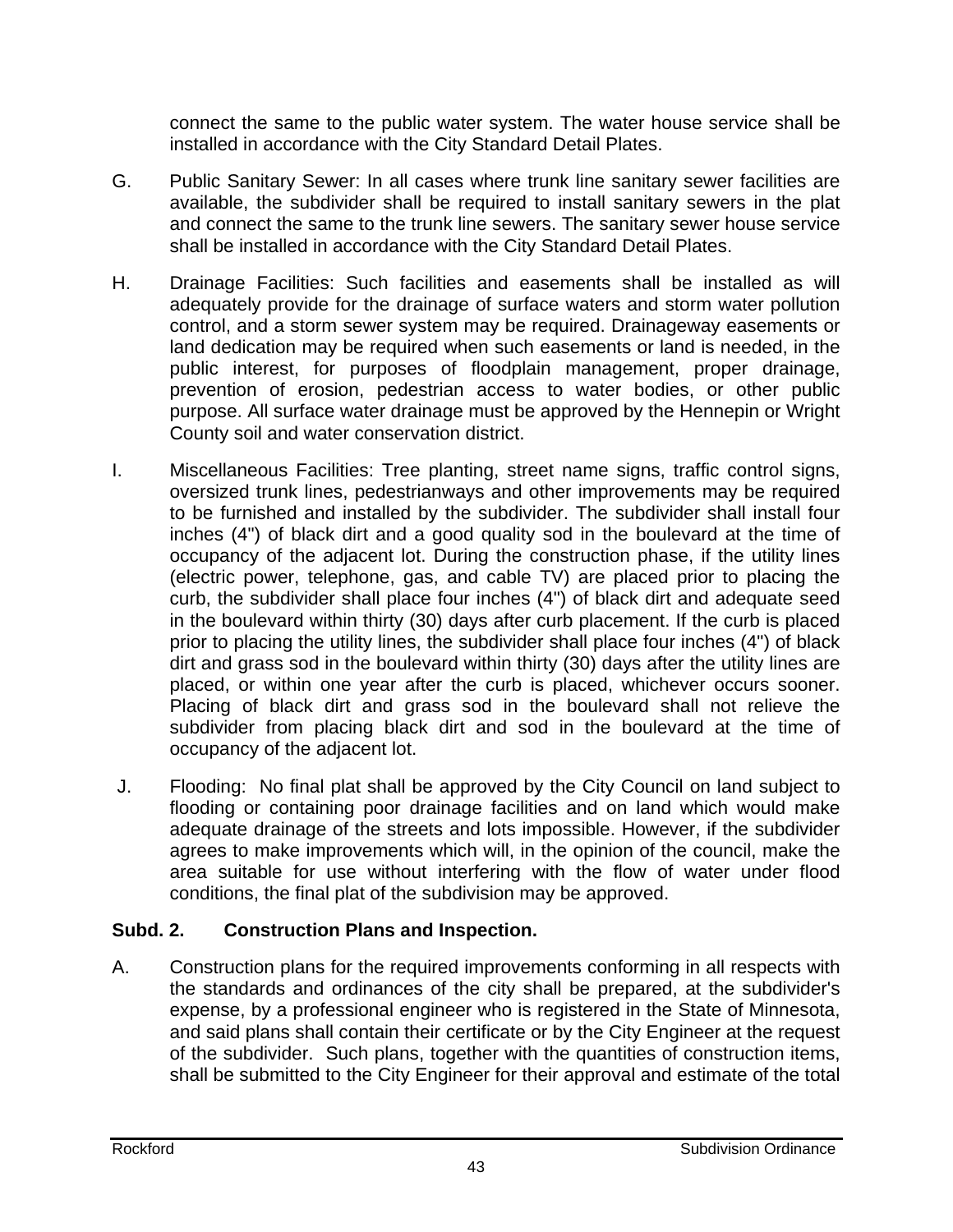costs of the required improvements. Upon approval, such plans shall become a part of the required contract.

- B. The subdivider is required to submit the final plat in electronic format. The electronic format shall be either AutoCAD.DWG file or a .DWG file. All construction record drawings (e.g., grading, utilities, streets) shall be in electronic format in accordance with standard City specifications. The subdivider shall also submit one complete set of reproducible construction plans on Mylar.
- C. All required improvements on the site that are to be installed under the provisions of this chapter shall be inspected during the course of construction by the city engineer at the subdivider's expense, and acceptance by the city shall be subject to the city engineer's certificate of compliance with the contract.

**Subd. 3. Responsibility for Installation Costs.** The required improvements as listed elsewhere are to be furnished and installed at the sole expense of the subdivider. If any improvement installed within the subdivision will be of substantial benefit to lands beyond the boundaries of the subdivision, provision may, at the discretion of the City Council, be made for causing a portion of the cost of the improvement, representing the benefit to such lands, to be assessed against the same. In such a situation, the subdivider may be required only to pay for such portion of the whole cost of said improvement as will represent the benefit to the property within the subdivision.

## **Subd. 4. Agreement for Private Installation of Improvements.**

- A. Prior to the installation of any required improvements by the subdivider and prior to approval of the plat, the subdivider shall enter into a contract in writing with the City requiring the subdivider to furnish and construct said improvements at subdivider's sole cost and in accordance with City plans and specifications and usual contract conditions. This shall include provision for supervision of details of construction by the City Engineer.
- B. The agreement shall require the subdivider to make an escrow deposit or furnish an irrevocable letter of credit or a certified check as is determined by the City Attorney, City Engineer and City Administrator. The amount of the deposit or security is to be based upon the City Engineer's estimate of the total cost of the improvements to be furnished under the contract, including the cost of inspection. The deposit or security shall equal one hundred percent (110%) of the City Engineer's estimate.
- C. The time for completion of the work and the several parts thereof shall be determined by the City Council, upon recommendation of the City Engineer after consultation with the subdivider. It shall be reasonable with relation to the work to be done, the seasons of the year, and proper coordination with construction activities in the plat and subdivision.
- D. No subdivider shall be permitted to start work on any other subdivision, without special approval of the City Council if the subdivider has previously defaulted on work or commitments.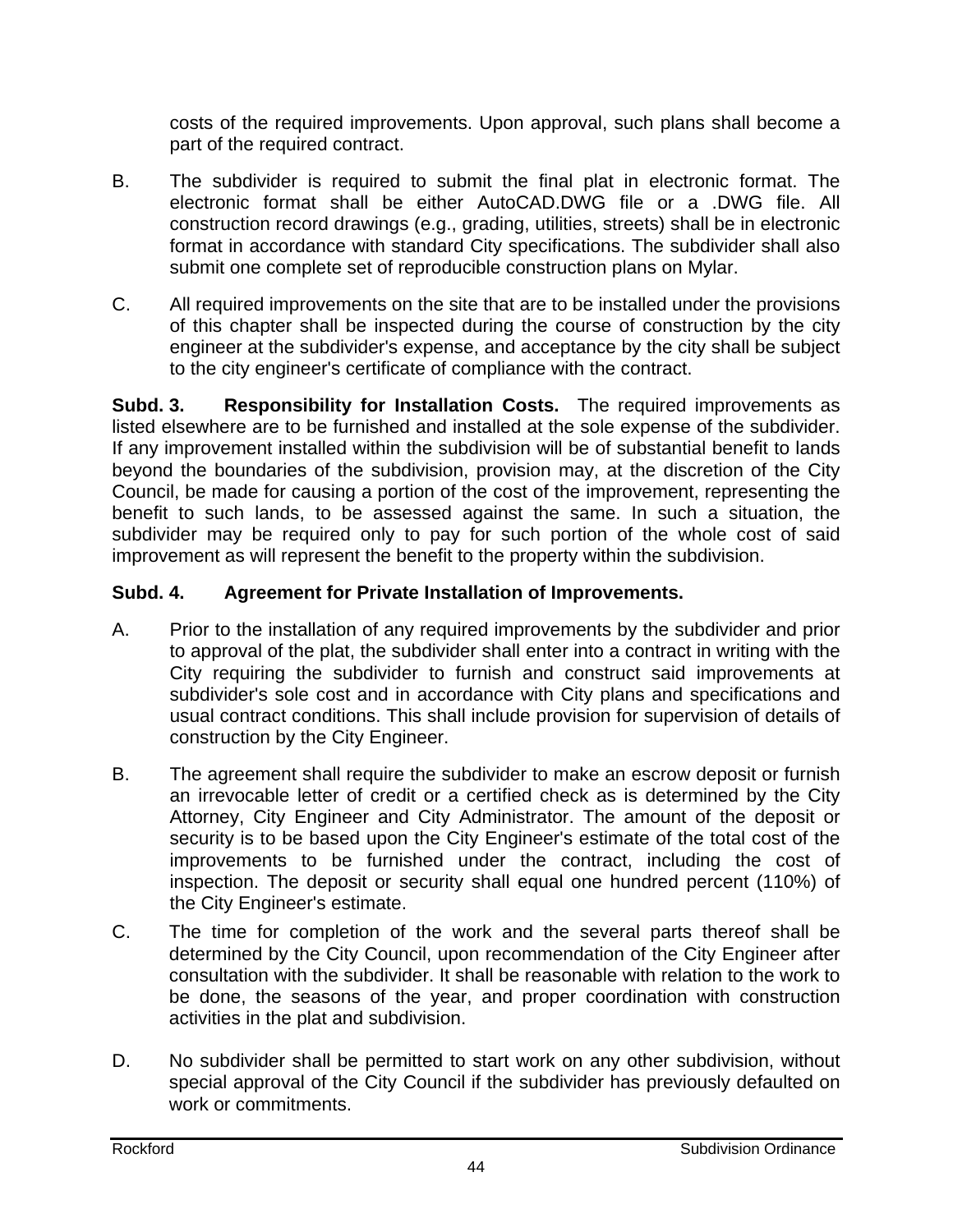## **Subd. 5. Agreement for Installation of Improvements by City.**

- A. A subdivider may request the City to install required street and utility improvements subject to the following conditions and to the approval and authorization thereof by the City Council and as authorized by State law.
- B. If so approved by the City Council, a request for City installation of required street and utility improvements include an escrow deposit or an irrevocable letter of credit or a certified check as is determined by the City Attorney, City Engineer and City Administrator. The amount of the deposit or security is to be based upon the City Engineer's estimate of the total cost of the improvements to be furnished under the contract, including the cost of inspection. The deposit or security shall equal one hundred percent (110%) of the City Engineer's estimate.
- C. Improvements shall be constructed only in platted real estate.
- D. No subdivider shall be allowed to start work on any other subdivision improvements without compliance with this Section and approval of the City Council.

**Subd. 6. Financial Guarantee.** The contract provided for in section 1002.20 Subd. 4 and Subd. 5 of this Chapter shall require the subdivider to make an escrow deposit or provide a certified check or irrevocable letter of credit as determined by the City Attorney, City Engineer and City Administrator. The escrow deposit, certified check or irrevocable letter of credit shall conform to the requirements of this Chapter.

- A. Escrow Deposit; Certified Check: If an escrow deposit or certified check is required, the escrow deposit or certified check shall be made with the city treasurer in a sum equal to the amount calculated as provided in section 1002.20 Subd. 4 of this chapter, as estimated by the city engineer, of all the improvements to be furnished and installed by the subdivider pursuant to the contract (developer's agreement), which have not been completed prior to approval of the plat. The total cost shall include costs of inspection by the City. The City shall be entitled to reimburse itself out of said deposit or check for any cost and expense incurred by the City for completion of the work in case of default of the subdivider under said contract, and for any damages sustained on account of any breach thereof. Upon completion of the work and termination of any liability, the balance remaining in said deposit or check shall be refunded to the subdivider.
- B. Irrevocable Letter Of Credit: If an irrevocable letter of credit is required, it shall be payable to the order of the City and delivered to the City Administrator in a sum equal to the amount calculated, as provided in Section 1002.20, Subd. 4 of this Chapter, as estimated by the City Engineer for all the improvements to be furnished and installed by the subdivider pursuant to the contract, which have not been completed prior to the approval of the plat. The total cost shall include costs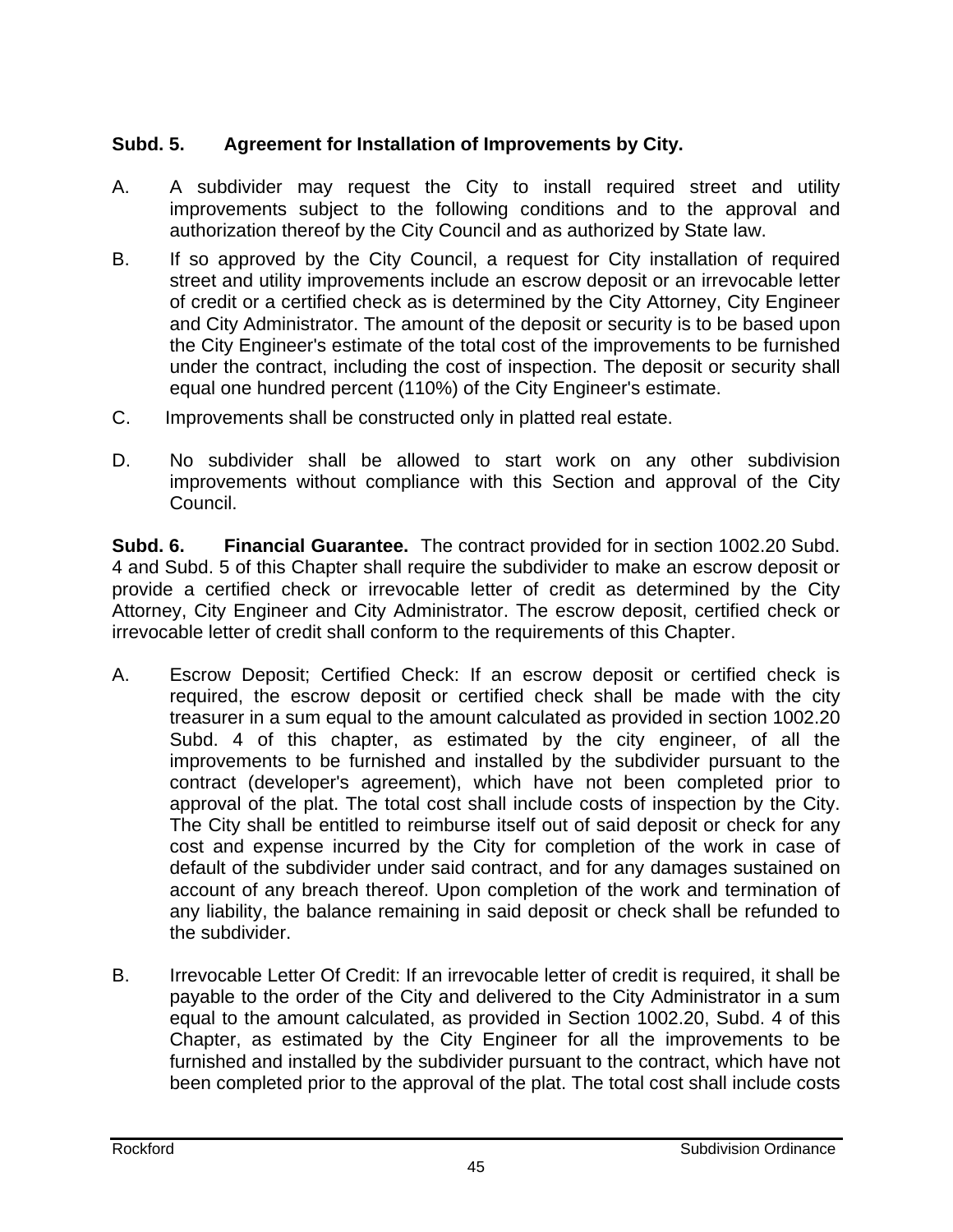of inspection by the City. The irrevocable letter of credit shall be approved as to form by the City Attorney and filed with the City Administrator.

**Subd. 7. Completion of Improvements Prior to Final Plat Approval.**  Improvements within a subdivision which have been completed prior to application for approval of the final plat, or execution of the contract for installation of the required improvements, shall be accepted as equivalent improvements in compliance with this Chapter only if the City Engineer certifies the existing improvements conform to applicable standards and if evidence of payment for the work that has been completed is presented in such form as the City reasonably requires.

**Subd. 8. Trunk Facilities.** Where a larger size water main, sanitary sewer, storm drain or similar facility is required to serve areas outside the subdivision, the larger facility required shall be constructed. Additional costs may, at the discretion of the City Council, be allocated pursuant to established city policies.

**Subd. 9. Administrative Fee.** Prior to the release of a final plat, the subdivider shall pay an administrative fee equal to one (1.0) percent of the cost of all municipal improvements installed in or on the plat as required by this ordinance. Municipal improvements shall include streets, curb, gutter, sidewalk, sanitary sewer, storm sewer, water main, storm water ponding and other such items which will be dedicated to the City after their installation. This administrative fee shall be in addition to out of pocket costs incurred by the City such as engineering, planning and attorney fees. The City may, from time to time by resolution, change the amount of the administrative fee set out herein.

**Subd. 10. Alternate Installation.** The City Council may elect to install any or all of the required improvements pursuant to a cash escrow agreement or other financial arrangements with the subdivider.

# **1002.20 CONVEYANCE BY METES AND BOUNDS**

## **Subd. 1. Conveyance by Metes and Bounds of Less Than Five Acres.**

- A. The regulations established by this section are for the purpose of providing for the reasonable regulation of conveyance by metes and bounds descriptions, thereby promoting greater efficiency in the City offices having responsibilities relating to the conveyance of land and to promote the purpose set forth in Minnesota Statutes, Section 272.19, as amended.
- B. No conveyance of land to which the regulations are applicable shall be filed or recorded if the land is described in the conveyance by metes and bounds or by reference to an unapproved registered land survey after date of passage of these regulations, or to an unapproved plan made after such regulations have become